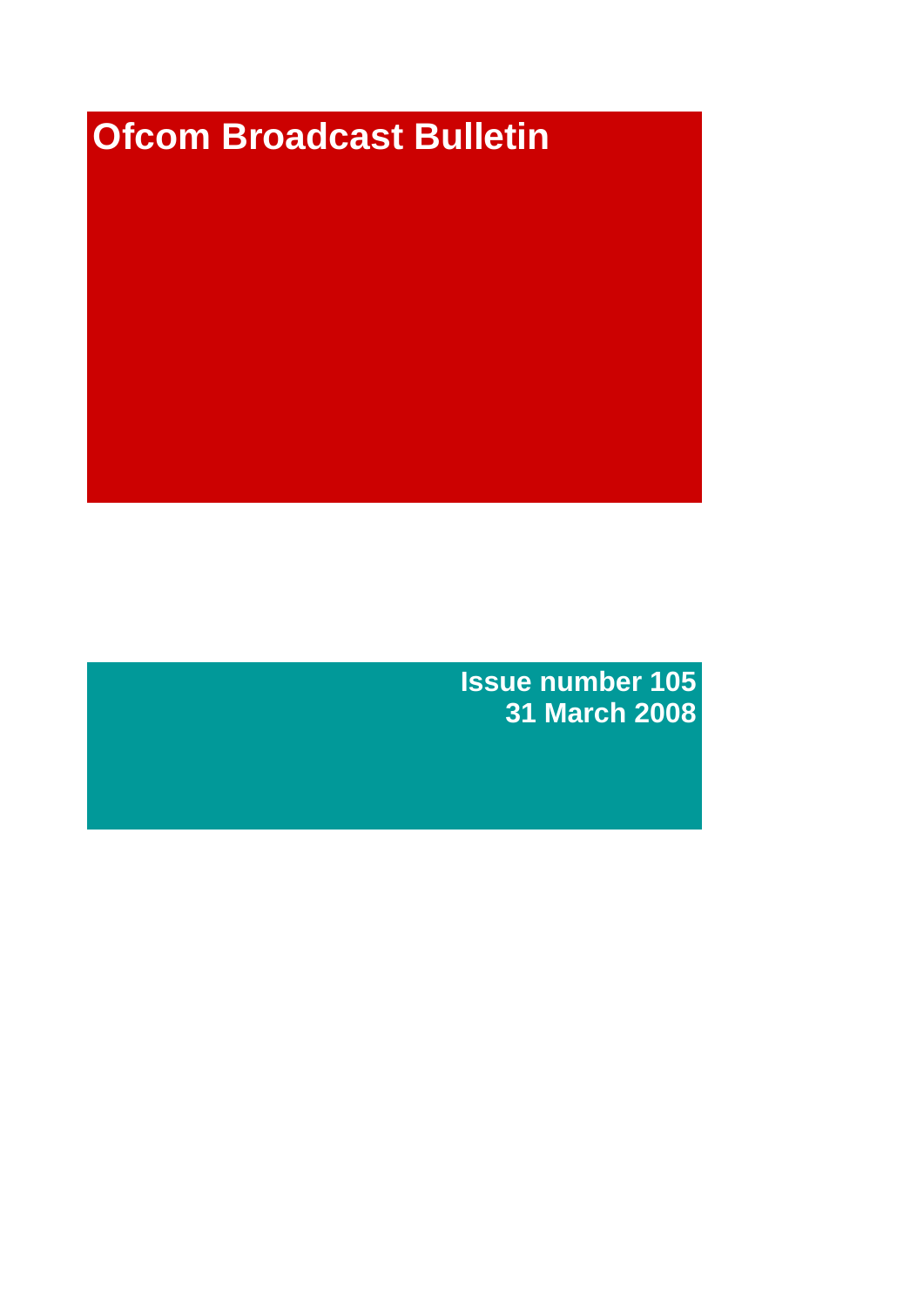Ofcom Broadcast Bulletin, Issue 105 31 March 2008

## **Contents**

| Introduction                                                                                                                                                            | 3                 |
|-------------------------------------------------------------------------------------------------------------------------------------------------------------------------|-------------------|
| <b>Standards cases</b>                                                                                                                                                  |                   |
| <u>In Breach</u>                                                                                                                                                        |                   |
| <b>Midsomer Murders</b><br>ITV1, 8 November 2007, 16:00                                                                                                                 | 4                 |
| <b>The Jon Gaunt Show</b><br>talkSPORT (National), 11 February 2008, 10:00                                                                                              | $\overline{7}$    |
| <b>Not in Breach</b>                                                                                                                                                    |                   |
| The Brit Awards 2008<br>ITV1, 20 February 2008, 20:00                                                                                                                   | 9                 |
| Resolved                                                                                                                                                                |                   |
| "Films to Die For" Promotional Trailer<br>Virgin 1, January 2008, various dates and various times during daytime                                                        | 10 <sup>1</sup>   |
| <b>Fizz Music</b><br>Fizz, 31 January 2008, 15:20                                                                                                                       | 11                |
| <b>Fairness &amp; Privacy cases</b>                                                                                                                                     |                   |
| <b>Partly Upheld</b>                                                                                                                                                    |                   |
| <b>Complaint by Mrs Amanda Kenton</b><br>The Bulls**t Detective, BBC3, 26 April 2007                                                                                    | $12 \overline{ }$ |
| <b>Complaint by Mr Paul Rouse on his own behalf</b><br>and on behalf of the Association of Second Home Owners<br>Anglia Special Edition, ITV (Anglia), 19 December 2006 | 25                |
| Not Upheld                                                                                                                                                              |                   |
| <b>Complaint by Mr John Byrant</b><br>Meet the Foxes, Channel 4, 26 April 2007                                                                                          | 34                |
| <b>Complaint by Mr Paul Manning</b><br>BBC Newsline, BBC1 Northern Ireland, 24 September 2007                                                                           | 45                |
| <b>Complaint by Thomas Cook UK Limited</b><br>brought on their behalf by CMS Cameron McKenna solicitors<br>Panorama: Death on Corfu, BBC1, 2 April 2007                 | 49                |
| Other programmes not in breach/outside remit                                                                                                                            | 63                |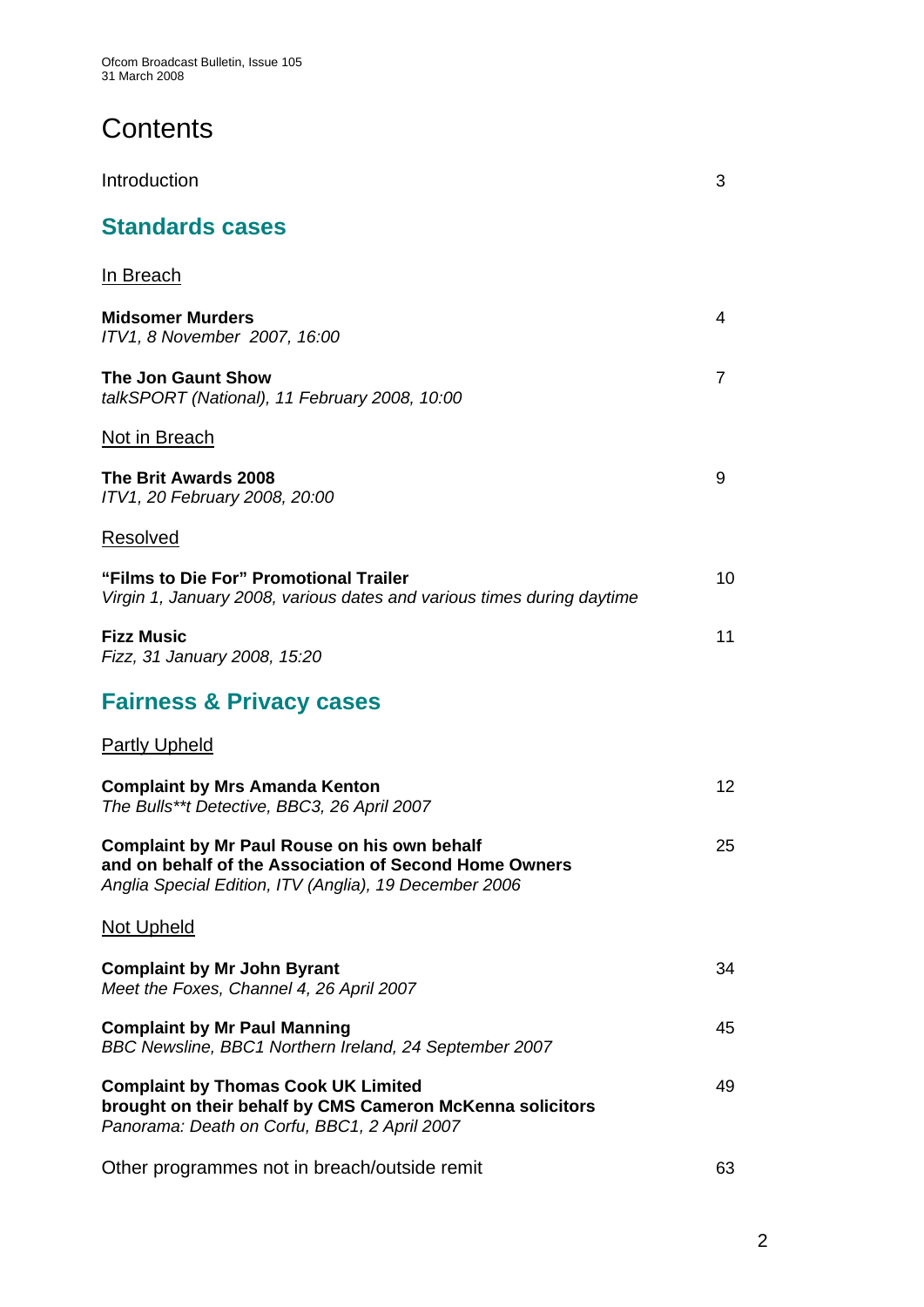### Introduction

Ofcom's Broadcasting Code ("the Code") took effect on 25 July 2005 (with the exception of Rule 10.17 which came into effect on 1 July 2005). This Code is used to assess the compliance of all programmes broadcast on or after 25 July 2005. The Broadcasting Code can be found at http://www.ofcom.org.uk/tv/ifi/codes/bcode/

The Rules on the Amount and Distribution of Advertising (RADA) apply to advertising issues within Ofcom's remit from 25 July 2005. The Rules can be found at http://www.ofcom.org.uk/tv/ifi/codes/advertising/#content

From time to time adjudications relating to advertising content may appear in the Bulletin in relation to areas of advertising regulation which remain with Ofcom (including the application of statutory sanctions by Ofcom).

It is Ofcom policy to state the full language used on air by broadcasters who are the subject of a complaint. Some of the language used in Ofcom Broadcast Bulletins may therefore cause offence.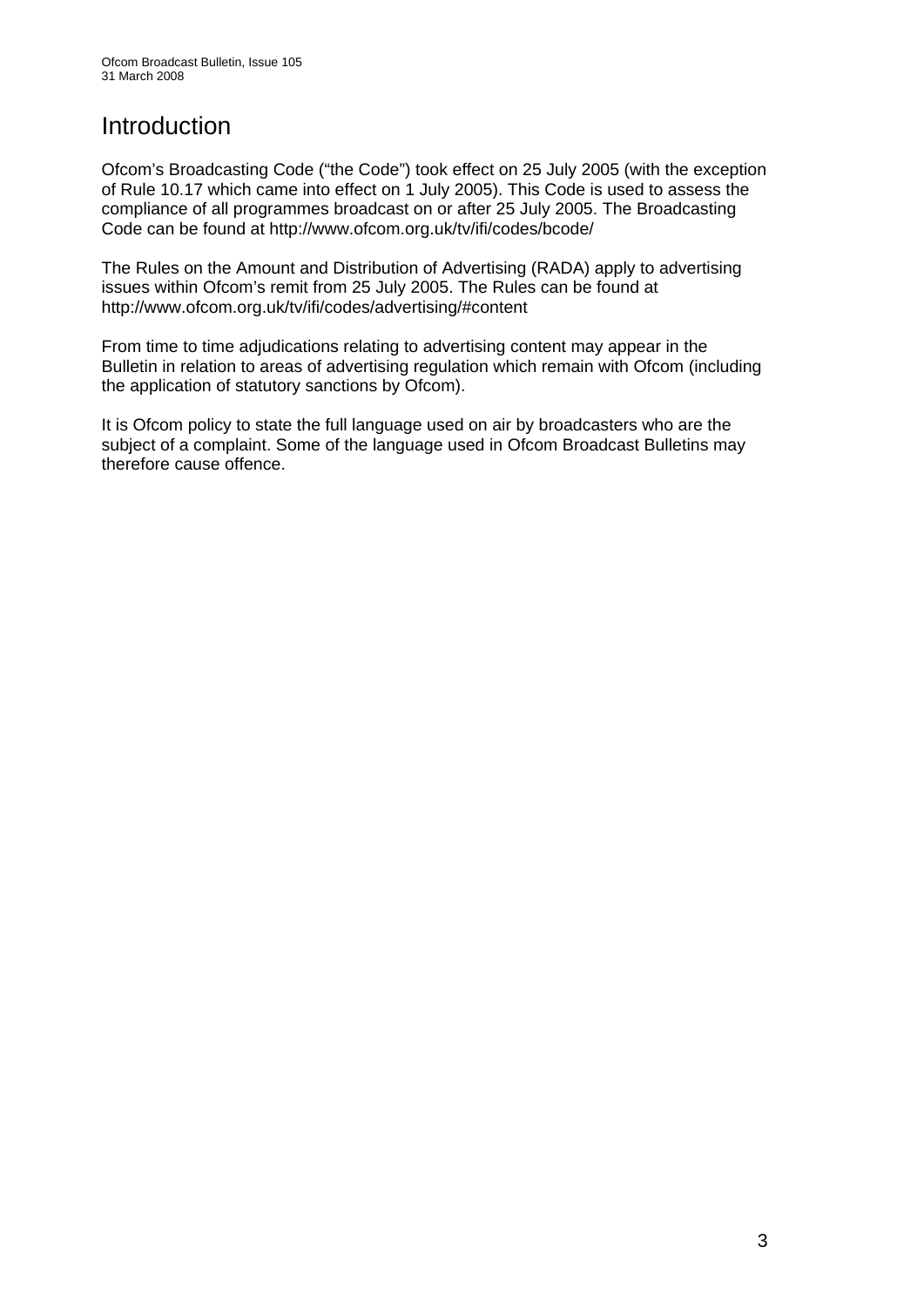### **Standards cases**

### **In Breach**

#### **Midsomer Murders**

*ITV1, 8 November 2007, 16:00* 

#### **Introduction**

*Midsomer Murders* is a long-running detective series set in the fictional idyll of the English countryside. These two-hour dramas are produced for an evening slot between 20:00 and 21:00 and are then repeated during the daytime.

This episode was the second part of the story: *The Electric Vendetta.* A viewer was concerned about the violent images in the re-cap of the previous episode at the start of this episode, and other violent scenes during it; including burnt dead bodies, electrocutions and a car crash in which a man was thrown violently through a windscreen. A viewer complained that this material was unsuitable for any children who could be watching television at this time of the afternoon.

Ofcom wrote to Channel Television, who comply this series on behalf of ITV1, for its comments in relation to Rule 1.3 (children must be protected by appropriate scheduling) and Rule 1.11 (violence must be appropriately limited if shown before the watershed) of the Code.

#### **Response**

Channel Television stated that this episode had previously been shown in the same format on 3 May 2007 at 14:05, when Ofcom had not received any complaints.

The broadcaster explained that the two reprises of the electrocution (once in the re-cap at the start and once towards the end of the episode) were both solitary shots of the electrocution, which were brief, in long shot and with no detail shown. The more extended flashback also showed a couple of long shots of the car and a body with smoke around it in the aftermath of the murder. Although the method of murder employed may have been novel, Channel did not believe that it was explicit or gruesome. When considering this episode for daytime showing, Channel ensured that the scenes involving the electrocution were shortened and made less explicit.

In Channel's view, the brief sequence of a man being pushed down the stairs to his death involved no unpleasant detail. At the end of the episode, there was a car chase and the man pursued collided with a combine harvester. He was thrown through the windscreen and killed. The broadcaster said that there were only two brief shots of his dead body with some blood on his face.

Channel Television stated that it had been the compliance licensee for *Midsomer Murders* since 2000. Around 2005, ITV had decided to repeat the series in daytime. It was now in its eleventh series. Everything intended for repeat was reviewed and any necessary edits carried out to make it suitable for its transmission time. In the light of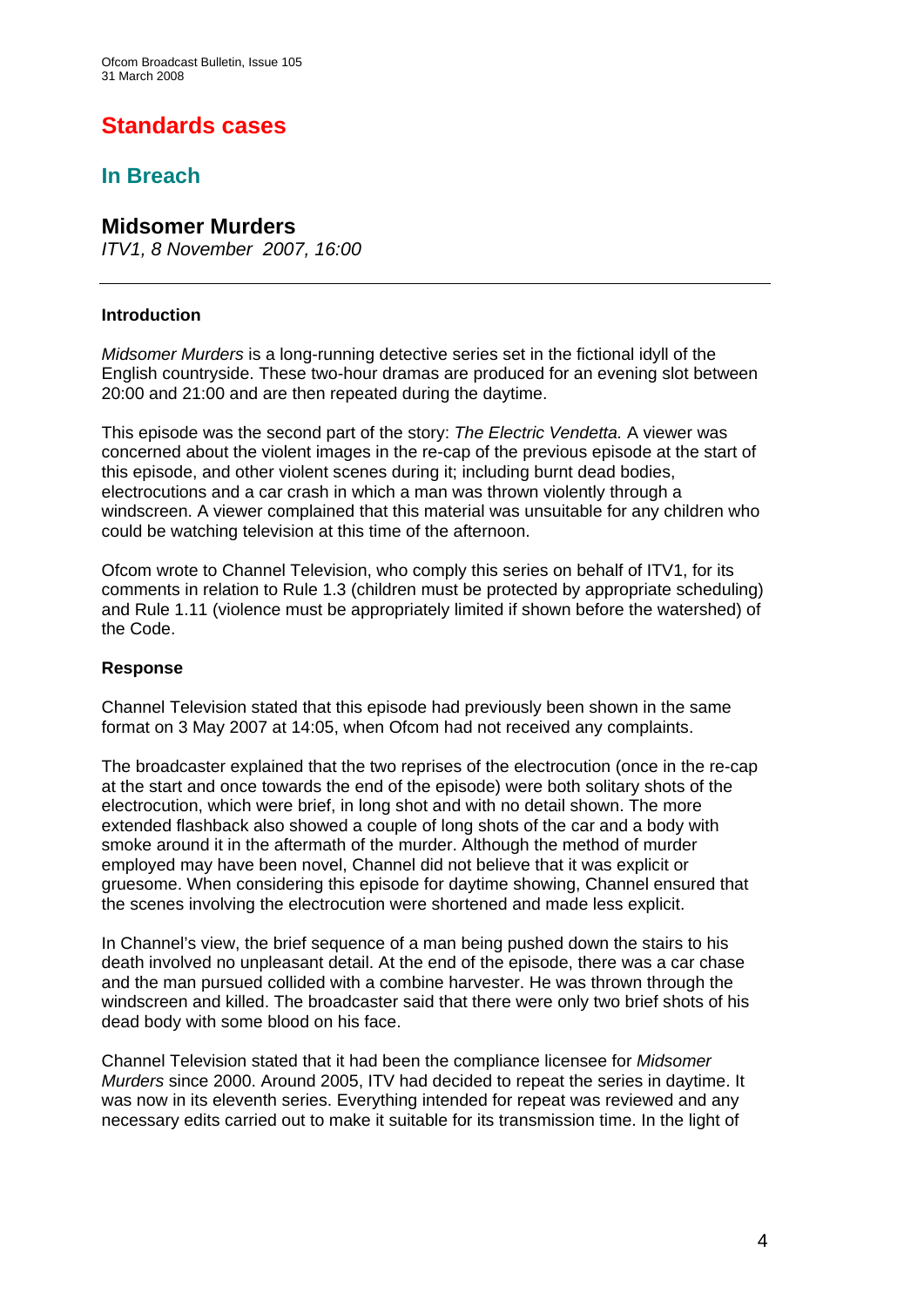Ofcom expressing its concerns about the amount of violence in soaps in 2007<sup>1</sup> and an earlier decision about Midsomer Murders in Bulletin 93, Channel reviewed the criteria for establishing its suitability for daytime slots and, as part of that process, a small number of episodes had been put aside for further consideration, and a number were edited again as "a matter of prudence".

In the broadcaster's view, all necessary steps had been taken to ensure that this series would be suitable for daytime repeats. It accepted that it was a question of judgement whether this had been achieved, but taking together the low level of complaint with the relatively high viewing figures, Channel believed it was meeting the expectations of the audience.

#### **Decision**

Rule 1.11 states that "Violence, its after-effects and the depictions of violence, whether verbal or physical, must be appropriately limited in programmes broadcast before the watershed and must also be justified by the context." In Bulletin 93, Ofcom upheld complaints about two separate episodes of *Midsomer Murders* shown at 16:00 on ITV1 on weekdays. On that occasion, the episodes were in breach of the Code for both violence and offensive language. Ofcom reminded the broadcaster that care should be taken on making sure that material made for an evening slot should be suitably edited for any daytime repeats.

Rule 1.3 requires children to be protected from unsuitable content by appropriate scheduling. We recognise that Channel has taken care to ensure that episodes of this series are suitable for afternoon repeats. This episode was first repeated at 14:00 on a weekday before being shown on this occasion at 16:00. Although the 16:00 repeats of this series attract a low child audience – it ranged between 25,000 to 59,000 children for this run of repeats – overall, there is general acknowledgement that a larger child audience is available to view at 16:00 than at 14:00. The total child audience available to watch all channels at 14:00 is 650,000, but this rises to 1.4 million children at 16:00. This means that the total number of children available to view at 16:00 is over double the amount available to watch television at 14:00. This puts a greater responsibility on broadcasters to make sure material is suitable at this later time of the afternoon, as they must decide *before* a programme is broadcast whether it has been scheduled appropriately.

Given that the first episode had shown five scenes of dead bodies with burnt hands examined in the crop circles and the morgue, as well as the murder by electrocution and the finding of the electrocuted body in the car, it is questionable whether this two-part drama as a whole was suitable for transmission at 16:00. However in the second episode there was a concentration of violent images in the recap, which showed a body with a severely burnt hand, an electrocution of a man in his car showing smoke emanating from the body and a couple finding a burnt hand in a field. Added to this, during the second part there was a longer sequence showing how the electrocution had been carried out, which again showed the moment of electrocution with smoke rising, and a car crash at the end with the body thrown through the windscreen and two shots of the man's bloody face.

Whilst acknowledging that Channel had sought to make this episode suitable for an afternoon transmission, there were a relatively large number of violent images that when taken together made it inappropriate for a 16:00 slot, when a significant number of

 $\overline{a}$ <sup>1</sup> See Note to Broadcasters, "Violence in soaps and Rule 1.11", Broadcast Bulletin 83, 23 April 2007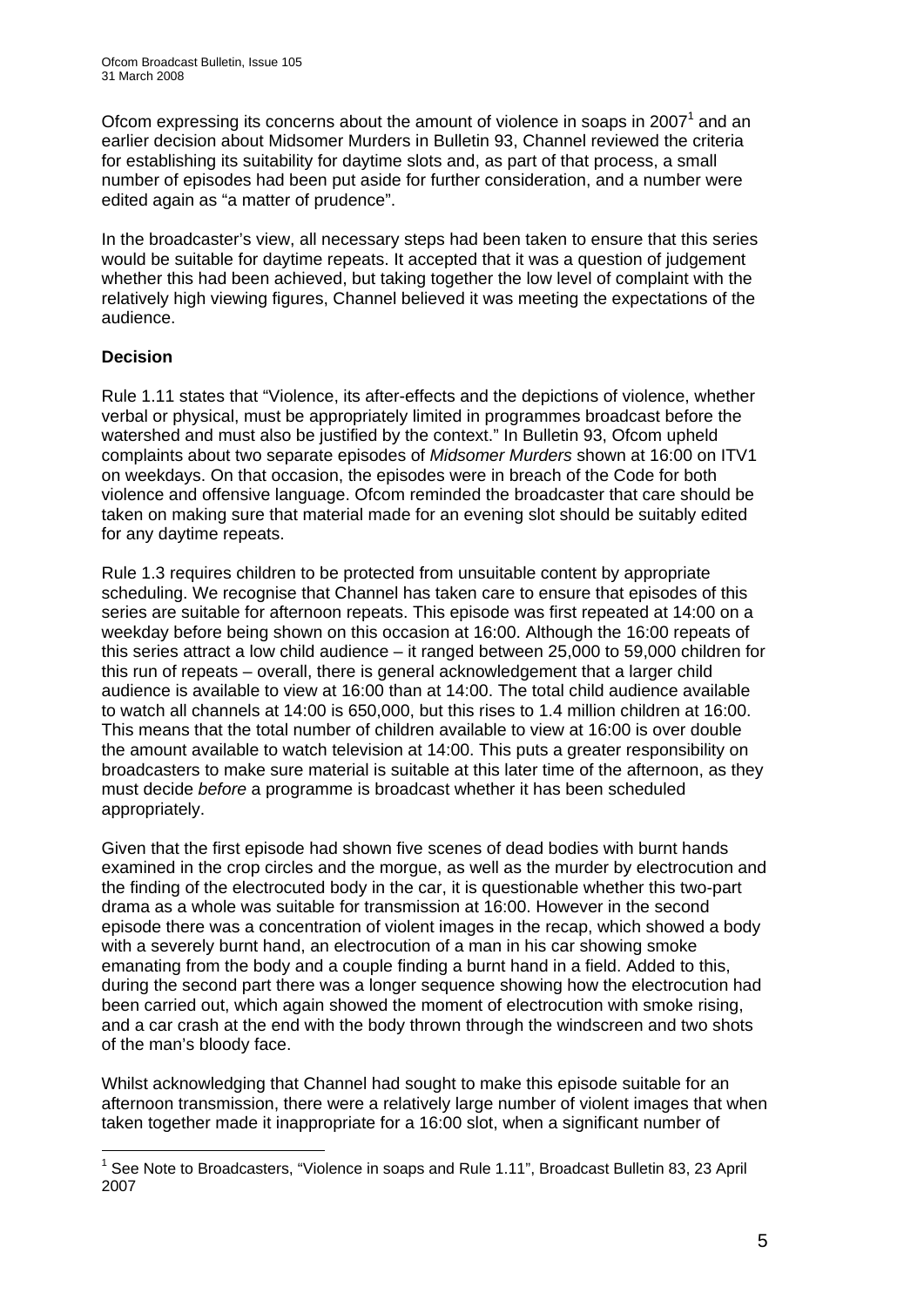children are available to view. On this basis, Ofcom concluded that the episode was in breach of Rules 1.3 and 1.11.

#### **Breach of Rules 1.3 and 1.11**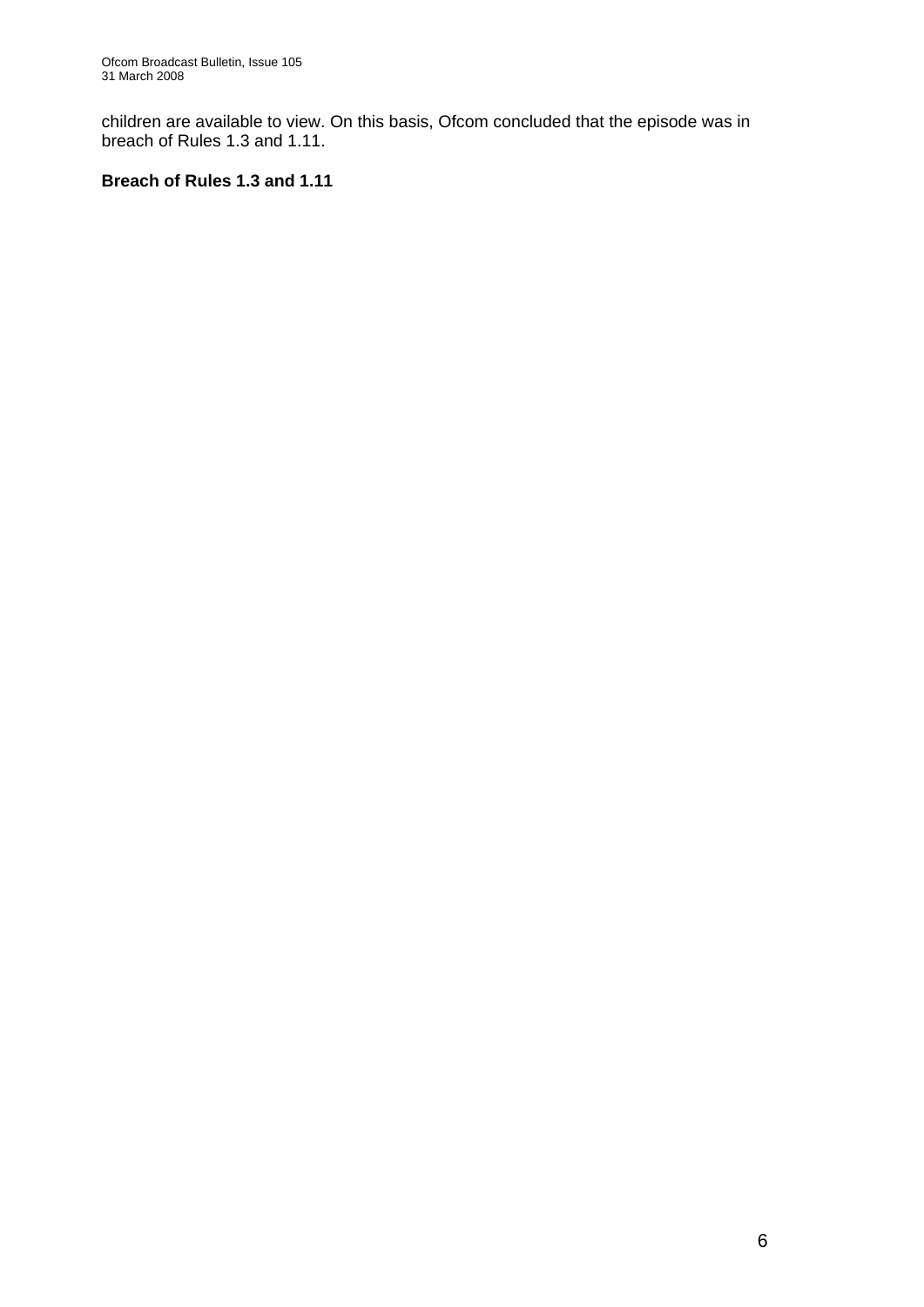### **The Jon Gaunt Show**

*talkSPORT (National), 11 February 2008, 10:00* 

#### **Introduction**

The programme comprises phone-in led discussions on current affairs issues. In this edition, for example, the programme discussion featured issues on drug cheats in sport, the Taliban and the appropriate punishment for mutiny. During the discussion, the presenter promoted the website, GoToMyPC, which allows computer users to access their office desktop (such as files, emails, programs and network) remotely. He promoted a 30 day free trial by telling listeners to: *"…visit GoToMyPC.co.uk, click the try it free button and use promo code, talkSPORT."* 

Ofcom was concerned by this promotion, particularly as it appeared unclear whether the presenter was broadcasting an advertisement or promoting the website and its free trial in programming. We therefore asked the broadcaster to clarify whether the material broadcast was programming or advertising and sought its comments under Section 10 of the Code – in particular:

- Rule 10.2, which states: "Broadcasters must ensure that the advertising and programme elements of a service are kept separate"; or
- Rule 10.3, which states*:* "Products and services must not be promoted in programmes…".

#### **Response**

talkSPORT confirmed that the output was a presenter-read advertisement and provided a copy of the script, the content of which had been approved for broadcast by the Radio Advertising Clearance Centre (RACC).

The broadcaster therefore addressed Rule 10.2 of the Code, claiming that "there was significant separation from editorial due to the clarity and nature of [the] advertising message within the environment that it was placed." It added that the programme was a "hard-hitting phone-in led environment that carries no sponsor led features or consumer advice slots. Thus the soft issues of business PC management and/or services do not relate to the editorial nature of the show." talkSPORT provided a running order for the show, which featured "Gotomypc read" as the penultimate item, ending shortly before an "Ad break".

#### **Decision**

The clear separation of programming and advertising, as required by Rule 10.2, is one of the basic principles of UK commercial broadcasting. To ensure that the two elements are distinguishable from one another, radio advertisements that have a similar style to the programming in which they are placed should generally be separated by other material, such as a jingle or station ident. Alternatively, they can be placed in the middle of an advertising break. Whatever method is used, listeners should not be left confused about what they are listening to.

This presenter-read advertisement may have contained material that was not generally of the type discussed in the programme. Nevertheless, the seamless way in which the presenter flowed from one topic into the GoToMyPC promotion and out again, with only a brief time check, did not provide - in Ofcom's view - sufficient separation for listeners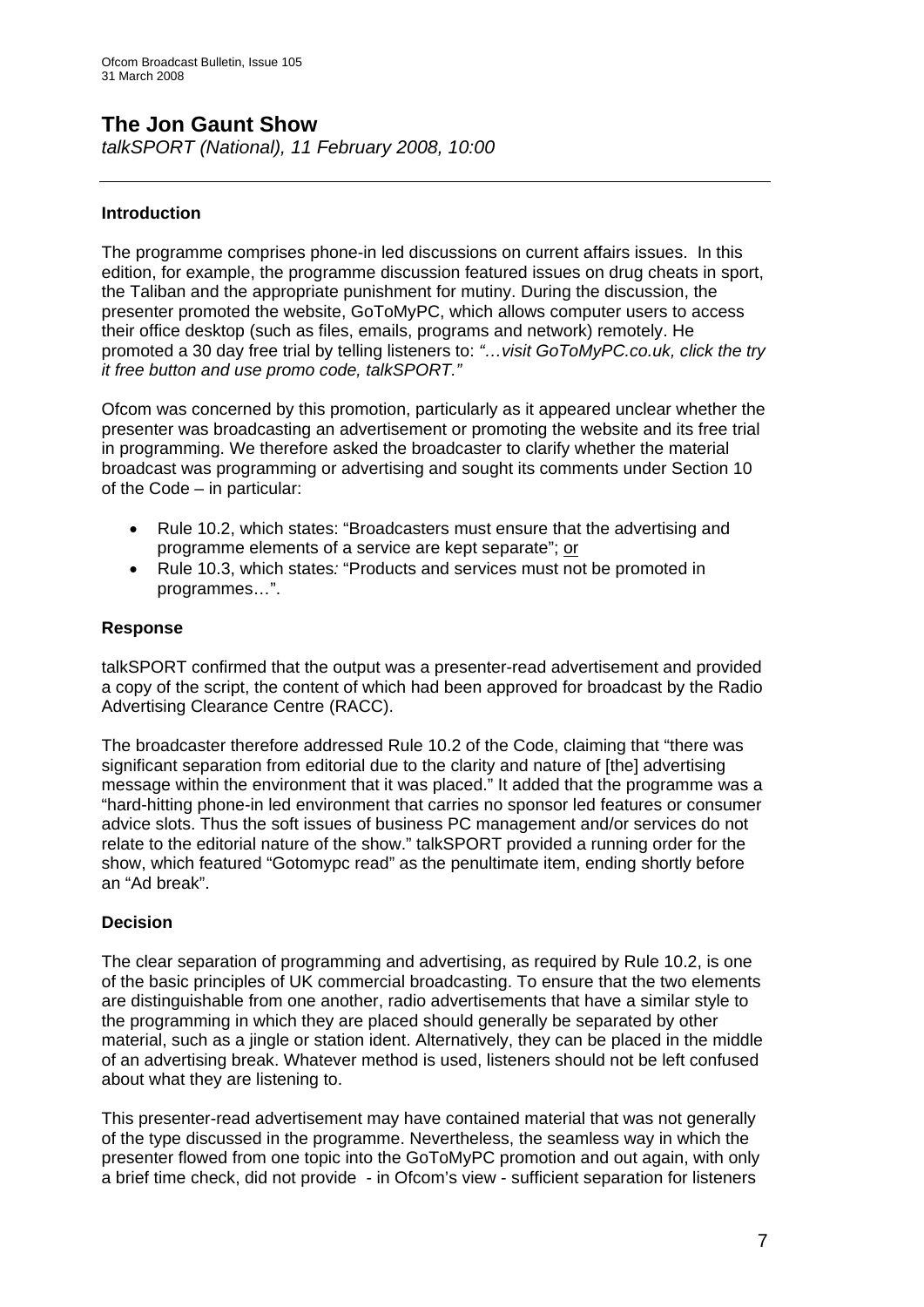to realise that a stand-alone advertisement was taking place. The presenter continued to speak in his relaxed, conversational style, the promotion of GoToMyPC contained a clear reference to the station brand and a clear and pre-recorded advertising break took place around only 90 seconds later, all of which created the impression that the advertisement was in fact editorial. This was in breach of Rule 10.2 of the Code.

#### **Breach of Rule 10.2**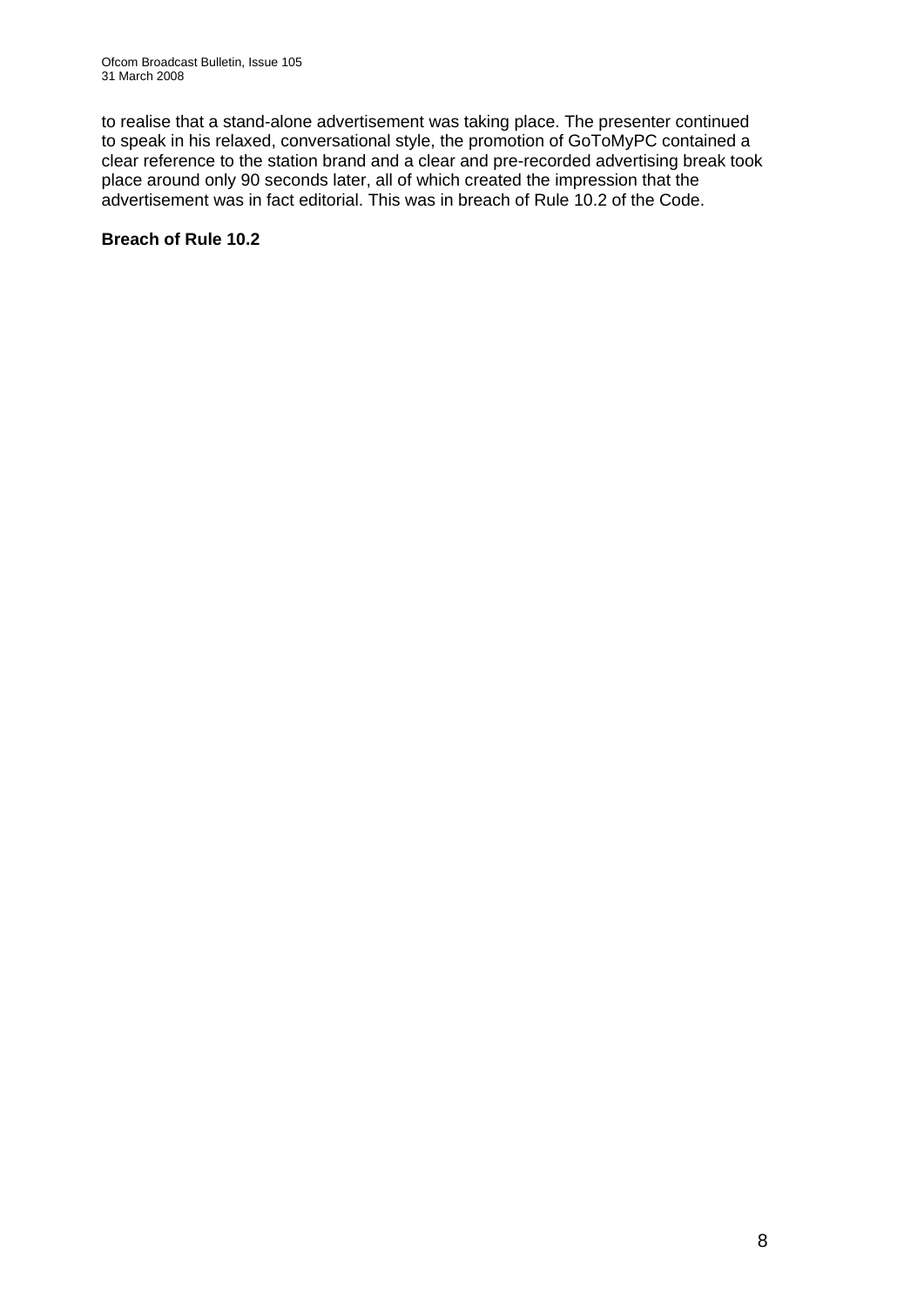### **Not in Breach**

### **The Brit Awards 2008**

*ITV1, 20 February 2008, 20:00* 

#### **Introduction**

*The Brits* is an annual music awards ceremony broadcast on ITV1. A total of 128 viewers raised concerns about bad language and the portrayal of the use of alcohol in the ceremony. Particular reference was made to an incident in which presenter Sharon Osbourne swore at Vic Reeves for his drunken behaviour.

#### **Decision**

*The Brits* is an established pop music awards ceremony with a reputation for controversy.

Ofcom noted that, although this show is aimed at a mixed audience rather than children specifically, it was aired during half-term for many schools. However, over the years it has not attracted large numbers of the youngest viewers. As with previous years, this year's coverage was also scheduled later in the evening, bridging the 21:00 watershed.

The incident between Sharon Osbourne and Vic Reeves, which many viewers highlighted, occurred around 21:35. During the presentation of an award, which Vic Reeves was having some difficulty announcing, Sharon Osbourne turned to him and said: *"Get on with it, you pisshead"*, and shortly afterwards, *"Shut up you're pissed, piss off! Piss off you bastard. . . piss off".* 

While we understand that this language may have been offensive to some viewers, it was broadcast after the watershed and in a programme with a particular reputation. We believe that regular viewers would have been aware of the likelihood of this kind of material. Further, Ofcom research indicates that the examples of language quoted are generally considered quite mild<sup>2</sup>.

As to the portrayal of the use of alcohol in the ceremony, Ofcom considered that this was limited and incidental to the coverage. In the context of a live awards ceremony, such images of guests celebrating as were broadcast, were editorially justified. In Ofcom's view, the programme did not condone or glamorise alcohol misuse. The effect of these images was more likely to be cautionary than attractive.

**Not in breach** 

 $\overline{a}$ <sup>2</sup> *Language and Sexual Imagery in Broadcasting: a contextual investigation* Ofcom September 2005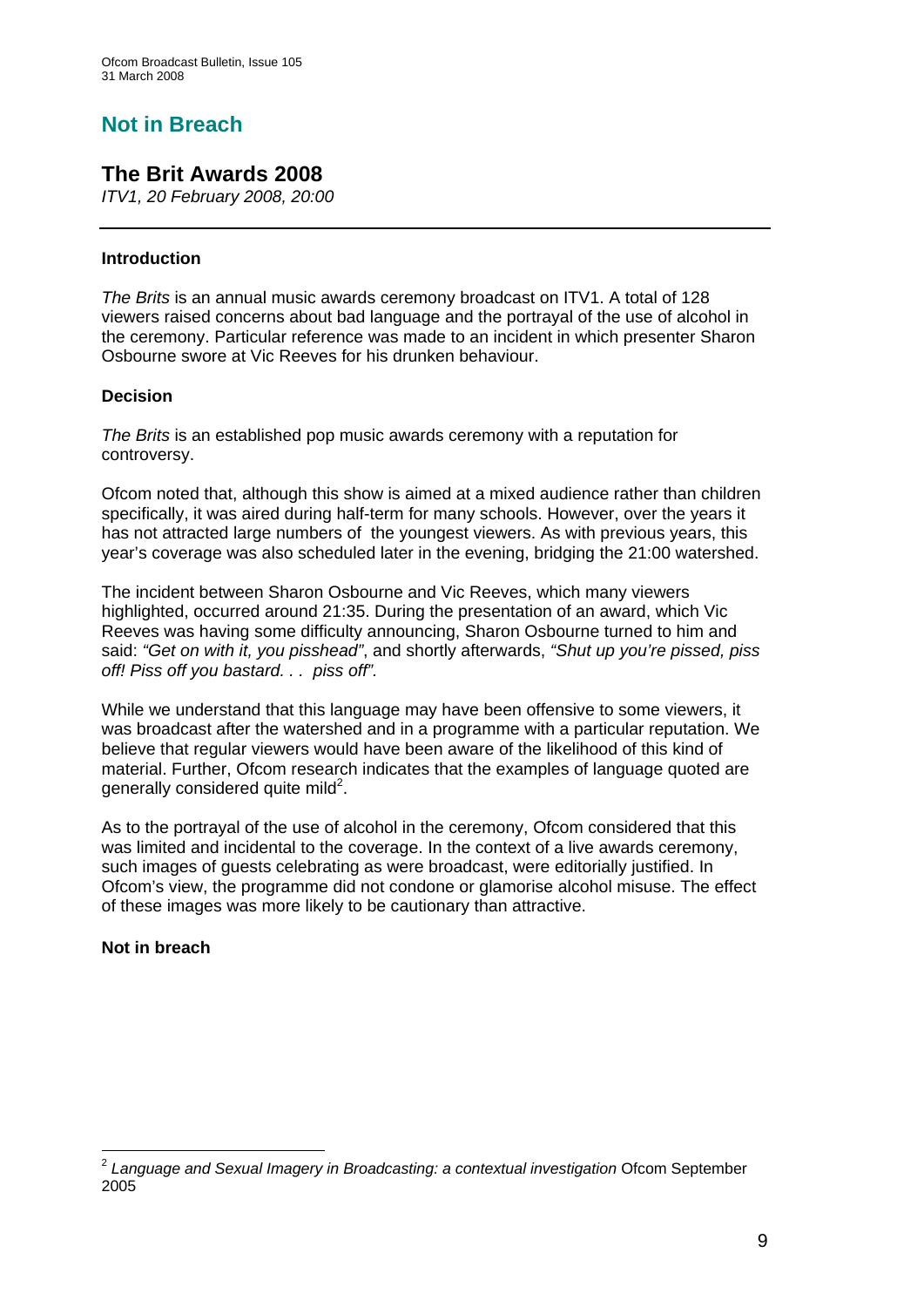### **Resolved**

### **"Films to Die For" Promotional Trailer**

*Virgin 1, January 2008, various dates and various times during daytime* 

#### **Introduction**

Through early January 2008, Virgin 1 broadcast a promotional trailer for forthcoming films to be screened on the channel. The promotion featured clips from films including *Platoon*, *Rob Roy, Robocop 3* and *Road House.* The images in the trailer focussed on characters' faces as they met violent deaths. Ofcom received five complaints about this trailer from viewers concerned by the broadcast of scenes of violence during the daytime when they expected the output to be suitable for family viewing.

Ofcom asked Virgin to comment with reference to Rules 1.3 (children must be protected by appropriate scheduling) and 1.11 of the Code (violence must be appropriately limited in programmes before the watershed).

#### **Response**

Virgin replied by stating that a decision was initially made to restrict this promotion to times when children were unlikely to be viewing the channel, based on audience viewing figures. It also argued that Virgin 1 is targetted at adult men and is not specifically aimed at children or families, and that the images shown would be familiar to their audience as they were taken from well known and popular films. With regards to the inclusion of the violent scenes of death, the channel said that:

"…we initially considered that the rapid juxtaposition of such a variety of slo-mo shots across a wide range of genres…clearly places the scenes in another world and time. We believed the effect of this would be to help viewers distance the shots from any sense of reality."

However, after the channel was contacted by Ofcom to request a recording of the broadcast and were notified about the nature of the complaints, Virgin took the decision to permit transmission of the trailer only after 21:00.

#### **Decision**

The Code does not prevent material featuring violence from being broadcast in promotional trailers before the 21:00 watershed. Broadcasters must however ensure that the content of such promotions is suitable for the time of transmission and complies fully with the Code.

Rule 1.11 of the Code requires broadcasters to ensure that violence be appropriately limited in pre-watershed programming and be justified by the context. We had concerns regarding the suitability of this trailer for broadcast during daytime because the clips depicted violent death and serious injury at close quarters and was shown quite frequently in daytime schedules without any prior warning.

However, we note the broadcaster's swift action in restricting the promotion to postwatershed broadcast only. Therefore, we consider that the matter is resolved.

#### **Resolved**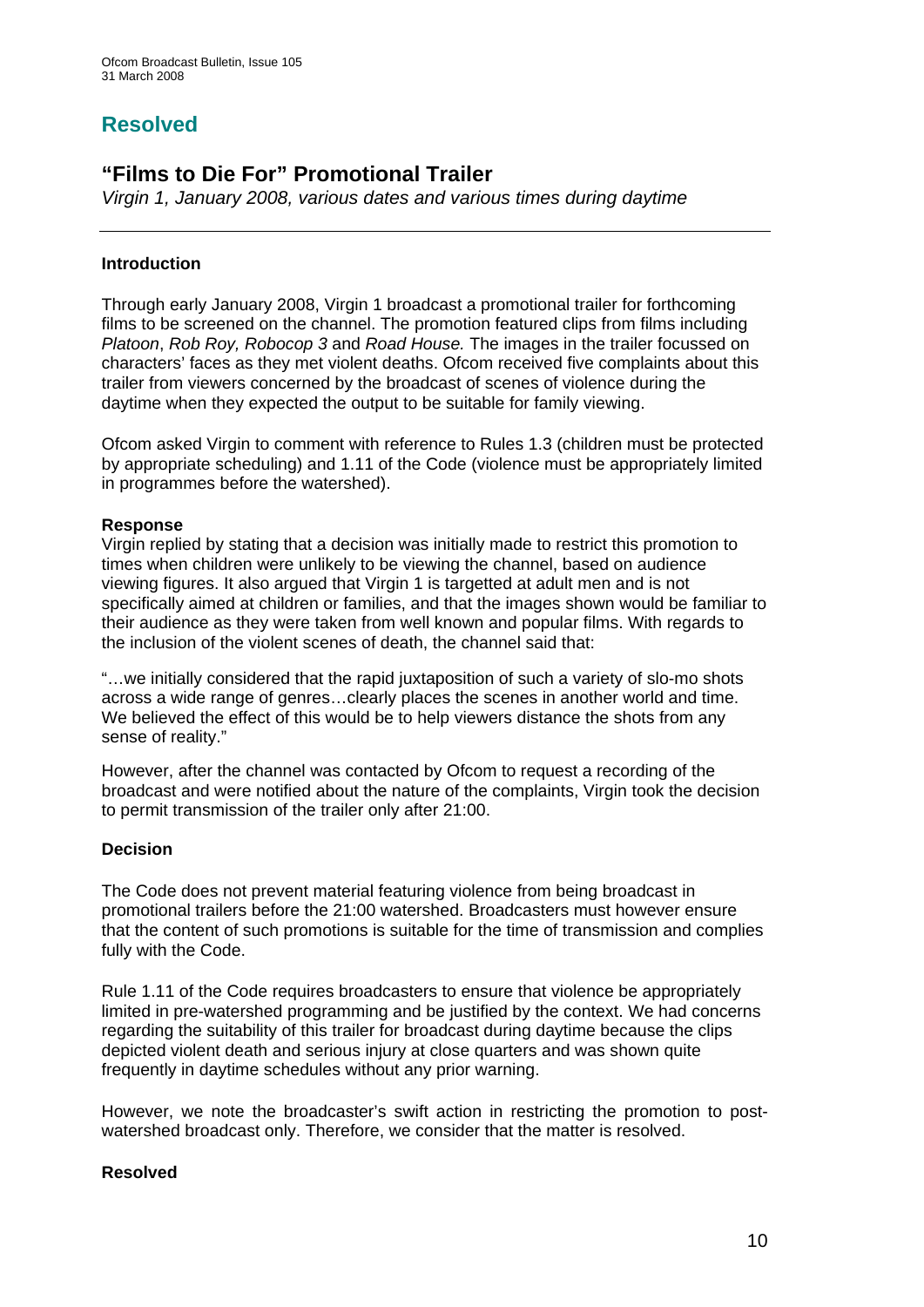### **Fizz Music**

*Fizz, 31 January 2008, 15:20* 

#### **Introduction**

A viewer objected to the appearance of the word "cunt" displayed on screen in a text submitted to this interactive pop music channel by a viewer. The complete text was: *"Am fae stevenston every cunt fae parisley is idiots come the gers".* The complainant believed broadcast of this offensive language was inappropriate for this time of day when young viewers might have been watching.

We asked Fizz for a recording to assess this content.

#### **Response**

In reply Fizz explained that broadcast of this offensive word was not because of human error. The person moderating the texts at that time was an experienced supervisor. The problem was caused by a 'screen refresh' while two people were using the system for training, which resulted in the text being passed for sending to air unedited.

Fizz apologised to anyone who may have been offended by this error. It assured Ofcom that it has now improved its technical systems to avoid a recurrence of this problem.

#### **Decision**

Section 1.14 of the Code requires that "The most offensive language must not be broadcast before the watershed". Research into swearing carried out by Ofcom indicates that the word complained of is amongst those considered the most offensive, and therefore this language should not have been broadcast by Fizz before the watershed.

However, Ofcom noted the broadcaster's apology, that the error resulted from an unforeseen technical error and that Fizz has taken steps to ensure this problem does not recur. We therefore consider the matter resolved.

#### **Resolved**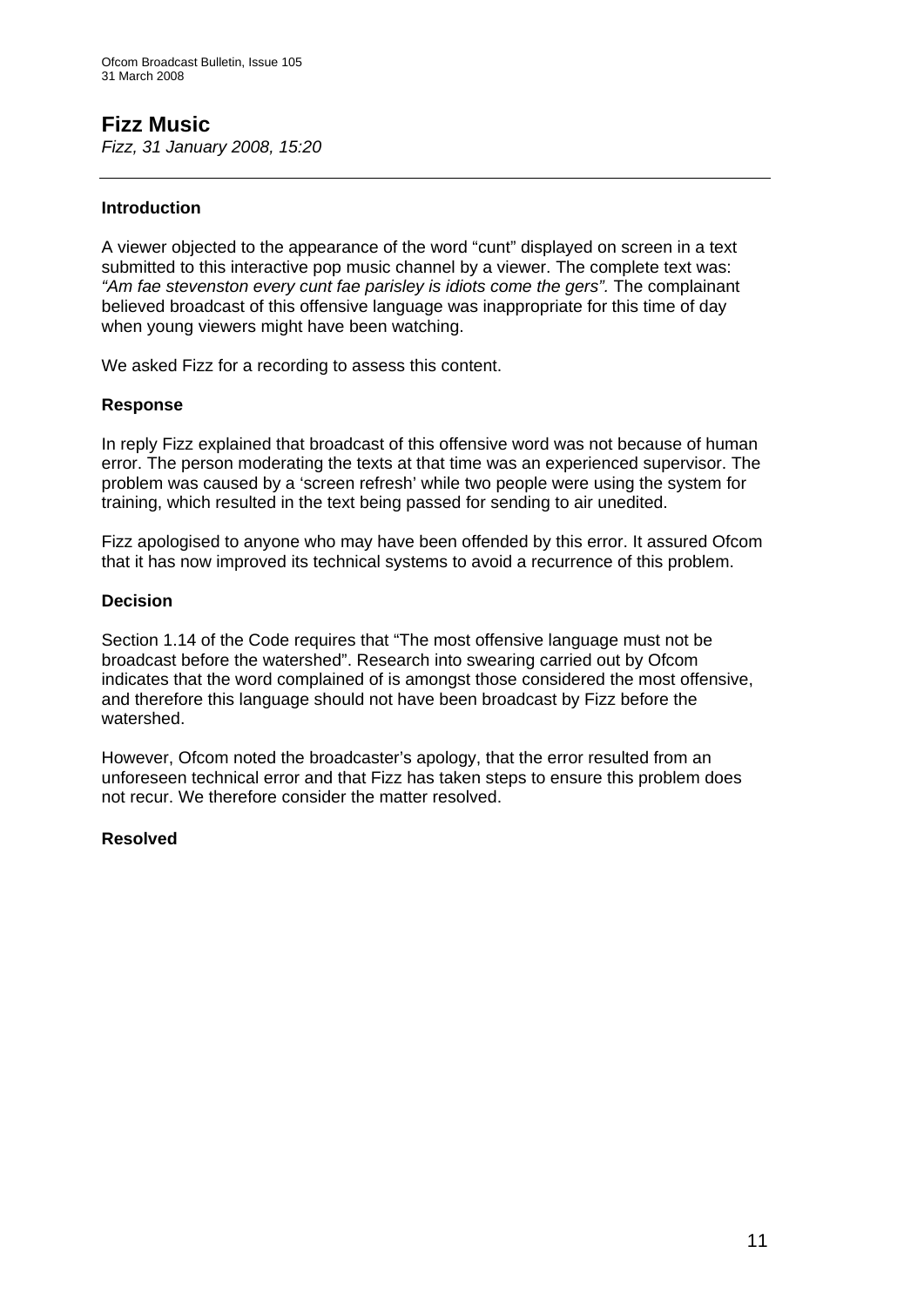### **Fairness and Privacy Cases**

### **Partly Upheld**

### **Complaint by Mrs Amanda Kenton**

*The Bulls\*\*t Detective, BBC3, 26 April 2007* 

**Summary:** Ofcom has upheld part of this complaint of unfair treatment.

An edition of BBC3's current affairs and entertainment programme, *The Bulls\*\*t Detective*, included a segment investigating the merits of Feng Shui. Three Feng Shui practitioners were invited to make suggestions in relation to the presenter's home and the programme was premised on testing and comparing the advice of the three practitioners. Mrs Amanda Kenton was one of the practitioners featured in the programme.

Mrs Kenton complained that she was treated unfairly in the programme.

Ofcom found as follows:

- a) Mrs Kenton was not given sufficient information regarding the nature and purpose of the programme in order for her give informed consent for her participation. Ofcom considered that the programme, which combined a light hearted tone with strong criticism of the Feng Shui industry, involved testing Mrs Kenton and highlighting inconsistencies between her suggestions and those of the other practitioners. This approach was not reflected in the description of the programme provided to Mrs Kenton in advance. This was unfair to Mrs Kenton. Ofcom did not consider that other issues raised significantly compromised Mrs Kenton's ability to provide informed consent for her participation and therefore did not result in unfairness to her.
- b) The programme makers did not unfairly edit Mrs Kenton's contribution. The material broadcast was a fair reflection of what Mrs Kenton said in the unedited material and the editing of the programme would not have significantly affected viewers understanding of Mrs Kenton's advice regarding Feng Shui.
- c) Whilst the programme makers tested Mrs Kenton and highlighted inconsistencies between the practitioners, no significant allegations of wrongdoing were made against Mrs Kenton that would have required an opportunity for her to respond to.

#### **Introduction**

On 26 April 2007, BBC3 broadcast an edition of its current affairs and entertainment programme the *Bulls\*\*t Detective*. The programme's stated aims are to "rubbish" the "*overblown claims"* of *"bullsh\*\*t merchants*", through staged stunts and practical demonstrations. The programme was introduced by the presenter as follows:

> *"My aim is to expose the patter and spin of the 21st century, confront those responsible and finally show it up for what it really is, bulls\*\*t."*

This edition included a feature on Feng Shui practitioners (Feng Shui is the ancient Chinese practice of placement and arrangement of space to achieve harmony with the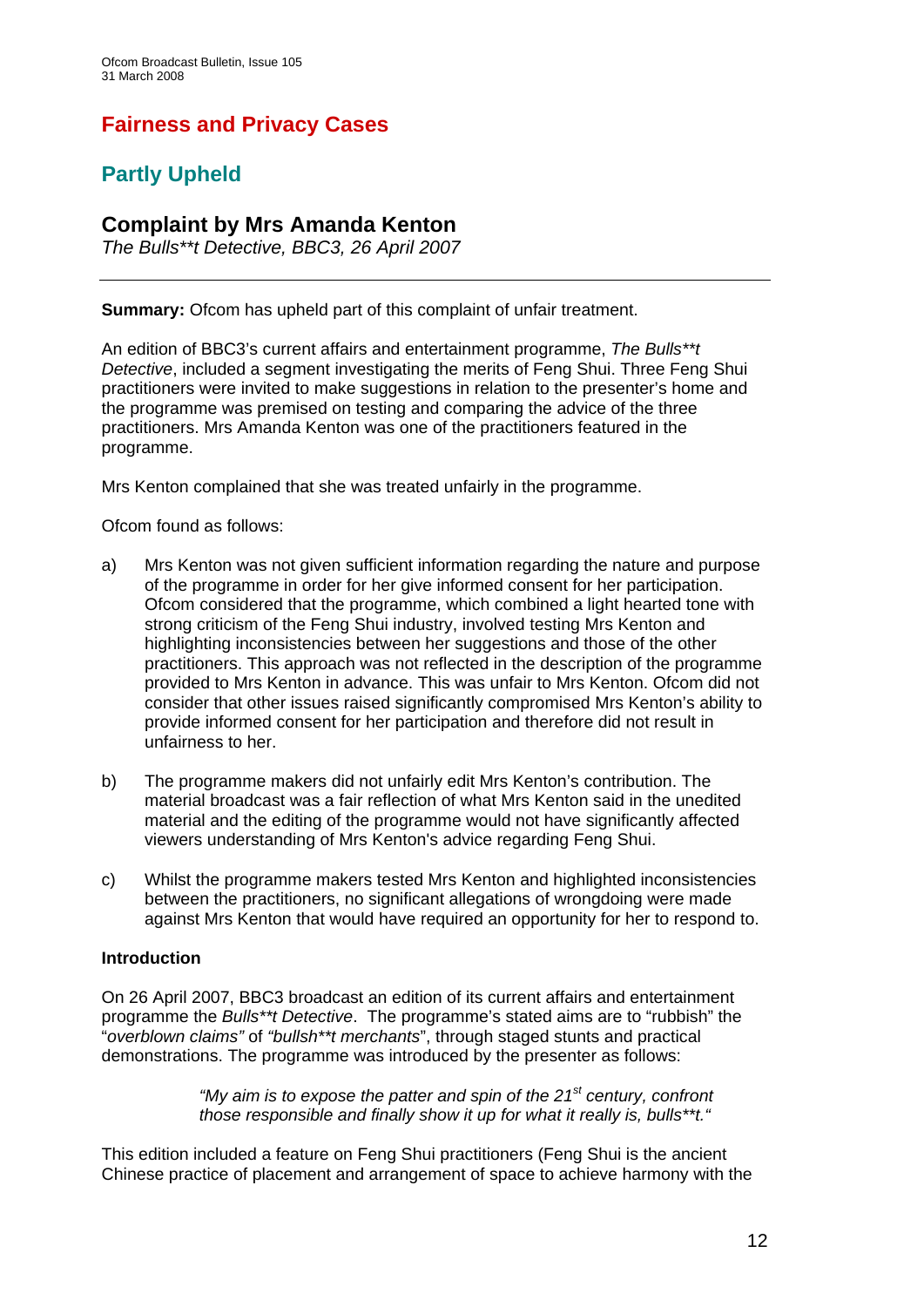environment). The programme makers invited three Feng Shui practitioners to make suggestions for the arrangement of the presenter's lounge (the house used was not the presenter's real home). The complainant, Mrs Amanda Kenton, was one of the practitioners invited to the house.

The programme showed the three practitioners making recommendations about the positioning of various items in the room. They were also shown describing the possible benefits of Feng Shui, which included improved energy levels, relationships and finances. Once each practitioner had made recommendations, the presenter stated:

> *"I have had three different Feng Shui consultations, each one absolutely contradicting the previous one. If you ask me Feng Shui is nothing more than interior design with an alternative twist."*

One of the Feng Shui practitioners, Ms Amravati Mitchell, was then asked to return to the house where the presenter explained that the entire exercise had been staged.

Mrs Kenton complained that she had been treated unfairly in the programme as broadcast.

#### **The Complaint**

In summary Mrs Kenton complained that she had been treated unfairly in the programme as broadcast in that:

- a) The programme makers did not provide her with an opportunity to give informed consent for her participation in the programme. Mrs Kenton said that she was misinformed in the following ways:
	- i) The programme makers failed to give her a clear explanation of the nature and purpose of the programme. Mrs Kenton said that her questions about the programme's approach were met with extremely evasive answers. She had been misinformed about the programme, which she had been told would be:
		- "*A new lifestyle and current affairs series for BBC3, each programme will look beneath the surface of the worlds of retail, sales and alternative lifestyle through interviews, investigations and demonstrations".*
		- "[The programme makers] *would like to invite* [Mrs Kenton] *to our presenter's house to Feng Shui his living room/lounge for him. Our cameras will film you as you talk to him about Feng Shui and the changes that could be implemented to improve his lounge. After you have finished your consultation and left we will film the presenter making the suggested changes to his lounge*".
	- ii) Mrs Kenton had not been advised of the programme's date of broadcast (despite an email from the programme makers telling her that this information would be provided), and the programme makers ignored her enquiry as to whether she would be able to view the programme before it was finalised.
	- iii) By using a house which was clearly not the presenter's actual place of residence, (the house showed signs of being uninhabited, such as empty rooms upstairs) rather than the home of member of the public, it was not possible for her to carry out a full and proper evaluation of the property.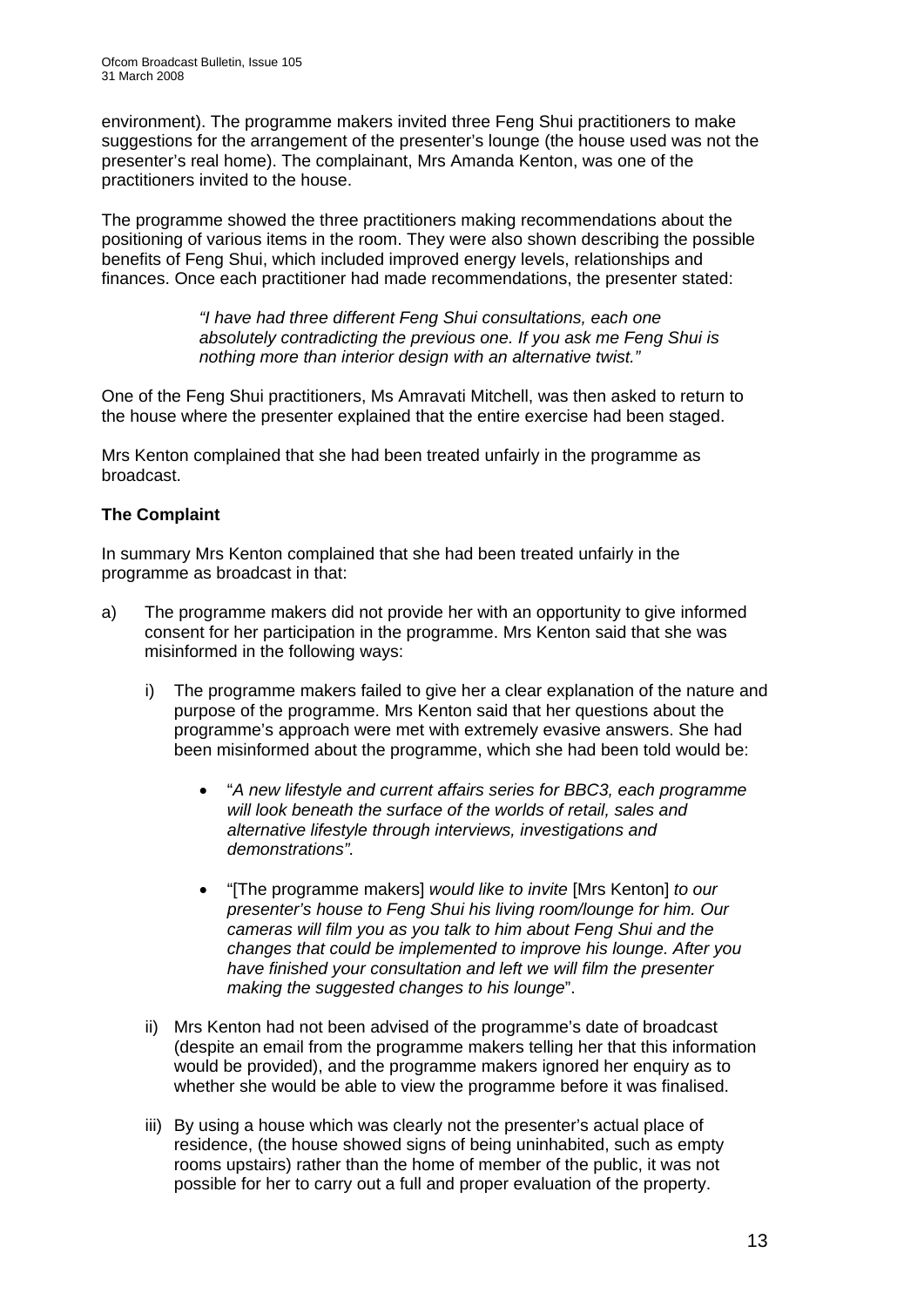- iv) Mrs Kenton was not advised of any contractual rights or obligations until moments prior to filming taking place, at which time she was given a form to sign. Mrs Kenton said she felt under pressure to sign it despite many of the terms being quite unreasonable.
- v) The subterfuge of the programme makers, referred to above, was not justified. Mrs Kenton acknowledged that while the potential benefits of Feng Shui could be debatable, the practice could never be said to cause harm to anybody.
- b) The programme makers edited her contribution unfairly. Mrs Kenton said that her disclaimers about the effectiveness of Feng Shui, and how to achieve the best results from Feng Shui, were removed, and her comments were taken out of context. Mrs Kenton said her recommendations were assessed piecemeal, rather than as part of a cohesive whole.
- c) The programme makers did not offer Mrs Kenton an opportunity to respond to any of the wrongdoings implied in the programme. These wrongdoings, as identified by Mrs Kenton, have been summarised in the following way:
	- i) The programme's presenter stated in the programme that his intention was to "*expose the patter and spin of the 21st century, confront those responsible and show it up for what it is: bullshit*." Mrs Kenton said her inclusion in the programme therefore put all of the contributors (including her) into this bracket.
	- ii) The programme implied her recommendations were flawed and was given no opportunity to justify her recommendations.
	- iii) The programme referred to Feng Shui practitioners charging large sums of money. Mrs Kenton said that she did not receive any money for her contribution, and also noted that her fees as an interior designer were far higher than those as a Feng Shui practitioner.

#### **The BBC's case**

In summary, the BBC responded to the complaint as follows:

- a) With reference to the complaint that the programme makers did not provide Mrs Kenton with an opportunity to give informed consent, the BBC stated:
	- i) The release form which was provided to Mrs Kenton and which she signed, described the programme perfectly well. The BBC said the release form described the programme as a "*consumer affairs*" programme; referred to possible covert filming; and said it would look "*beneath the surface*" and that it may involve investigations. Further, the BBC said pre-transmission correspondence with Mrs Kenton made it "perfectly clear that Ms Kenton was being invited to participate in something which was more than just an unquestioning look at lifestyle topics".

The BBC referred to the programme maker's email correspondence with the complainant (prior to the filming of her contribution) and the unedited recordings of Mrs Kenton's contribution. It said that neither of these showed evidence of a history of Mrs Kenton pressing for more information about the programme, or that she had been met with evasion by the programme makers.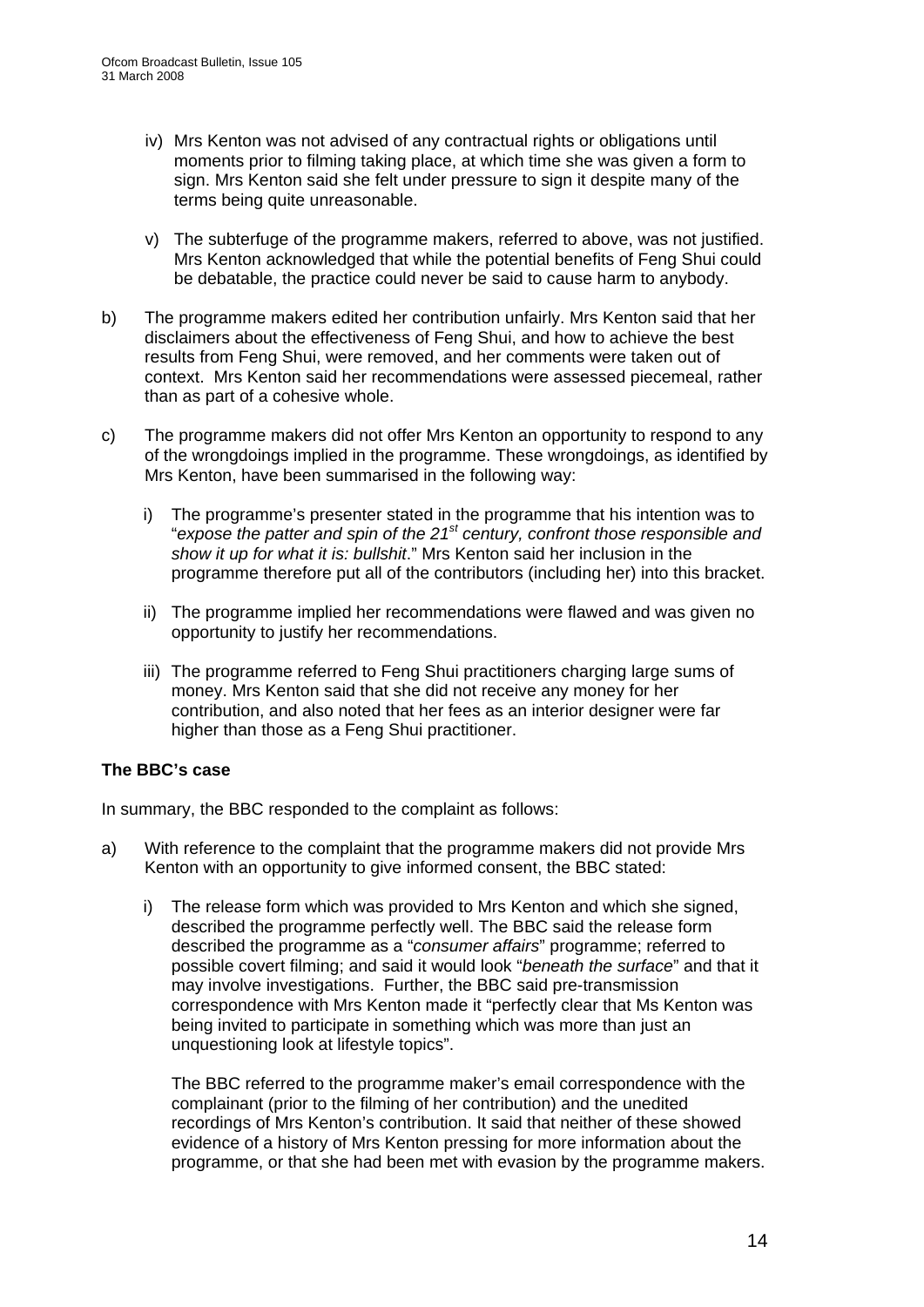ii) In response to the complaint that Mrs Kenton had not been advised of the programme's date of broadcast, the BBC said this information was not provided at the time of filming because the dates had not yet been confirmed. The BBC stated that when the transmission dates were known, most of the staff connected with the programme had moved on and unfortunately no one contacted Ms Kenton to inform her of the date. The BBC stated that "*Mrs Kenton should have been informed of the transmission date as a courtesy and we regret that this did not happen*". Notwithstanding this, it said that this failing did not in any way amount to unfair treatment in the programme as broadcast.

 The BBC responded to the complaint that the programme makers ignored Mrs Kenton's enquiry into when she would be able to view the programme before it was finalised. The BBC said it was clear from the email correspondence that no commitment was given to either provide the complainant with a copy of the programme before transmission, or to involve her in the editorial process in any way. The BBC said that Mrs Kenton did contact the production company after transmission requesting a copy of the programme and a copy had been provided to her.

- iii) In response to the complaint that it was not possible for Mrs Kenton to carry out a full and proper evaluation of the property, the BBC said it did not accept that the *"modest deception to the effect that the presenter lived in the house"* had been unfair. The BBC said that any assessment Mrs Kenton would have made, would have been on an "*un-provable, tendentious and unscientific*" basis. The BBC said that the complainant would have had to satisfy Ofcom that an analysis based on the precise configuration of doors, stairs, windows, points of the compass and birth date of the actual inhabitant would have yielded valid conclusions. The BBC submitted that there was no basis on which this could be demonstrated.
- iv) In relation to Mrs Kenton's complaint that she had not been advised of any contractual obligations until moments prior to filming taking place, the BBC said it was perfectly normal practice for contributors to be asked to sign release forms prior to filming. The BBC did not accept that Mrs Kenton had been pressured to sign the release form or that she had made it known to the programme makers that she was unhappy with any of the terms of the form.
- v) In response to the complaint that the subterfuge of the programme makers was not justified, the BBC said the investigative techniques used were perfectly acceptable given that they did not result in any significant deception of Mrs Kenton and did not result in any unfairness to her.

In relation to Mrs Kenton's comment that it could never be said that Feng Shui caused harm to anybody, the BBC said it disagreed. The BBC said that if Feng Shui consultants could not agree on what the problems with a particular environment might be, or what the solutions were, then consumers have a right to know that there are no fixed principles upon which any assessment (for which they are paying a fee), might be based.

b) With reference to the complaint that Mrs Kenton's contribution had been unfairly edited, the BBC referred to the unedited recording of Mrs Kenton's interview.

 The BBC said that in her full interview Mrs Kenton made two caveats in relation to the effectiveness of Feng Shui, neither of which the BBC believed were effective. The BBC said the first caveat had nothing to do with the effectiveness of Feng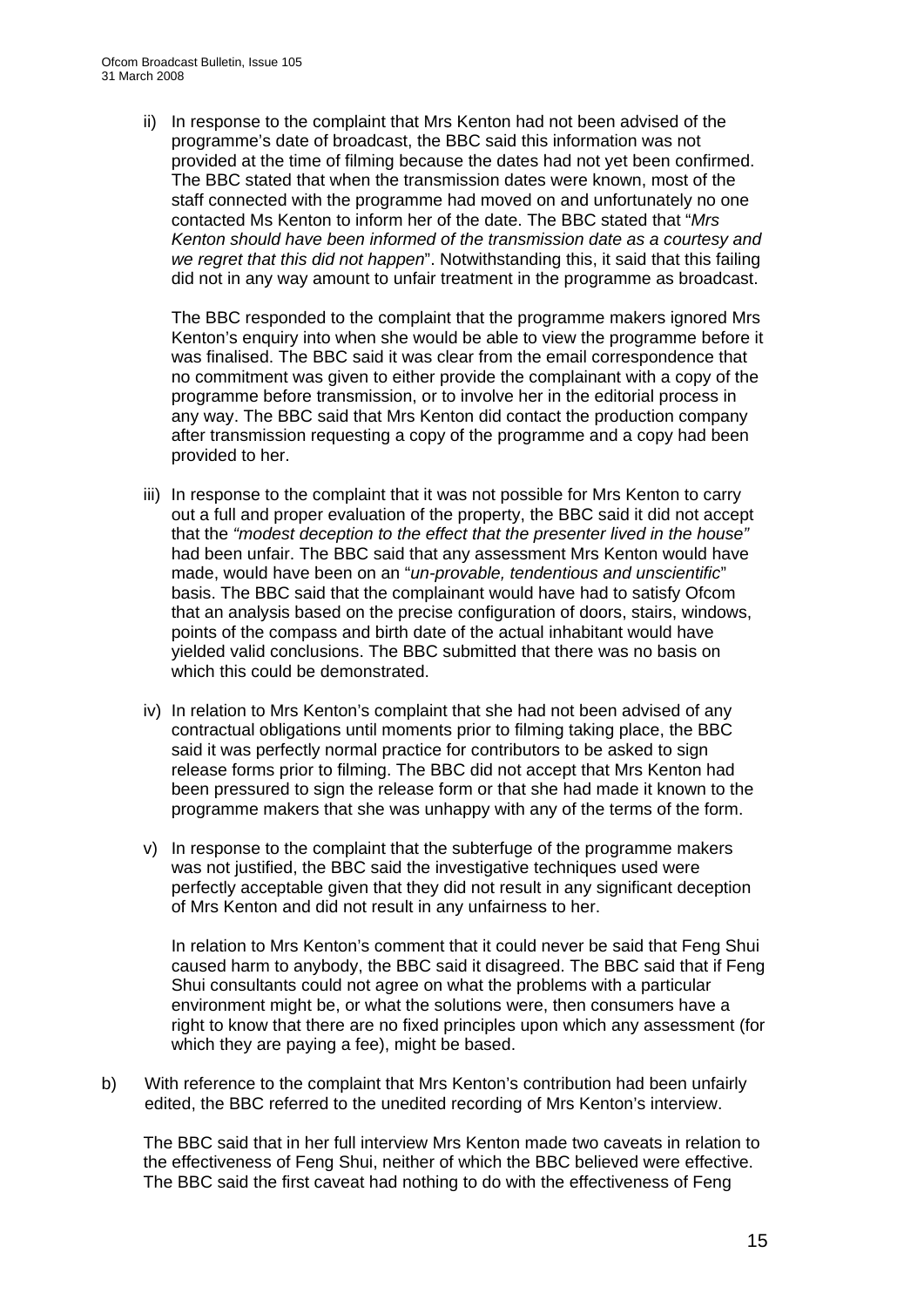Shui, but to do with how quickly any measures may take to have an effect. The second caveat had been extremely modest and was followed by clear assurances that the presenter could expect benefits in terms of wealth and improvements in his personal relationships.

 The BBC said it was true that some of Mrs Kenton's remarks, relating to how to achieve the best results from Feng Shui, were not used in the programme. However, the BBC contended that such omission of some of Mrs Kenton's views served to show the complainant in a rather better light than perhaps was merited. In support of this, the BBC referred to a remark by Mrs Kenton about "*'chi' flying up the stairs instead of wafting around the living room, bringing health, wealth and happiness to its occupants*" which was omitted from the transmitted programme.

The BBC said the remarks by Mrs Kenton, which had been used in the programme, had been used in the correct context and were entirely consistent with what Mrs Kenton had said in her full interview.

- c) With reference to the complaint that Mrs Kenton had not been provided with an opportunity to respond to any of the wrongdoings implied in the programme, the BBC said that Mrs Kenton was not the focus of the programme. The BBC said the programme sought to test the validity of claims made by Feng Shui and its practitioners generally by investigating whether these were underpinned by a uniform set of ideas and principles.
	- i) The BBC said there were no particular allegations of wrongdoing made against Mrs Kenton. It said the word "bullshit" was being applied to Feng Shui not to individual practitioners (who plainly believe in it). The BBC said that in these circumstances there was no allegation of wrongdoing to put to Mrs Kenton.
	- ii) The BBC made no specific comments regarding Mrs Kenton's complaint concerning her recommendations.
	- iii) With regard to the complaint that it was unfair for the programme to refer to Feng Shui practitioners charging large sums of money, the BBC said that the fact that Mrs Kenton was not paid for her contribution did not go to any point about the fees charged by Feng Shui practitioners. The BBC stated that there are kinds of advice for which even the lowest fee could be considered excessive.

#### **Decision**

Ofcom's statutory duties include the application, in the case of all television and radio services, of standards which provide adequate protection to members of the public and all other persons from unfair treatment in programmes included in such services. Where there appears to have been unfairness in the making of the programme, this will only result in a finding of unfairness, if Ofcom finds that it has resulted in unfairness to the complainant in the programme as broadcast.

In carrying out its duties, Ofcom has regard to the need to secure that the application of these standards is in a manner that best guarantees an appropriate level of freedom of expression. Ofcom is also obliged to have regard in all cases, to the principles under which regulatory activities should be transparent, accountable, proportionate, consistent and targeted only at cases in which action is needed.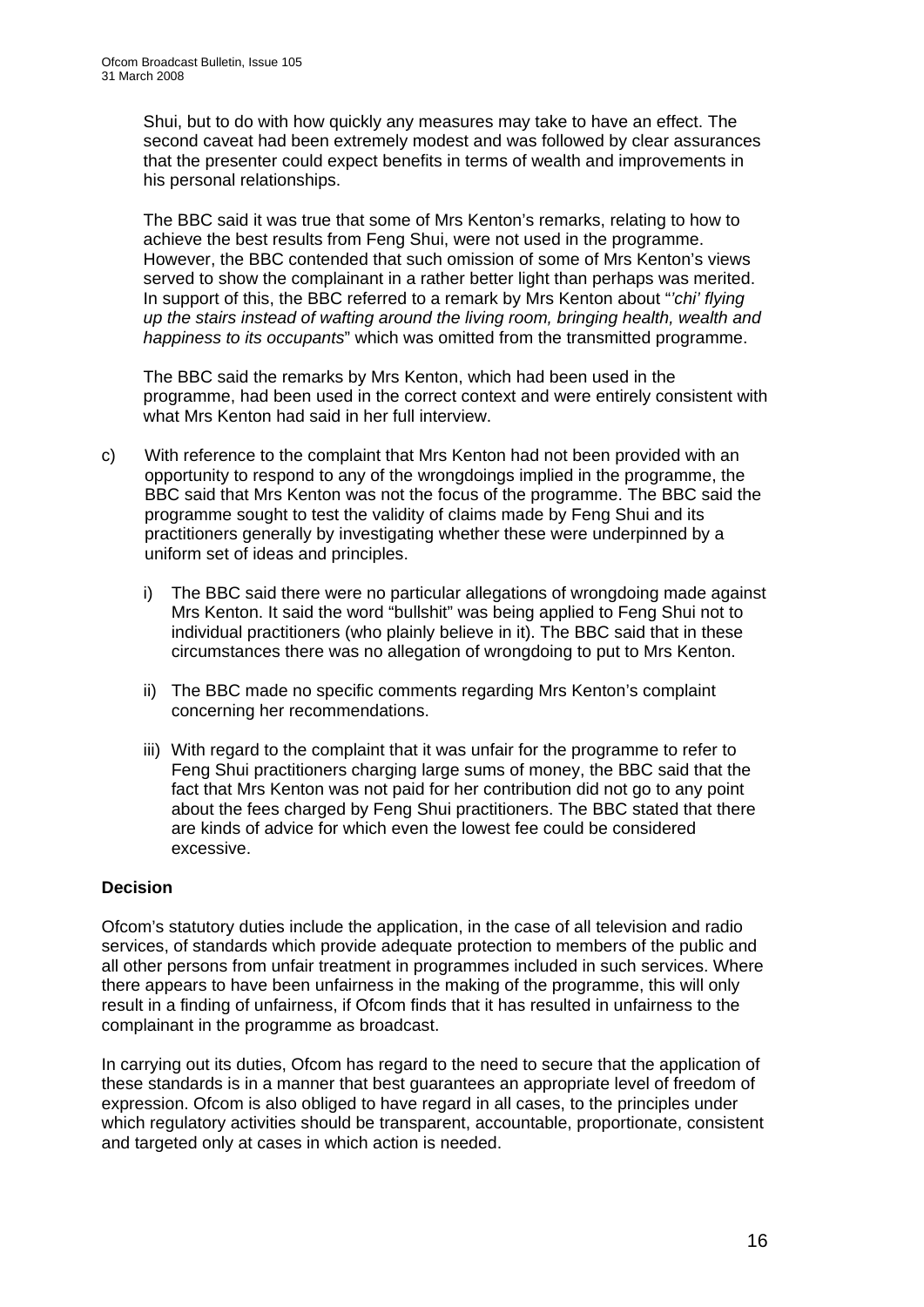This case was considered by Ofcom's Executive Fairness Group. In reaching a decision it considered the written submissions and supporting documentation from both parties, a recording of the programme as broadcast, a copy of the programme transcript and a copy of the unedited material.

a) Ofcom first considered Mrs Kenton's complaint that the programme makers did not provide her with an opportunity to give informed consent for her participation in the programme. Mrs Kenton identified five instances relating to how she was misinformed.

In considering each element of Mrs Kenton's complaint at Head (a), Ofcom took account of Practice 7.3 of the Code which provides that where a person is invited to make a contribution to a programme (except when the subject matter is trivial or their participation minor) they should normally, at an appropriate stage: be told the nature and purpose of the programme, what the programme is about and be given a clear explanation of why they were asked to contribute and when (if known) and where it is likely to be first broadcast; be told what kind of contribution they are expected to make, for example live, pre-recorded, interview, discussion, edited, unedited, etc; be informed about the areas of questioning and, wherever possible, the nature of other likely contributions; and be given clear information, if offered an opportunity to preview the programme, about whether they will be able to effect any changes to it.

i) Ofcom first considered Mrs Kenton's complaint that the programme makers failed to give her a clear explanation of the nature and purpose of the programme.

 Ofcom noted that in an email to Mrs Kenton dated 19 January 2007 from the assistant producer of the programme, Mrs Kenton was invited to participate in the programme. In the email, the assistant producer described the programme as:

"*a new lifestyle and current affairs series for BBC3, each programme will look beneath the surface of the worlds of retail, sales and alternative lifestyle through interviews, investigations and demonstrations*"; and stated:

"*Within our programme looking at alternative lifestyles we are making an item on Feng Shui…we would like to invite you to our presenter's house to Feng Shui his living room/lounge for him. Our cameras will film you as you talk to him about Feng Shui and the changes that could be implemented to improve his lounge. After you have finished your consultation and left we will film the presenter making the suggested changes to his lounge*".

It was clear from the written submissions before Ofcom that Mrs Kenton believed that she had been misled about the nature and likely content of the programme. It was equally clear from the written submissions that the programme makers did not believe that they had misled Mrs Kenton. In this regard, Ofcom noted the BBC's statement in response that they considered the references in their correspondence with Mrs Kenton, to *"consumer affairs"*, *"look beneath the surface"* and *"investigations"* together with the details in the consent form, made it clear to Mrs Kenton the nature of the programme she was to participate in.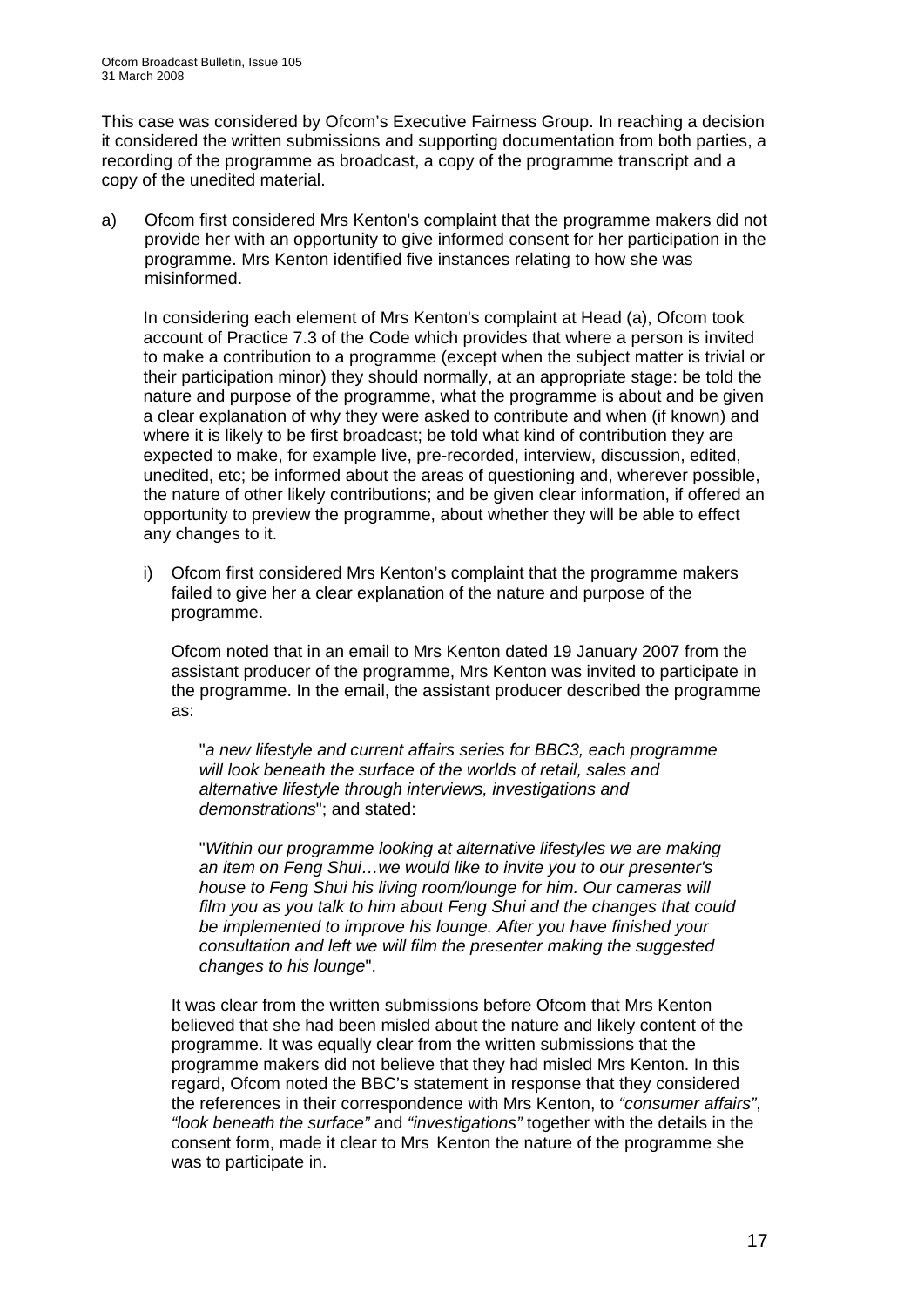In considering this issue, Ofcom took account of the tone of the programme and the approach that the programme makers took to the presentation of the subject matter in the programme as broadcast. It appeared to Ofcom that the programme contained elements of both a "hard hitting" investigative piece and a humorous expose. In this regard, Ofcom noted the following excerpts from the programme [Ofcom's emphasis]:

| Pre-title<br>Introduction:   | We get out and about and oust charlatans like<br>Feng Shui experts, hypnotherapy people and ghost<br>hunters, some people will believe anything, luckily<br>we have the Bulls**t Detective." |
|------------------------------|----------------------------------------------------------------------------------------------------------------------------------------------------------------------------------------------|
| Presenter's<br>Introduction: | "My aim is to expose the patter and spin of the 21 $s$ t<br>Century, confront those responsible and finally<br>show it up for what it really is, bulls**t."                                  |
| Segment<br>Introduction:     | "The self help industry is a <b>goldmine</b> , there are<br>countless experts selling you all kinds of weird and<br>wonderful ways to improve your life, in return for a<br>hefty fee"       |
|                              | "So if it doesn't improve your life you can be sure<br>that it certainly improves their bank balance"                                                                                        |
|                              | "Feng Shui experts claim that they can improve<br>your life by rearranging the furniture in your<br>homeAncient Chinese wisdom orprofitable<br>new age nonsense?"                            |
| Presenter's<br>Comments:     | "Well, you have seen the evidence, make up your<br>own mind. But remember, if it smells like bulls**t,<br>it probably is."                                                                   |

Ofcom acknowledged that the above comments were juxtaposed with a humorous and light-hearted tone throughout the programme. This was underscored by the inclusion in the programme of a staged scenario involving psychic mediums and an investigation into breast enlargement through hypnotherapy, both of which were put to the test. However, Ofcom noted that these also contained serious criticisms of the practices under investigation and that the Feng Shui sections were inter-cut with these:

| Presenter:        | "Well I think mediums are really goodat telling<br>stories and good at repeating everything I said."                                                                                 |
|-------------------|--------------------------------------------------------------------------------------------------------------------------------------------------------------------------------------|
| Parapsychologist: | "I think there's a definite percentage of the psychic<br>and medium community who are conning us<br>essentially, who are in it for the money and they<br>are making a lot of money." |
| Presenter:        | "Can hypnotherapy really increase breast size or<br>will it just decrease our bank balances?"                                                                                        |

Ofcom noted that the BBC considered its pre transmission correspondence with Mrs Kenton made it "perfectly clear that Ms Kenton was being invited to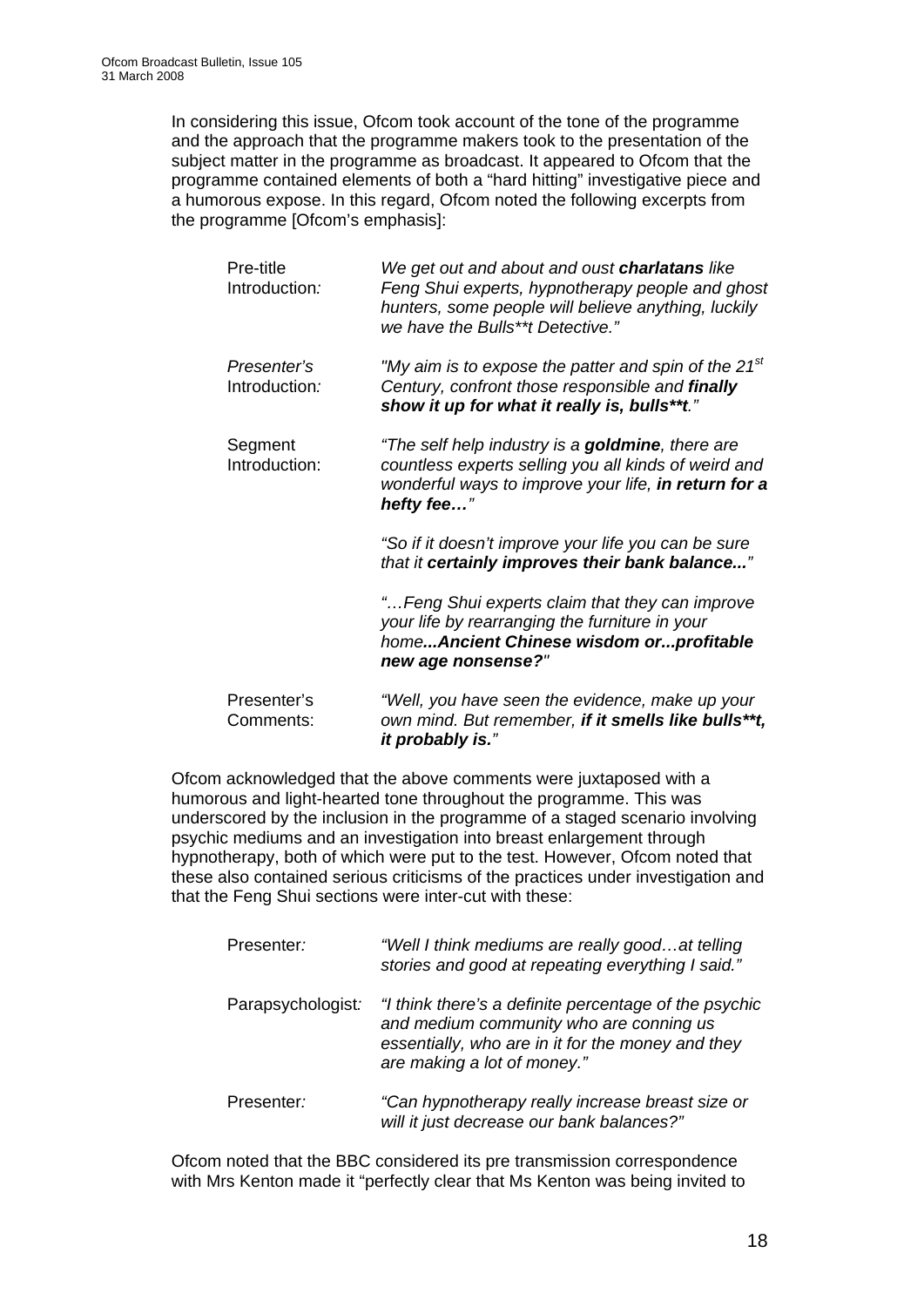participate in something which was more than just an unquestioning look at lifestyle topics". However, taking the full context of the programme into account, Ofcom considered that the investigative approach which included serious criticisms of the "self help industry", and involved Mrs Kenton being put to the test, was not reflected in the description of the programme provided to Mrs Kenton.

In Ofcom's view, the programme as broadcast did not simply entail Mrs Kenton "being invited to the presenter's house to Feng Shui his living room", as described by the assistant producer in her email to Mrs Kenton. Rather, it was an invitation to unknowingly participate in a staged stunt in which she was tested and her advice compared with (and in the event found to be inconsistent with) that of other Feng Shui practitioners.

In view of the above, it is Ofcom's opinion that what Mrs Kenton was advised regarding the nature and purpose of the programme, did not resemble the purpose and content of the programme as broadcast.

Accordingly, in all the circumstances, Ofcom considered that it was clear that the programme makers had failed to provide Mrs Kenton with adequate information about the programme's likely nature and content in order for her to provide informed consent for her participation.

Ofcom found that this resulted in unfairness to Mrs Kenton in the programme as broadcast.

ii) Ofcom next considered Mrs Kenton's complaint that she was not advised of the programme's date of broadcast, despite an email from the programme makers advising her that the information would be provided. Mrs Kenton also complained that the programme makers ignored her enquiry into when she would be able to view the programme before it was finalised.

Ofcom's Broadcasting Code does not require programme makers to offer a preview of their programmes to programme contributors.

 On the basis of the information before Ofcom, it did not appear that a guarantee was given to Mrs Kenton by the programme makers that she would be permitted a preview of the programme prior to transmission. However, Ofcom noted that Mrs Kenton raised the issue of a preview in her email of 26 February 2007, and at no stage in subsequent correspondence, did the BBC correct this assumption. Notwithstanding this, and in the absence of material in support of a guarantee concerning a preview, it is Ofcom's view that no unfairness resulted to Mrs Kenton in the programme.

 In respect of Mrs Kenton's complaint that she was not advised of the programme's date of broadcast, Ofcom noted that no date of broadcast was provided to Mrs Kenton. Ofcom observed that the BBC regretted that Mrs Kenton had not been informed of the broadcast date. However, Ofcom considered that although it is good practice for participants to be advised of the date of transmission in accordance with the Code Practice 7.3 ("participants should normally be told…when (if known) and where it is likely to be first broadcast"), the failure to do so in this case did not significantly compromise Mrs Kenton's ability to provide informed consent for her participation and did not result in unfairness to Mrs Kenton in the programme.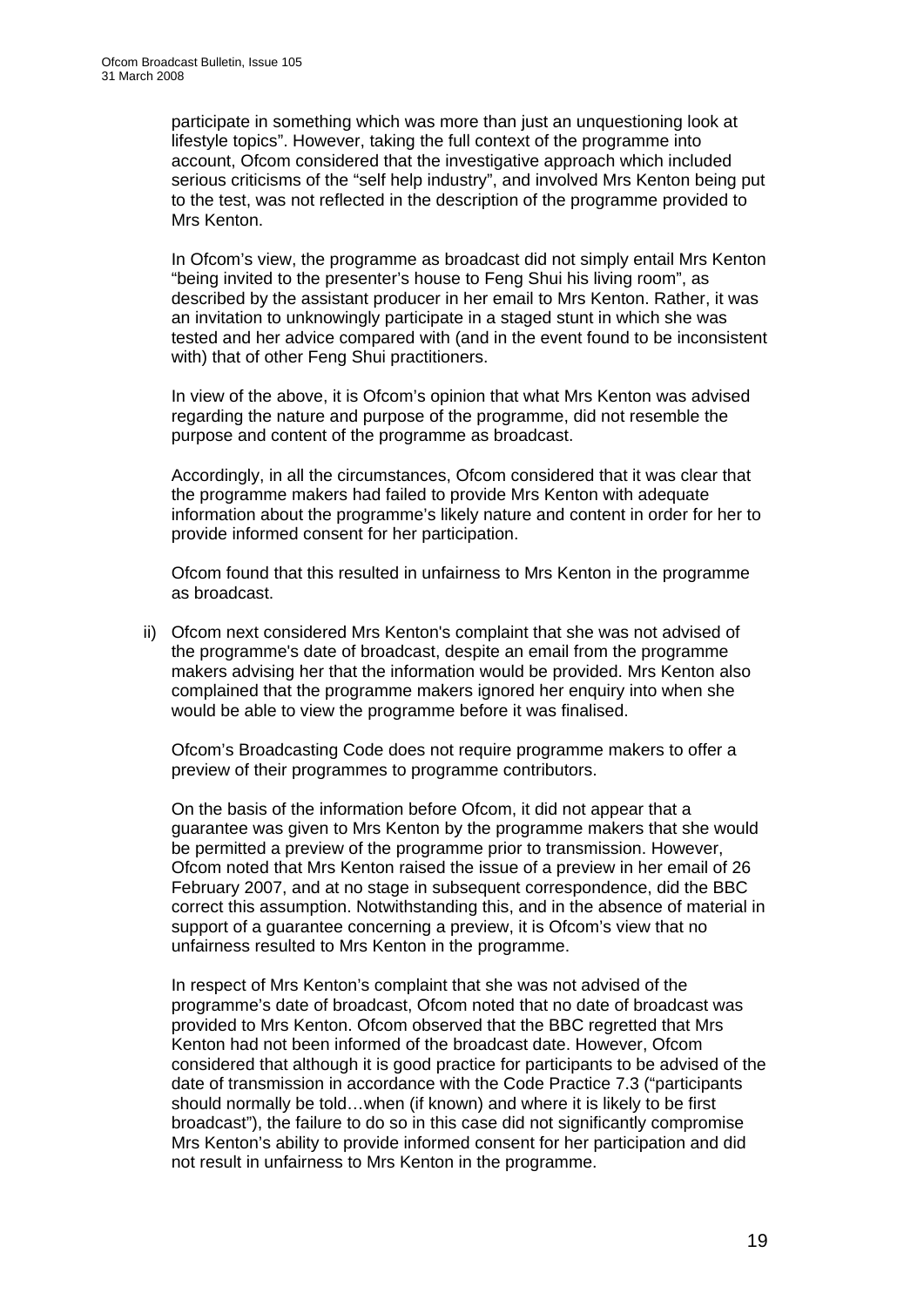iii) Ofcom then considered Mrs Kenton's complaint that by using a house which was not the presenter's place of residence, it was not possible for her to carry out a full and proper evaluation of the property.

 Ofcom noted that Mrs Kenton was advised she would be filmed *"in our presenter's house".* However, as stated in the programme, the house was not the presenter's but instead was a staged home used by the programme makers. In this regard, Ofcom noted an element of deception in that the property was not the presenter's. However, it was apparent to Ofcom from both the untransmitted and transmitted material, that Mrs Kenton was able to conduct an evaluation of the property despite it not being the presenter's residence. Further, Ofcom noted that in the untransmitted footage, Mrs Kenton commented:

*"...to be honest from the outside it looks a bit like the house isn't lived in, maybe you haven't been here terribly long..."*

Taking into account the above factors, Ofcom considered that whilst the property was not the presenter's, this did not in and of itself, affect Mrs Kenton's consent to participate in the programme (the finding regarding Mrs Kenton's consent in relation to the disclosed nature and purpose of the programme was discussed at decision sub-head (a)(i) above). Accordingly, no unfairness resulted to Mrs Kenton in the programme in respect of this subhead of complaint.

iv) Ofcom next considered Mrs Kenton's complaint that she was not advised of any contractual rights or obligations until moments before filming, at which time she was given a form to sign.

As noted above, Practice 7.3 provides that where a person is invited to make a contribution to a programme they should normally, at an appropriate stage, be told the nature of their contractual rights and obligations and those of the programme maker and broadcaster in relation their contribution.

Advising a contributor of this information assists in ensuring that informed consent is obtained from them. In Ofcom's view, consent is a continuum that applies from the commencement of a contributor's participation and continues until their involvement is concluded. The signing of the consent form is one part of the continuum.

Ofcom's duty is not to determine matters of fact (in this case, the manner in which the consent form was signed). Rather, Ofcom's role is to consider the broader issue of whether Mrs Kenton was unfairly put under pressure to participate in the programme.

With reference to Mrs Kenton's complaint, Ofcom considered that it was not evident from the material provided to it regarding Mrs Kenton's dealings with the programme makers (from the initial approach through to the recording of the programme) that she was under pressure to participate in it.

On this basis, and taking into account the wider indications of consent beyond the signing of a consent form, Ofcom considered that no unfairness to Mrs Kenton resulted in the programme in relation to this sub-head.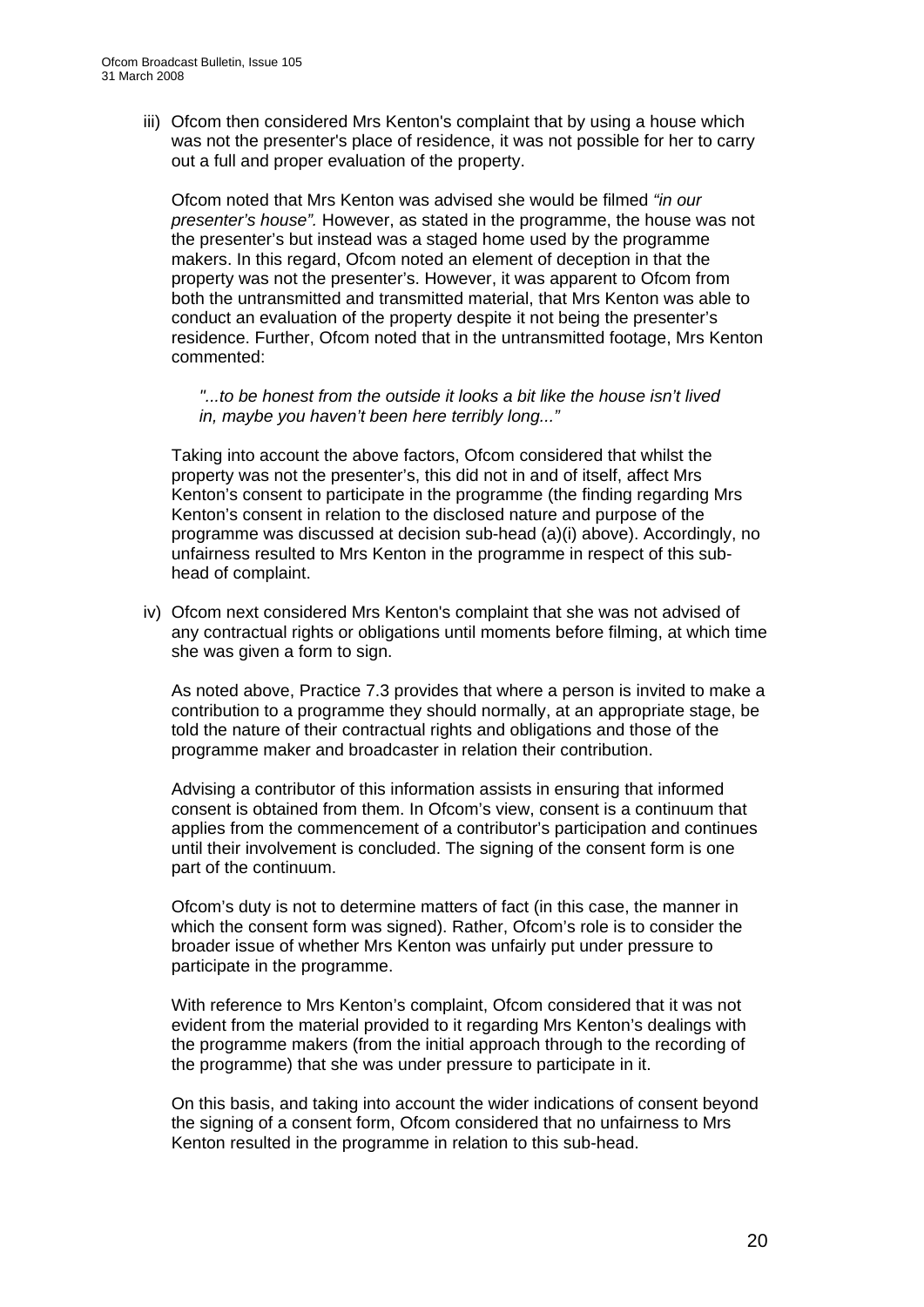v) Ofcom then turned to Mrs Kenton's complaint that the programme makers used subterfuge in their dealings with her and this was not justified. Mrs Kenton acknowledged that the potential benefits of Feng Shui could be debatable, but said the practice could never be said to cause harm to anybody.

 In Ofcom's view, the subterfuge complained of by Mrs Kenton was considered in detail above at sub-head (a)(i) relating to the nature and purpose of the programme and at sub-head (a)(iii) in respect to the presenter's home. There is consequently no separate finding at this sub-head of complaint.

 Taking into account the findings at sub-heads (a)(i) to (a)(v), Ofcom partly upheld head (a) of Mrs Kenton's complaint.

b) The second aspect of Mrs Kenton's complaint was that the programme makers edited her contribution unfairly. Mrs Kenton stated that her disclaimers about the effectiveness of Feng Shui were removed and her comments were taken out of context.

 In considering Mrs Kenton's complaint under Head (b), Ofcom took account of Practice 7.6 of the Code which provides that when a programme is edited, contributions should be represented fairly. Ofcom also took account of Practice 7.9 of the Code which provides that before broadcasting a factual programme, including programmes examining past events, broadcasts should take reasonable care to satisfy themselves that: Material facts have not been presented, disregarded or omitted in a way that is unfair to an individual or organisation.

Ofcom first considered Mrs Kenton's complaint that her disclaimers regarding the effectiveness of Feng Shui were not included in the programme as broadcast. In doing so, Ofcom examined the transcript of the programme as broadcast and viewed the unedited recordings of Mrs Kenton's contribution. Ofcom noted the unedited recordings included the following:

*"I mean there are a lot of different approaches to Feng Shui and at Soothing Spaces* [Mrs Kenton's business] *we don't see it as an arbitrary set of rules…"* 

*"I mean I'm not going to pretend that I can wave a magic wand and all your problems are going to disappear because life just isn't like that."* 

*"…there isn't a standard procedure, 'cos everyone is different."* 

*"The rules are very useful as a kind of structure…but sometimes when we know those rules really well we can also know when to break them…"* 

Ofcom then noted the following excerpt from the programme as broadcast:

Mrs Kenton*: "...I think it's really important not to make it [Feng Shui] into sort of painting by numbers..."* 

In Ofcom's view, the comment by Mrs Kenton used in the broadcast fairly encapsulated the points Mrs Kenton made in the unedited material, namely that Feng Shui is not based on a prescribed set of rules and that it is important to recognise this when conducting a Feng Shui consultation. Further, Ofcom noted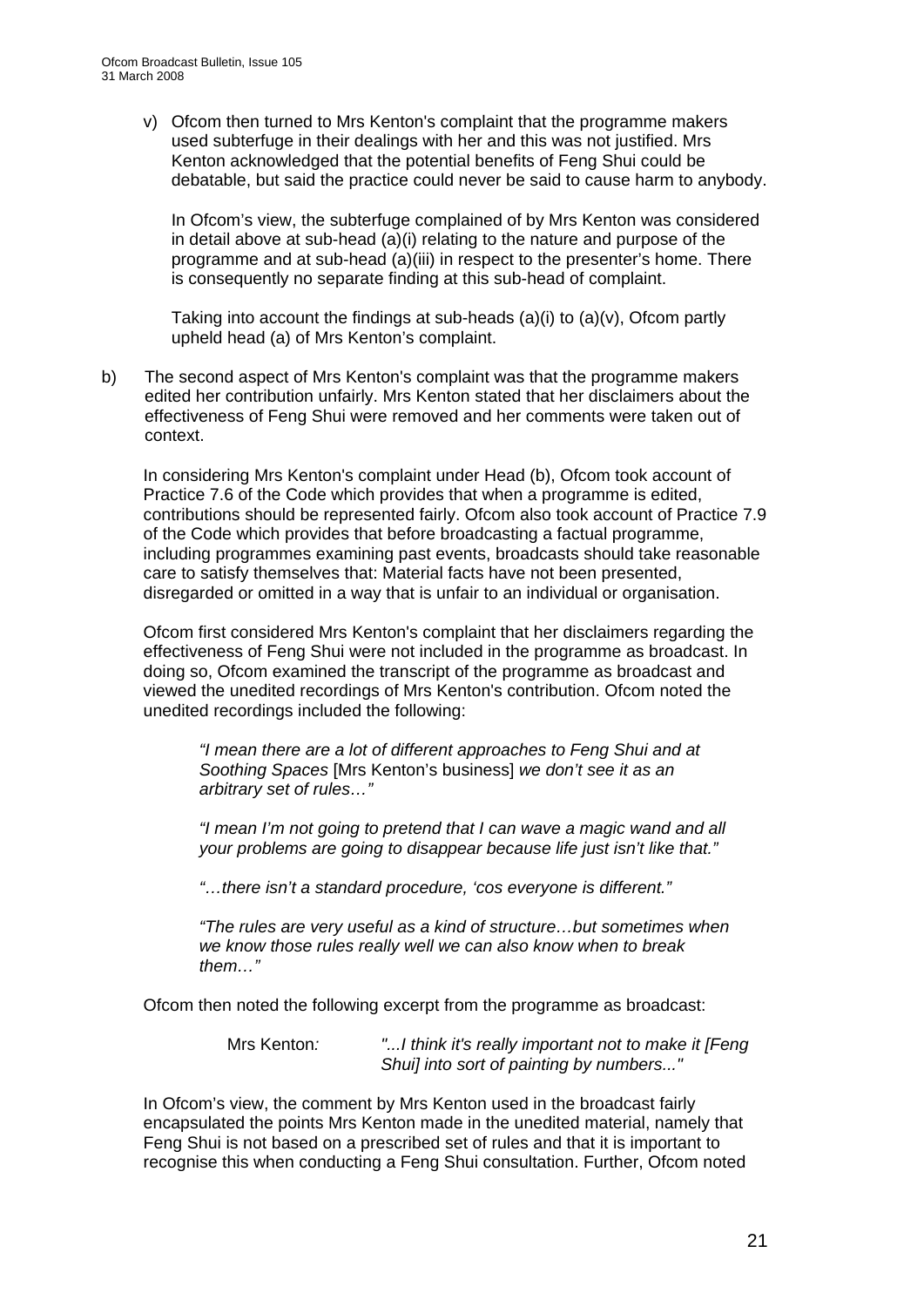the inclusion of comments from the other Feng Shui practitioners in the programme which also endorsed Mrs Kenton's point:

> Mrs Mitchell: *"Even in the school* [of Feng Shui] *that I belong to, no two people would do it* [Feng Shui] *the same...*

In respect of Mrs Kenton's complaint that the programme makers failed to include her comments that indicated how to achieve the best results from Feng Shui and took her comments out of context, Ofcom also had reference to both the untransmitted material and the transcript of the programme as broadcast. Having considered this material, Ofcom found that in the context of the programme, the broadcast comments were a fair reflection of her unedited contribution in which she gave varied advice about colour schemes and furniture arrangements all with reference to Feng Shui principles.

Accordingly, in Ofcom's opinion, taking account of the context of the programme as a whole, a sufficient number of comments were included in the programme, both by Mrs Kenton and other participants, that showed how to achieve the best results from Feng Shui and demonstrated that there were limits to the effectiveness of Feng Shui. Further, Ofcom considered that the editing of the programme would not have significantly affected viewer's understanding of Mrs Kenton's advice regarding Feng Shui. The material broadcast was a fair reflection of what Mrs Kenton said in the unedited material. Accordingly, Ofcom found that the editing of Mrs Kenton's contribution did not result in unfairness to her.

Therefore, Ofcom found no unfairness to Mrs Kenton in respect of head (b) of her complaint.

c) Ofcom next considered Mrs Kenton's complaint that she was not given the opportunity to respond to any of the wrongdoings implied in the programme. Mrs Kenton identified three instances as "wrongdoings" levelled at her. Each was considered in turn.

In considering this head of complaint, Ofcom took into account Practice 7.11 of the Code, which states that if a programme alleges wrongdoing or incompetence or makes other significant allegations, those concerned should normally be given an appropriate and timely opportunity to respond.

i) Ofcom first considered Mrs Kenton's complaint regarding the presenter's comment that he intended to *"expose the patter and spin of the 21st century, confront those responsible and show it up for what is it: Bulls\*\*t"*.

In Ofcom's view, the comment complained of by Mrs Kenton underscored the programme's, at times, critical approach. Ofcom acknowledged that Mrs Kenton could have been associated with the presenter's opening comment and consequently been seen as someone who used "bulls\*\*t" to secure business.

However, Ofcom considered that the comments were posed as areas for investigation and not allegations against Mrs Kenton. Further, in the sections relating to Mrs Kenton the only criticism levelled specifically at her was that her advice (for example over colour schemes, positioning of household effects) differed from that of the two other Feng Shui practitioners featured in the programme.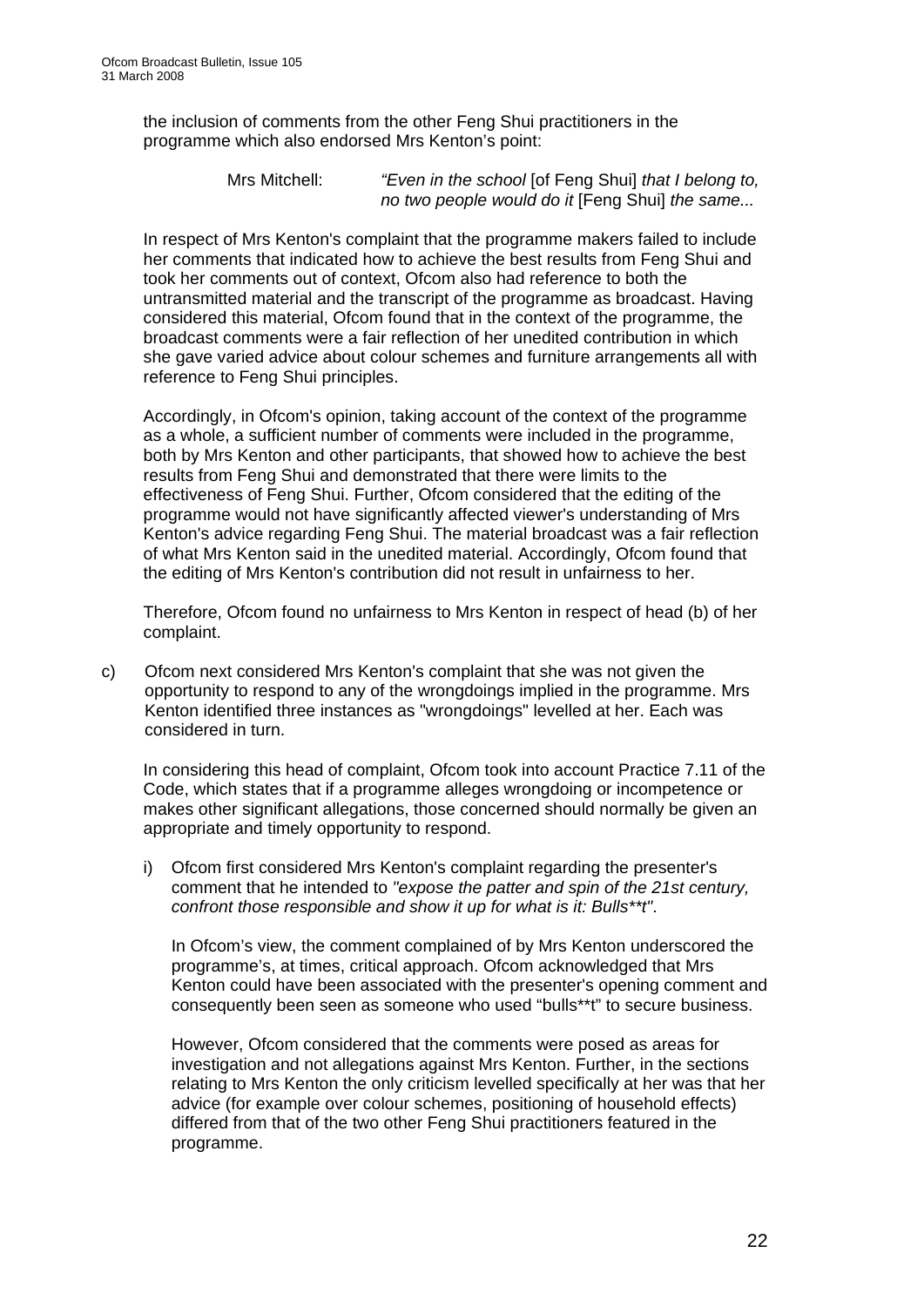Ofcom also noted, as discussed above at decision head (a)(i), that the comment by the presenter and other comments referred to at that head were juxtaposed with comical and humorous references and staged antics. This humorous tone was maintained throughout the programme and further, the comments made by the presenter, including that complained of, were not directed specifically at Mrs Kenton.

On this basis, Ofcom considered that the presenter's comment, did not constitute a significant allegation of wrongdoing and no unfairness resulted to Mrs Kenton.

ii) Ofcom next considered Mrs Kenton's complaint that the programme implied her recommendations were flawed and was given no opportunity to justify them. In Ofcom's view the programme questioned Feng Shui theory and practice robustly and adopted a sceptical approach to Mrs Kenton's recommendations:

*I was disappointed but not surprised to be given conflicting advice by the experts, and so firmly tongue in cheek I have made a few changes of my own."* 

 However, as discussed at decision sub-head (c)(i), whilst the programme makers tested Mrs Kenton and highlighted inconsistencies between the practitioners, no significant allegations of wrongdoing were made against Mrs Kenton. On this basis, there was no requirement for an opportunity to respond and no unfairness resulted to Mrs Kenton.

iii) Ofcom lastly considered Mrs Kenton's complaint that the programme referred to Feng Shui practitioners charging large sums of money. Ofcom noted the transcript as follows:

*"... the self help industry is a goldmine, there are countless experts selling you all kinds of weird and wonderful ways to improve your life, in return for a hefty fee. So if it doesn't improve your life you can be sure that it certainly improves their bank balance. Feng Shui experts claim that they can improve your life by rearranging the furniture in your home....Ancient Chinese wisdom or...profitable new age nonsense?"*  [Ofcom's emphasis]

Ofcom considered the complaint only in relation to Mrs Kenton. Ofcom noted that the reference to the self help industry being a "gold mine" may have implied that Feng Shui practitioners were successful financially.

However, in Ofcom's view, the references to *"hefty fee"*, *"improving their bank balance"* and *"ancient Chinese wisdom or profitable new age nonsense"* were observations made by the programme which sought to test the three practitioners, and not significant allegations of wrongdoing levelled at Mrs Kenton. As noted above at sub-head (c)(i), the only criticisms levelled at Mrs Kenton were that there were inconsistencies between the advice of the practitioners. In Ofcom's view, these did not constitute significant allegations of

Commentary*: "I was given some incredible and conflicting Feng Shui advice."*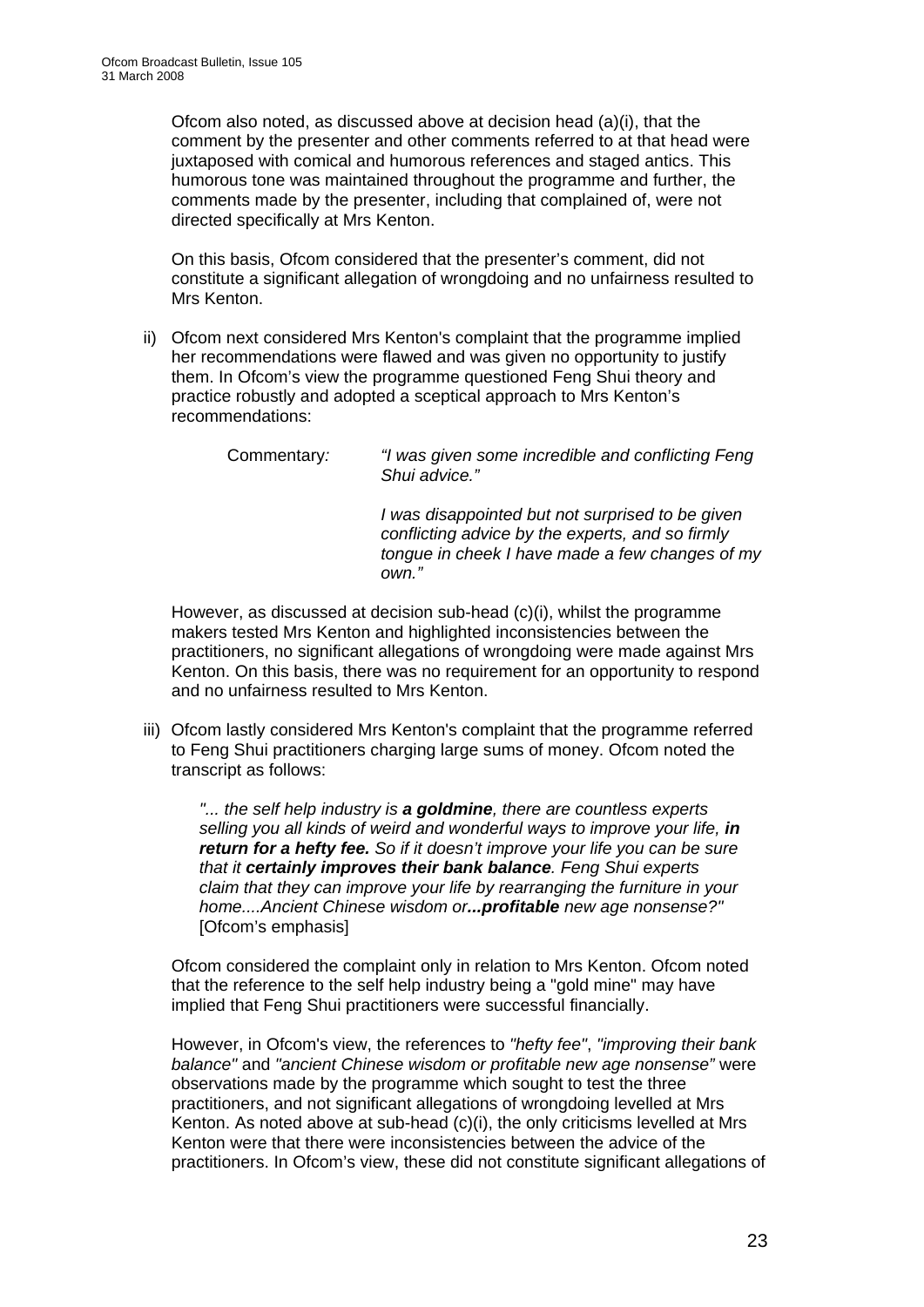wrongdoing against Mrs Kenton. Therefore, no unfairness resulted to Mrs Kenton in respect of this sub-head of complaint.

On this basis, and for the reasons articulated at sub-heads (c)(i) to (c)(iii), Ofcom considered that significant allegations of wrongdoing were not made against Mrs Kenton. Therefore, it was not incumbent on the programme makers, in the interest of fairness, to offer Mrs Kenton "an appropriate and timely opportunity to respond" to the allegations in accordance with Practice 7.11 of the Code.

**In conclusion, and in light of the finding at head a) i) above, Mrs Kenton's complaint of unfair treatment was partly upheld by Ofcom and the broadcaster found to be in breach of Rule 7.1.**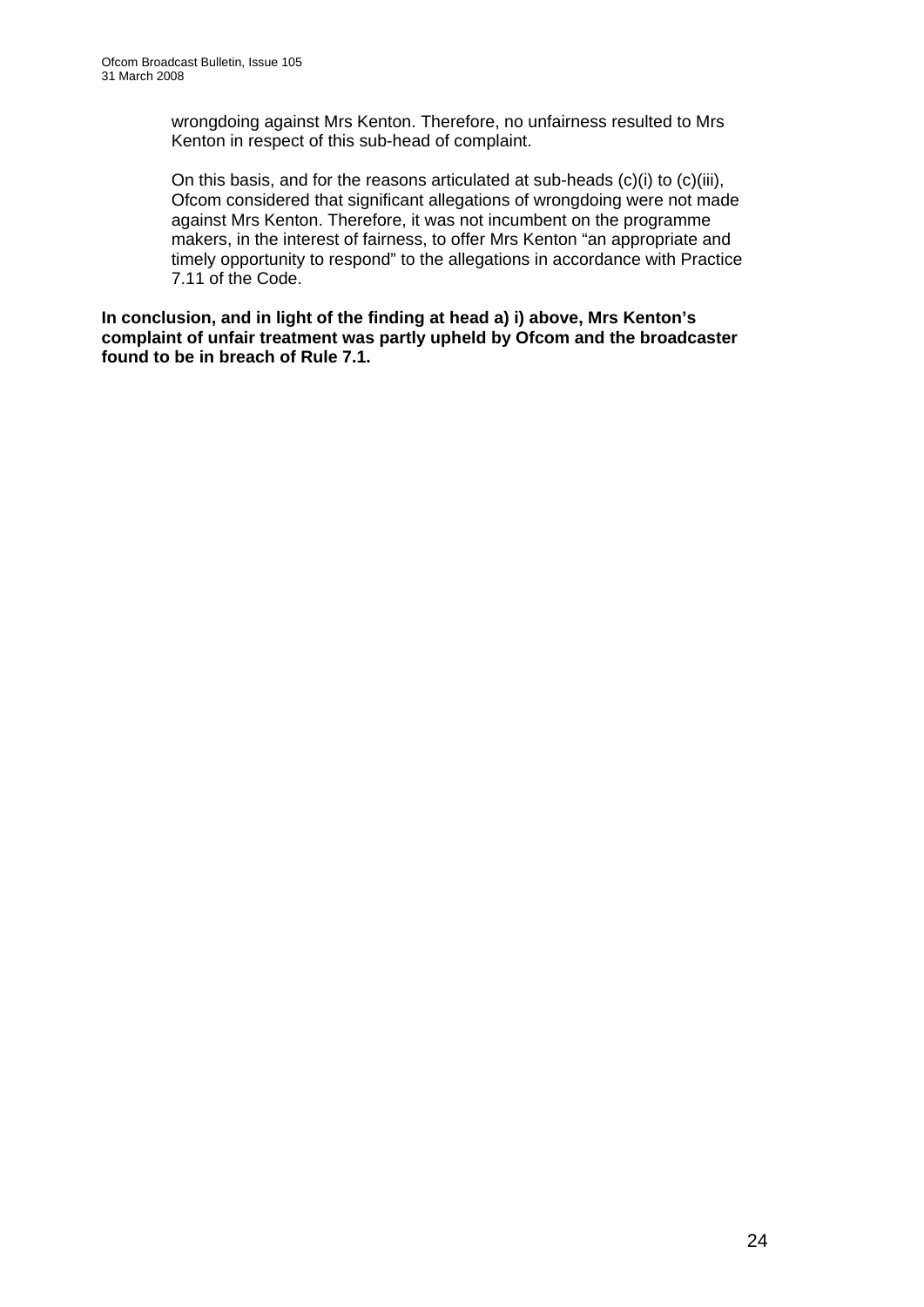### **Complaint by Mr Paul Rouse on his own behalf and on behalf of the Association of Second Home Owners**

*Anglia Special Edition, ITV (Anglia), 19 December 2006* 

**Summary**: Ofcom has upheld part of this complaint of unfair treatment in the programme as broadcast.

This edition of the current affairs programme *Anglia Special Edition* considered the impact that second home owners have on local communities in East Anglia. The programme used a 'mock trial' format with two barristers, attempting to convince a jury of twelve audience members that second home owners were either "heroes" or "villains". Extracts of an interview with Mr Rouse, who was identified as the Chairman of the Association of Second Home Owners ("the ASHO"), featured as part of the case made for second home owners.

Ofcom found as follows:

Mr Rouse was not given the opportunity to provide "informed consent" for his participation in the programme because the broadcaster did not tell him that it would use a "mock trial" format in the programme. This aspect of the complaint was therefore upheld.

Ofcom did not consider that the use of the word "villain" to describe second home owners was likely to have affected viewers' opinion of either Mr Rouse or the ASHO and its members and thereby to have resulted in unfairness to them. Ofcom took into account the clearly outlined context of the debate; the relatively light-hearted nature of the programme; and the fact that the term was not applied to the complainants specifically.

The use of the phrase "get on your bike" was a reasonable reflection of Mr Rouse's position and, given the context of the programme did not result in unfairness to him.

The negative images of second home owners in the programme were immediately followed by a counter-balancing positive image and none of the terms were applied to Mr Rouse or the ASHO and its members specifically. Therefore, they were unlikely to have affected viewers' opinions of them.

Given the clear context of the programme and the presentation of a balanced debate neither the expression of robust opinions by the barrister presenting the case against second home owners nor the presenter's use of strong imagery amounted to a vilification of second home owners in general. Furthermore, in light of the fact that none of the arguments or the imagery was applied directly to Mr Rouse or the ASHO and its members, it could not be considered as a vilification of Mr Rouse as an individual or the ASHO and its members and therefore it did not result in unfairness to them.

#### **Introduction**

This edition of the current affairs programme *Anglia Special Edition* considered the impact that second home owners have on local communities in East Anglia, and in particular house prices. The programme's format was a mock trial. It consisted of two barristers, one on each side of the debate, attempting to convince a jury of twelve audience members that second home owners were either *"heroes"* or *"villains"*. Each barrister made his argument with the aid of pre-recorded contributions from people with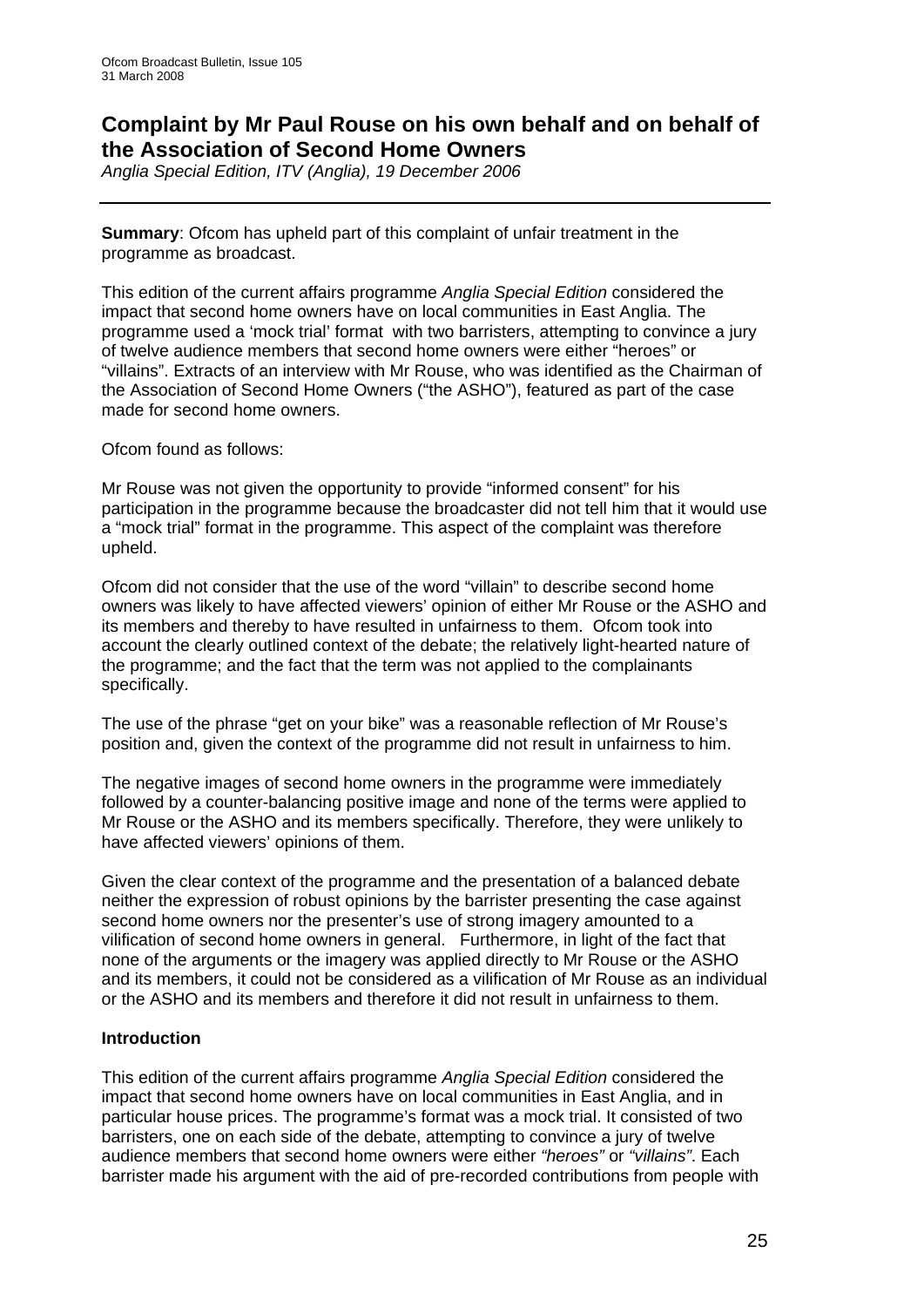an interest in the topic under debate. Three excerpts of an interview with Paul Rouse, who is the chairman of the Association of Second Home Owners (ASHO), featured as part of the case made for second home owners.

Mr Rouse complained that he was treated unfairly in the programme as broadcast.

#### **The Complaint**

#### **Mr Rouse's case**

In summary, Mr Rouse complained that he was treated unfairly in the programme as broadcast in that:

- a) He was not aware that his pre-recorded contribution would be edited for use in a "mock trial" about second home owners.
- b) As a second home owner he had been found in the programme to be a "villain", the dictionary definition of which is "wicked or evil".
- c) The 'prosecuting' barrister indicated that he (Mr Rouse) had told local people to "get on your bike".
- d) As a second home owner he had been referred to as part of a group described as "big city fat cats", "selfish migrants" and "bonus rich city workers" without any clear indication of the basis for these references.
- e) As a second home owner he had been vilified.

In summary, Mr Rouse complained that the ASHO and its members were treated unfairly in that:

- f) second home owners were found to be "villains", the dictionary definition of which is "wicked or evil";
- g) second home owners were described as "big city fat cats", "selfish migrants" and "bonus rich city workers" without any clear indication of the basis for these references; and,
- h) second home owners were vilified.

#### **ITV's case**

In summary ITV responded to Mr Rouse's complaint as follows:

a) ITV accepted that Mr Rouse was not made aware of the "mock trial" format of the programme and that, had he been aware of it, it might have affected his initial decision to participate in the programme. The broadcaster explained that it had not decided upon this format when Mr Rouse agreed to take part, but added that once it had made this decision, Mr Rouse should have been informed and given further details regarding the programme. ITV apologised to Mr Rouse for having failed to do so although it also clarified that rather than being designed to vilify anyone the "mock trial" format was intended to ensure that both sides of the debate would be forcefully put to the studio panel and that the debate would be as balanced and impartial as possible. In addition, ITV confirmed that henceforth it would make certain that contributors knew when this format was to be used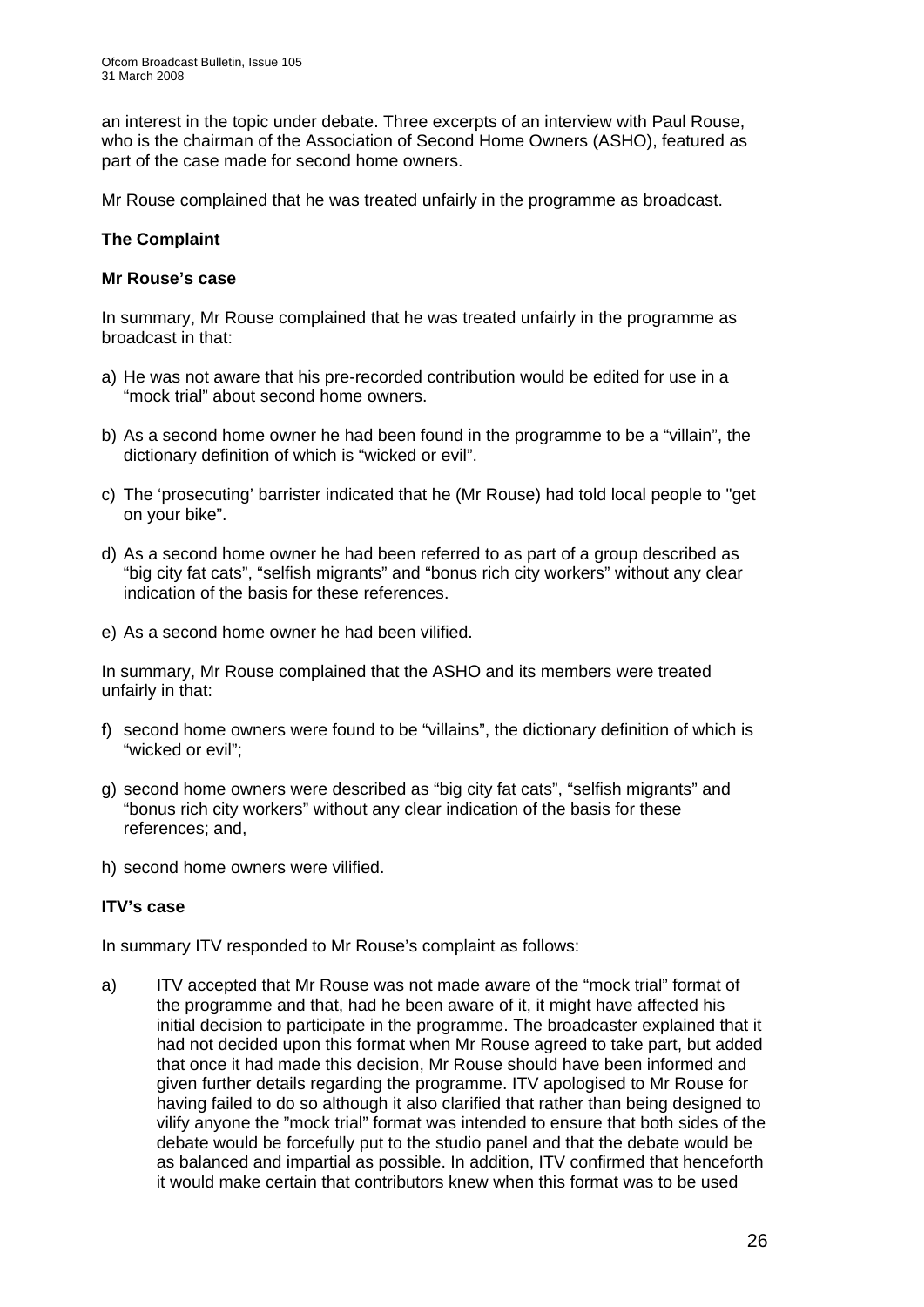and had been informed about the nature of any other contributors before taking part.

- b) & f) With regard to the complaints at heads b) and f) ITV did not consider that describing second home owners as either "heroes" or "villains" or indicating that the studio jury had delivered a 10-to-2 verdict that they were "villains" resulted in unfairness to Mr Rouse or the ASHO and its members. The broadcaster argued that, firstly, the meanings of the terms "heroes" and "villains" had been made clear in the programme both in the presenter's introduction and in the barristers' respective arguments. It said that viewers would not therefore have considered Mr Rouse or the ASHO and its members in accordance with the dictionary definition of these terms (i.e. "wicked or malevolent persons" or "distinguished by exceptional courage, nobility, fortitude, etc." or "possessing superior qualities in any field"). Secondly, ITV said that the process and the verdict of the jury vote were transparent, free and fair. ITV also noted that the result was similar to that of previous viewers' polls on the issue undertaken by ITV Anglia.
- c) In relation to the complaint that the programme had unfairly said that Mr Rouse had told people to "get on your bike", ITV noted that Mr Rouse had argued that people have to move away in order to earn money to keep themselves. It believed that it was fair for the barrister presenting arguments against second home owners to summarise Mr Rouse's argument as his having told people to get *"on your bike"*. The broadcaster also noted that this summary was clearly a reference to a speech by Norman Tebbit (at the time of the Toxteth and Handsworth riots in 1981) and the misquoted catchphrase, "on your bike", with which Norman Tebbit subsequently became associated.
- d) & g) With regard to the complaints at heads d) and g) ITV argued that the "stereotypes" used to describe second home owners did not result in unfairness to Mr Rouse or the ASHO and its members because these descriptions ("big city fat cats"; "bonus rich city workers" and "selfish") were fully explored in the programme. ITV said that each term was only used once, and during the rest of the programme the barrister for the defence sought to challenge them through various arguments including Mr Rouse's own view that second home owners were *"highly respectable people"*. In relation to the portrayal of the ASHO specifically, ITV argued that each stereotype was counterbalanced with a positive description of second home owners and that none was specifically applied to the ASHO or its members

ITV also said that no contributor used the term "selfish migrants" to describe second home owners as Mr Rouse had stated in his complaint.

e) & h) With regard to the complaints at heads e) and h) ITV did not accept that Mr Rouse or the ASHO and its members were vilified in the programme. It argued that the issues surrounding second home ownership were explored in a way that was "fair, accurate and balanced". It argued that an opportunity to contribute was given to those for and against second home ownership and that the former group's arguments were persuasively explained, not least by Mr Rouse himself in three separate clips. In relation to the portrayal of the ASHO specifically, ITV argued that strong imagery was used on both sides of the debate.

*Mr Rouse's comments on ITV's statement* 

In summary Mr Rouse commented that: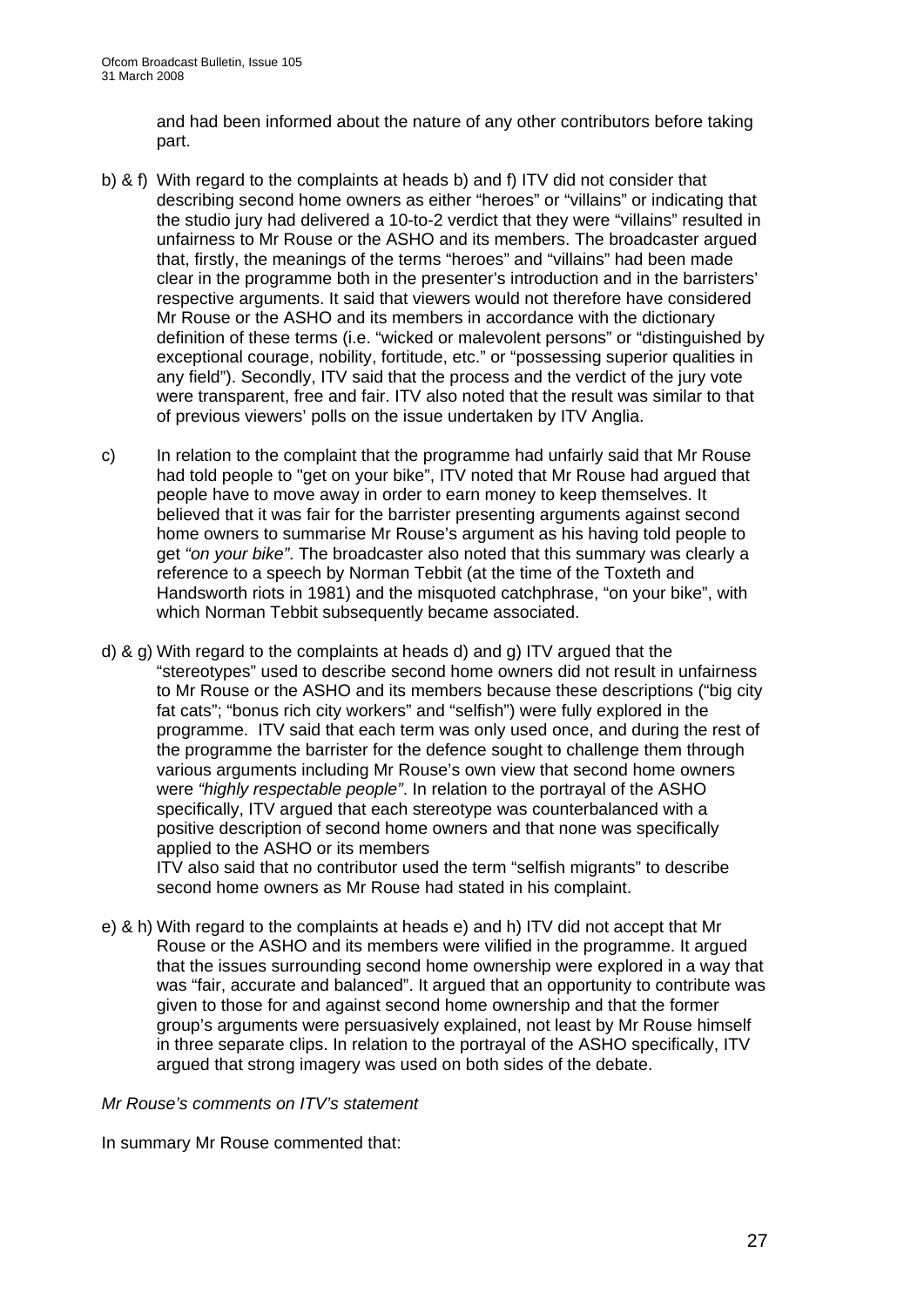e) ITV's description of the programme as fair, accurate and balanced was not suitable because the broadcaster had failed to even carry out basic research. Mr Rouse illustrated this point by arguing that a short search on the internet was enough to prove that claims made in the programme that the average house price in the area was £292,000 and the starting price was "*at least £200,000*" were untrue. Mr Rouse indicated that he had found a two-bedroom house in Hunstanton for less than £100,000 and a two bedroom bungalow in Brancaster for £149,000. He also noted that Mr Wagstaff, an estate agent who was interviewed in the programme, had a website full of houses which started at £135,000.

#### *ITV's response to Mr Rouse's comments*

In summary ITV responded to the complainant's comment as follows:

e) It maintained that the programme was fair, accurate and balanced and denied that it had not carried out research. By way of example, the broadcaster noted that it had spoken to a range of interested parties (including second home owners, local tradesman and an MP) and that its comments on Brancaster had been based on two reports on the area; the first written by the Commission for Rural Communities ("the CRC") and the second commissioned by the Norfolk Coast Partnership, the Countryside Agency and North Norfolk District Council.

With regard to the question of house prices in the area, ITV noted that the average house price of £292,000 in Brancaster was based on the CRC report, which in turn had used HM Land Registry and CACI Ltd. as its sources. The broadcaster also noted that the second (Norfolk) report had found that the average house price in Brancaster was £351,458. However, the programme maker had chosen not to use this figure because it was based on a limited sample size.

Finally, ITV argued that, in contrast to Mr Rouse's assertion, Mr Wagstaff's comment that *"the starting off price in the area is at least £200,000"* was accurate, and directed Ofcom's attention to the website of Mr Wagstaff's estate agency (Bedfords) to illustrate this fact.

#### **Decision**

Ofcom's statutory duties include the application, in the case of all television and radio services, of standards which provide adequate protection to members of the public and all other persons from unfair treatment and unwarranted infringements of privacy in programmes included in such services. Where there appears to have been unfairness in the making of the programme, this will only result in a finding of unfairness if Ofcom finds that it has resulted in unfairness to the complainant in the programme as broadcast.

In carrying out its duties, Ofcom has regard to the need to secure that the application of these standards is in the manner that best guarantees an appropriate level of freedom of expression. Ofcom recognises that (subject to the provisions of the Code) broadcasters can quite properly comment and take particular viewpoints on the subjects of broadcast programmes. However, it is essential not only to the parties directly concerned but also to listeners and viewers, that such comments should be accurate in all material respects so as not to cause unfairness. Ofcom is also obliged to have regard, in all cases, to the principles under which regulatory activities should be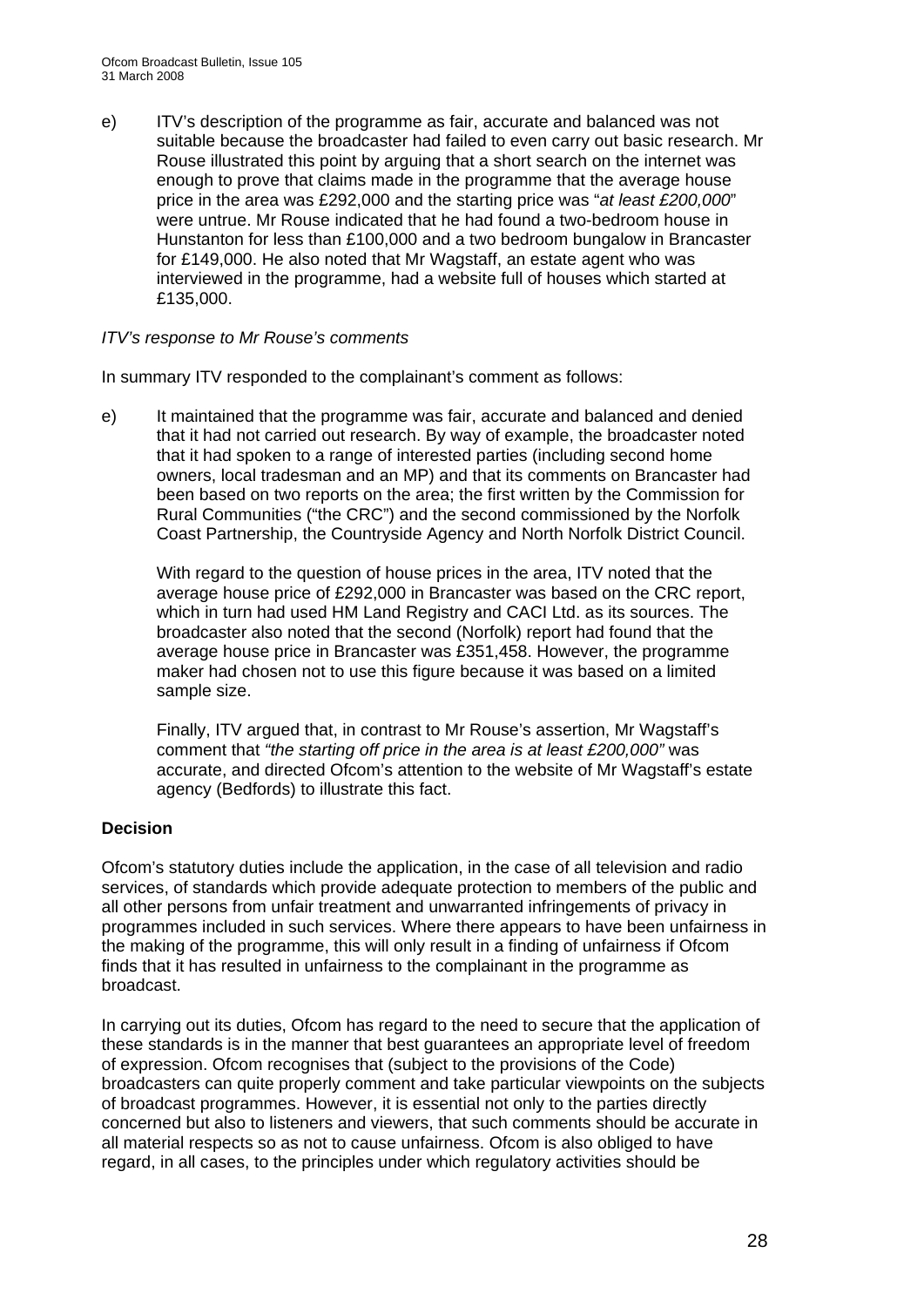transparent, accountable, proportionate and consistent and targeted only at cases in which action is needed.

The case was considered by Ofcom's Executive Fairness Group. In reaching its decision, the Group had regard for a copy of the programme, the programme transcript, and both parties' written submissions.

a) Ofcom first considered the complaint that Mr Rouse had not been told that the programme would use a "mock trial" format.

Ofcom took account of Practice 7.3 of Code which requires that "where a person is invited to make a contribution to a programme (except when the subject matter is trivial or their participation minor) they should normally, at an appropriate stage: be told the nature and purpose of the programme, what the programme is about and be given a clear explanation of why they were asked to contribute and when (if known) and where it is likely to be first broadcast" ... [and] "be made aware of any significant changes to the programme as it develops which might reasonably affect their original consent to participate, and which might cause material unfairness".

With regard to this head of complaint, Ofcom noted that ITV accepted that it had not made Mr Rouse aware of its decision, which was made after Mr Rouse's contributions were recorded, to use a "mock trial" format in the programme.

In Ofcom's view the decision to use this format represented a significant change to the programme. This, in turn, significantly changed the context in which Mr Rouse's comments were used and therefore might have affected his decision to participate in the programme. Therefore, in Ofcom's view it was incumbent upon the broadcaster to have contacted Mr Rouse again to let him know of this change.

In light of the fact that the broadcaster did not contact Mr Rouse to let him know of the change in format which might have affected his original willingness to contribute, Ofcom considered that Mr Rouse was not given the opportunity to provide "informed consent" for his participation in the programme. Ofcom therefore found that the use of his contributions resulted in unfairness to Mr Rouse in the programme as broadcast.

Ofcom upheld this head of complaint.

b) & f) Ofcom next considered Mr Rouse's complaint that as a second home owner he and the ASHO and its members had been found to be *"villains"*.

In relation to this complaint Ofcom took account of the general requirement that broadcasters must avoid unjust or unfair treatment of individuals in programmes (as set out under Rule 7.1 of the Code).

In considering whether or not the use of the word villain to describe second home owners had resulted in unfairness to Mr Rouse or the ASHO and its members, Ofcom took account of several factors.

First, Ofcom noted that the term *"villains"* was not specifically applied to Mr Rouse or to the ASHO and its members.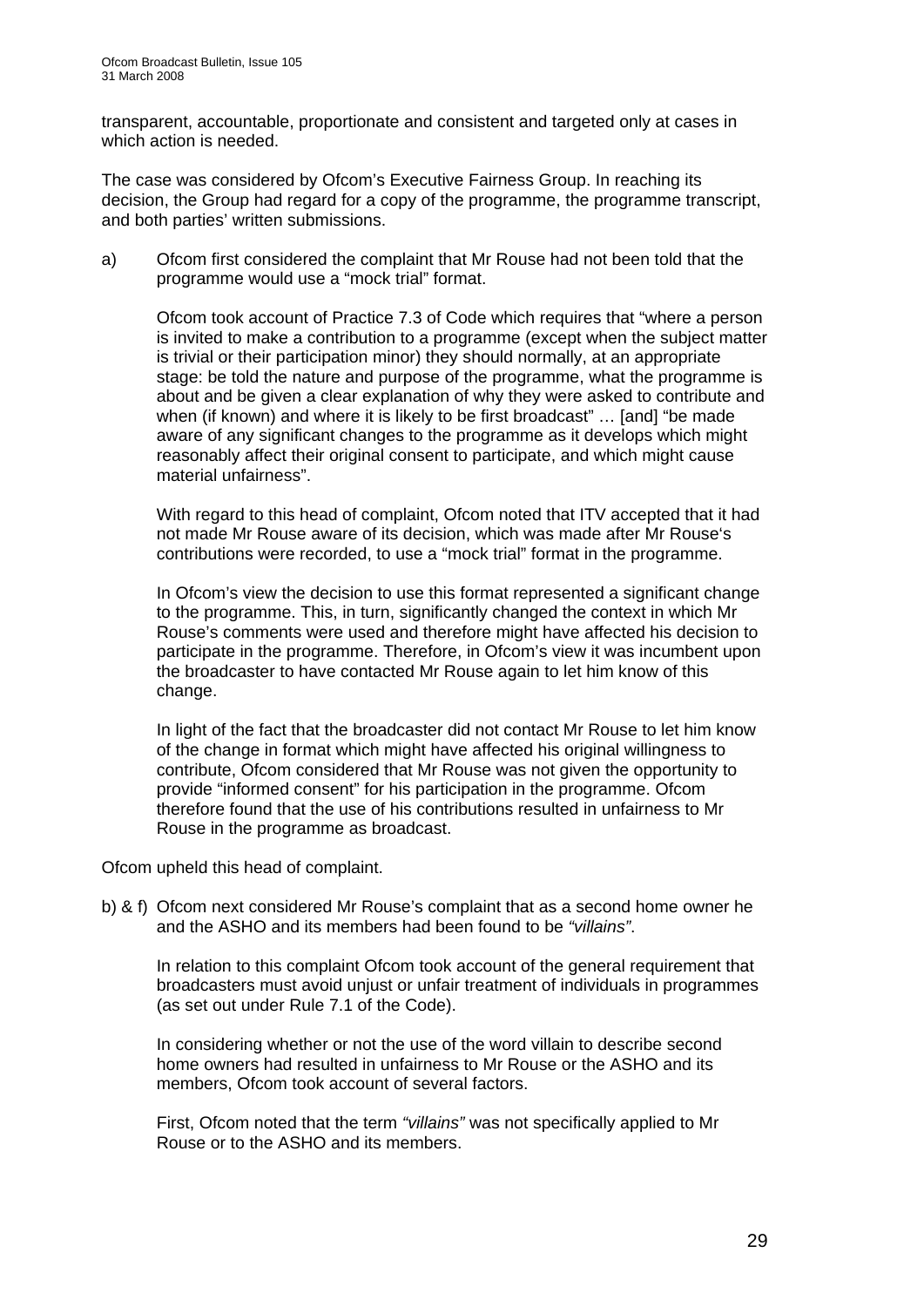Furthermore, it noted that the context of the programme made it clear that use of the generic terms *"heroes"* and *"villains"* was designed to juxtapose two opposing views in the debate over whether second home ownership in the area was a good or bad thing for the local community. It also noted that they were used as a means for the programme to light heartedly signpost the issues under discussion rather than as a means of labelling any individual homeowners as "wicked or evil".

Ofcom considered that in the circumstances of this case (namely, the clearly outlined context of a debate, the relatively light-hearted nature of the programme and the fact that the term was not applied to the complainants specifically), the use of the word *"villains"* to describe second home owners was unlikely to have affected viewers' opinions of Mr Rouse or to the ASHO and its members. Ofcom therefore found that the use of these words resulted in no unfairness to Mr Rouse or to the ASHO and its members.

Ofcom did not uphold these heads of complaint.

c) Ofcom then turned to Mr Rouse's complaint that the 'prosecuting' barrister (Matthew McNiff) had unfairly indicated that he (Mr Rouse) had told local people to "get on your bike".

In relation to this complaint Ofcom took account of the general rule against unfairness (as set out above) and of Practice 7.9 of the Code which states that the broadcaster should take reasonable care before broadcasting a factual programme to satisfy itself that material facts have not been presented, disregarded or omitted in any way that is unfair to an individual or organisation.

With regard to this head of complaint, Ofcom observed that in the programme the prosecuting barrister's comment was made after Mr Rouse was shown:

| Paul Rouse: | "In 1969 I had to go 40 miles to when we got<br>married I moved 40 miles away from the family<br>home to find a job that meant I could afford to buy<br>a house. People do have to move away in order to<br>earn money to keep themselves. And you can't<br>expect, because you are born in a place that<br>you've got a right to a job and a house. It doesn't<br>work like that". |
|-------------|-------------------------------------------------------------------------------------------------------------------------------------------------------------------------------------------------------------------------------------------------------------------------------------------------------------------------------------------------------------------------------------|
|             |                                                                                                                                                                                                                                                                                                                                                                                     |

Matthew McNiff: *"All we say members of the jury is, have a heart. On your bike says Mr Rouse. [In] 1969 he had moved 40 miles, well, what good would that be? 40 miles will not magic up an income that is sufficient to buy a house at the prices that exist in this area".* 

Ofcom noted that Mr Rouse's position was that economic reality means that sometimes people must move in order to secure better job opportunities and a sufficient salary to purchase a home. It also noted that he had indicated that being born in a particular place neither automatically confers on that person the right to a job nor the ability to own his/her own home within that place. In Ofcom's view the comment made by Mr McNiff in the programme was clearly used as a means of encapsulating Mr Rouse's previously articulated position.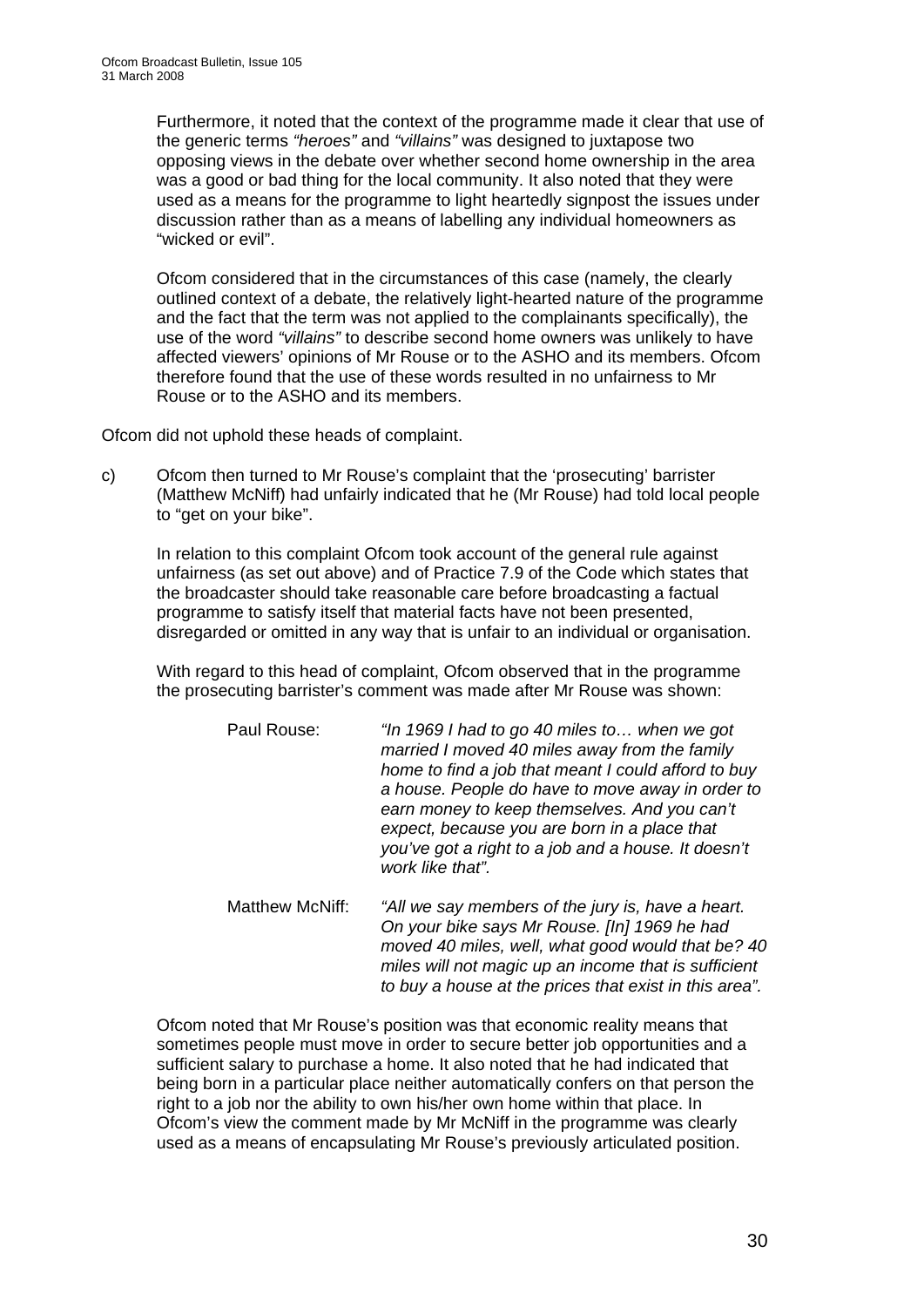In the context of this programme Ofcom considered that it was clear that phrase was used to remind the studio audience and the programme viewers that Mr Rouse believed that sometimes one has to move in order to get a job and thereby to buy one's own home.

Ofcom also considered that the colloquial nature of the comment was in keeping with way in which the debate was framed and the overall informal nature of the programme.

Taking all of these factors into account, Ofcom was of the view that the use of this phrase in these particular circumstances did not result in unfairness to Mr Rouse.

Ofcom did not uphold this head of complaint.

d) & g) Ofcom considered Mr Rouse's complaint that he and the ASHO and its members had been referred to as part of a group described as "big city fat cats", "selfish migrants" and "bonus rich city workers".

As with head c) above Ofcom took particular account of Rule 7.1 and Practice 7.9 with regard to this head of complaint. It also took account of Practice 7.11 which states that "if a programme alleges wrongdoing or incompetence or makes other significant allegations, those concerned should normally be given an appropriate and timely opportunity to respond".

Ofcom looked at the transcript of the programme and notably the occasions when these phrases, or phrases like them, were used in the broadcast.

Ofcom observed that the presenter, Tim Curtis, opened the programme by asking two questions:

*"Are they big city fat cats buying up all the housing and pricing locals out of the market? Or are they wealthy benefactors breathing new life into dying rural communities? Tonight we put second home owners on trial."* 

*"Welcome once again to the 'Anglia Special Edition' courtroom. In the dock tonight – second home-owners, are they the most selfish people in the country, killing rural communities by pushing house prices through the roof, or are they the saviours of our quiet coastal villages, their bulging wallets bringing new jobs and new life into places which would otherwise become ghost towns?"* 

It also observed that following the broadcast of some background information about the area, the presenter then introduced the barristers and indicated which side of the debate each would represent:

*"Time now to explore the evidence for and against second homeowners in details. For the prosecution, Matthew McNiff will outline the case against bonus rich city workers who are accused of depriving locals of much needed housing. And for the defence, John Morgans will argue in favour of those who bring vital income into dying coastal communities by boosting employment and using local shops and services."*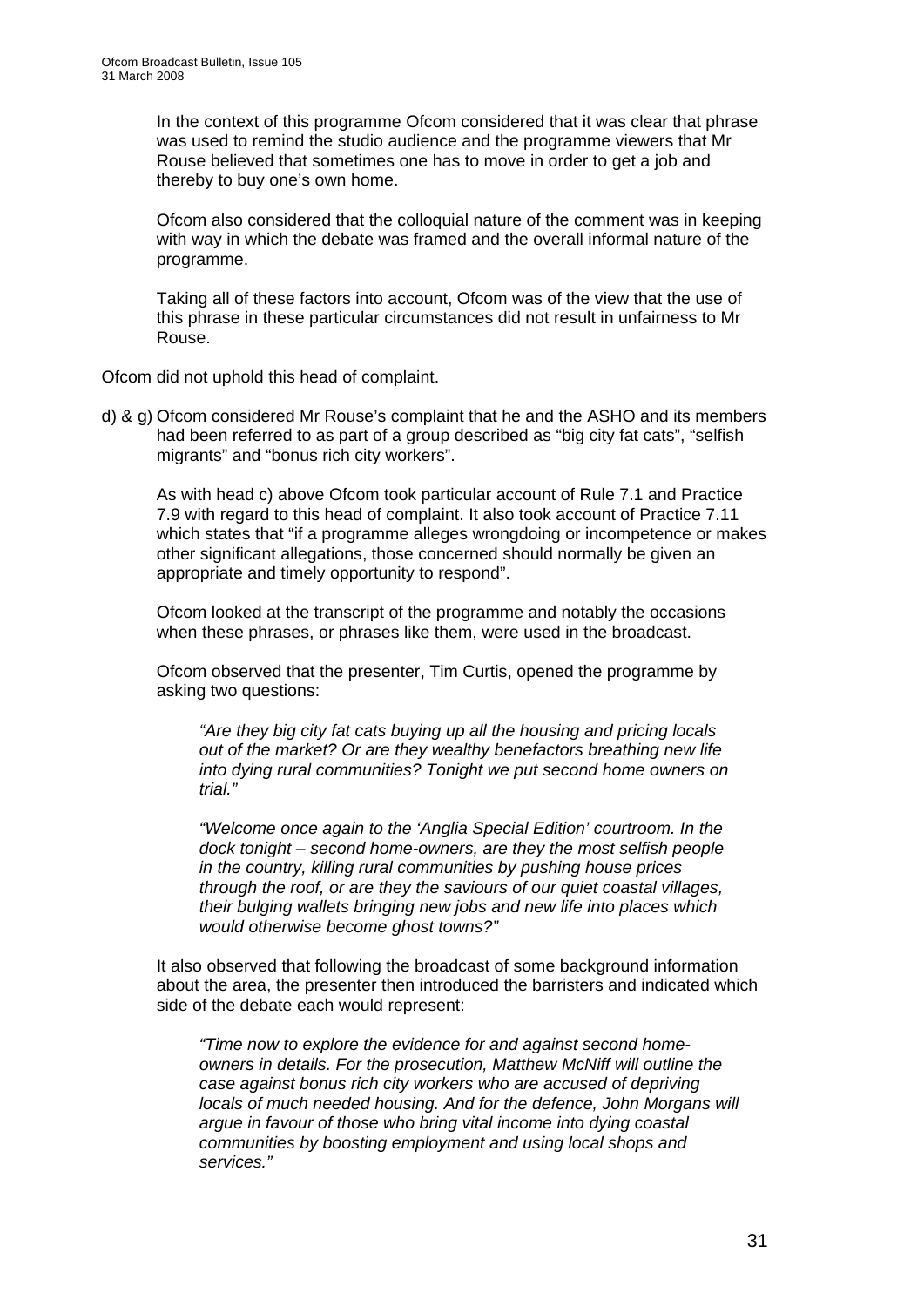Ofcom noted that in contrast to Mr Rouse's complaint the programme had not referred to second home owners as "selfish migrants" but had posed the question *"are they the most selfish people in the country"*.

In Ofcom's view, it was clear that the presenter had used this term, and the other two referred to in this head of complaint, in order to frame the debate at the beginning of the programme and to outline the structure (i.e. the mock trial) which would be used to explore the opposing views of the impact of second home owners in the area. In particular, Ofcom recognised that on each occasion the presenter had referred to second home owners using a negative image this had immediately been followed by a counter-balancing positive image.

Ofcom noted that the programme presented opposing views of the impact of second home ownership in the area in order to enable the studio audience and the programme's viewers to make up their own minds about the issue.

The panel considered that, from the start of the programme, viewers were given the clear and accurate impression that the programme would test differing views of second home ownership in the community. As noted above, in relation to the use of the terms "villain", Ofcom considered that the imagery used by the presenter to frame the debate was in keeping with the relatively light-hearted and entertaining nature of this type of programme and did not refer to any individual homeowner.

It also recognised that none of the terms referred to in this head of complaint were applied to Mr Rouse or the ASHO and its members specifically and that therefore they were unlikely to have affected viewers' opinion of them.

Talking these factors together Ofcom did not consider that the use of these terms resulted in unfairness to Mr Rouse or the ASHO and its members.

Ofcom did not uphold this head of complaint.

e) & h) Ofcom considered Mr Rouse's complaint that he and the ASHO and its members were unfairly vilified in the programme.

As with head c) Ofcom took particular account of Rule 7.1 and Practice 7.9 with regard to this head of complaint.

Ofcom again noted that the context of the programme was made clear to viewers. Namely, that it would present a debate about the impact of second home ownership in the area.

In Ofcom's view, and taking into account the findings at heads b), c), d), f) and g) above, the programme plainly outlined the opposing views in this debate and in doing so it accurately and fairly presented several positive views of second home ownership, including those put forward by Mr Rouse.

Ofcom noted that the outcome of the debate (i.e. the 10 to 2 vote against second home owners) was clearly explained to be based on the opinions of the studio audience.

In Ofcom's view the expression of robust opinions against second home ownership in the programme occurred within the context of a debate that was framed by the use of strong imagery (accorded to both viewpoints) and which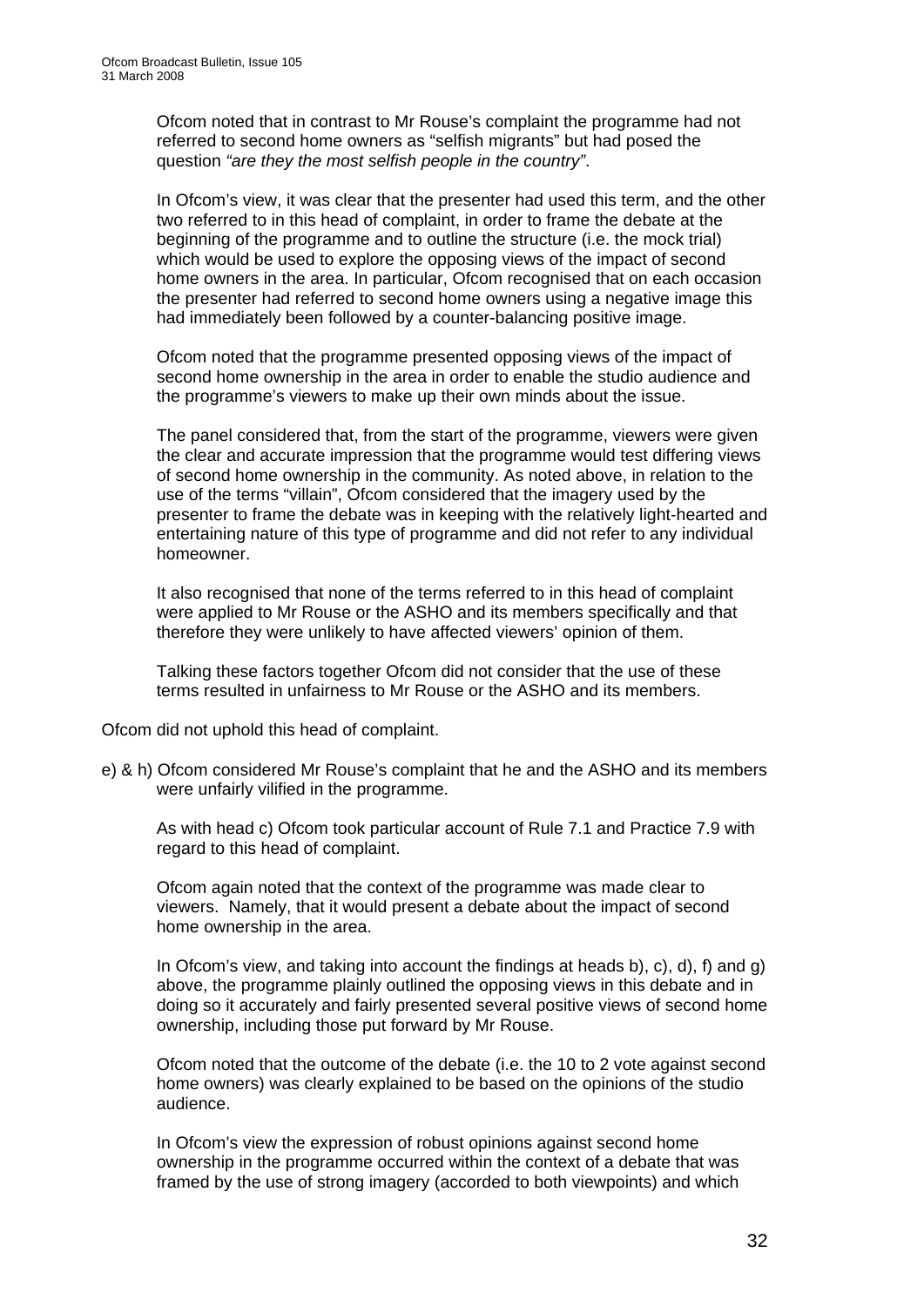included similarly robust opinions in favour of second home ownership. In these circumstances Ofcom considered that neither the expression of these opinions by the barrister presenting the case against second home owners nor the presenter's use of strong imagery amounted to an unfair vilification of second home owners in general or Mr Rouse and the ASHO and its members in particular.

Ofcom did not uphold this head of complaint.

**Ofcom has upheld part of this complaint of unfair treatment in the programme as broadcast.**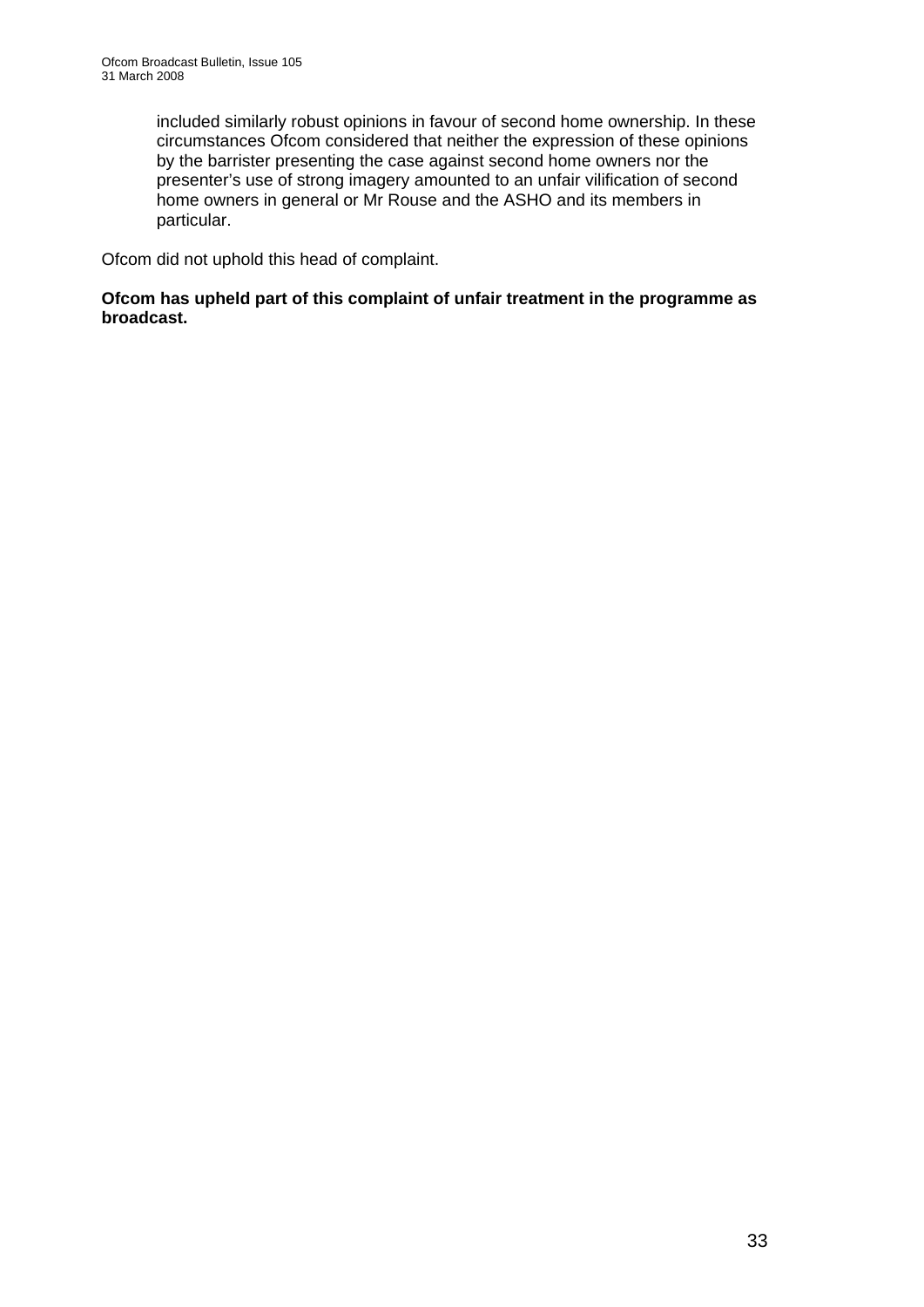### **Not Upheld**

### **Complaint by Mr John Byrant**

*Meet the Foxes, Channel 4, 26 April 2007* 

**Summary:** Ofcom has not upheld this complaint of unfair treatment by Mr John Bryant.

This documentary told the story of a number of urban foxes and their attempts to survive on the streets of North London, and examined the relationship between the animals and the various people they encountered. This included local residents, some of whom responded positively to the foxes, and others who tried different ways to get rid of them. One couple featured, referred to as Val and Howard in the programme, kept chickens in their back garden which were periodically attacked and sometimes killed by foxes. The programme explained that "[the] *local council has recommended local fox specialist, John*" (Mr Bryant, the complainant) and he was shown visiting their home discussing the problem with Val and suggesting humane solutions to it.

Mr Bryant complained that he was treated unfairly in the programme as broadcast in that: he agreed to participate in the programme on the assurance that the other contributions would be balanced which was not the case; he was told that he would be able to watch a preview of the programme which did not happen; and, that his contribution to the programme was unfairly edited.

Ofcom noted the contribution to the programme of a pest controller who reflected a contrary viewpoint to that of Mr Bryant, namely that urban foxes should be killed. However Ofcom was satisfied that this contained nothing that could have arguably created the situation that would lead to unfairness to Mr Bryant. Ofcom took the view that it was therefore reasonable to include the pest controller's comments in the programme and found no unfairness to him in this respect.

Ofcom was satisfied that whether or not Mr Bryant was offered a preview of the programme, this did not form part of his decision to give his informed consent in contributing to the programme. Ofcom therefore found no unfairness to Mr Bryant in this respect.

Ofcom noted that the programme makers were not obliged to include all or any of the footage taken of him. Ofcom was also satisfied that Mr Bryant's contribution was edited fairly overall in the programme and comments made about Mr Bryant by other contributors did not result in unfairness to him.

#### **Introduction**

On 16 April 2007, Channel 4 broadcast an edition of *Cutting Edge*, a documentary series that focused on human interest stories and the social and/or political context behind them. This particular episode was entitled *Meet the Foxes* and it told the story of a year in the life of a family of urban foxes and their attempts to survive on the streets of North London. The programme also examined the relationship between the animals and the various people they encountered. This included local residents, some of whom responded positively to the foxes, and others who tried different ways to get rid of them.

The programme featured one couple Val and Howard who kept chickens in their back garden which were periodically attacked and sometimes killed by foxes. The programme explained that "[the] *local council has recommended local fox specialist, John*" (Mr John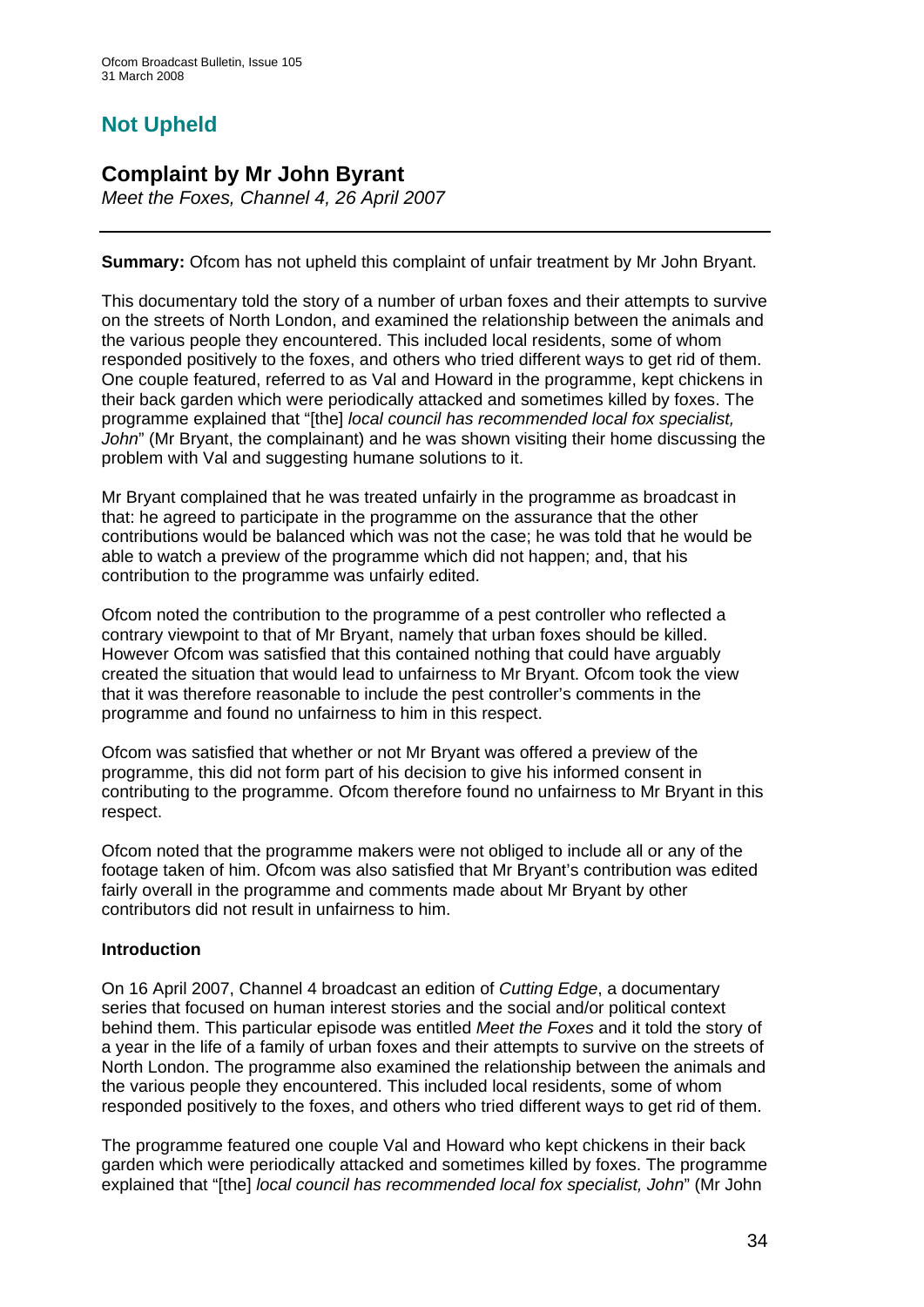Bryant, the complainant) and he was shown visiting their home and discussing the problem with Val.

Mr John Bryant complained to Ofcom that he was treated unfairly in the programme as broadcast.

#### **The Complaint**

#### **Mr Bryant's case**

In summary, Mr Bryant complained to Ofcom that he was treated unfairly in the programme in that:

- d) He agreed to co-operate with the programme on the assurance that it would be balanced and not perpetuating the usual myths about foxes (for example, that they attack or pass disease to humans). In the event, this was not the case. A pest controller was shown shooting and cage-trapping foxes and stating in interview that he knew of cases were foxes had attacked babies and were a threat to domestic animals. Mr Bryant complained that this was not balanced by a contribution from him or anyone else and that the audience was not informed that the pest controller had a criminal record.
- e) He was told by the programme's producer that he would be invited to see the completed programme before it was broadcast, but this did not happen.
- f) His contribution to the programme, as a professional wildlife consultant specialising in humanely resolving urban fox problems, was unfairly edited. In particular, Mr Bryant stated that:
	- i) He was filmed for one hour and this was edited down to about 10 seconds;
	- ii) He was filmed advising the owner of the chickens who featured in the programme that:
		- more chickens would be lost if they were allowed to free-range round the garden:
		- the wire pen in which they were housed was not adequate protection from foxes;
		- no repellents would deter foxes from this natural prey;
		- killing the foxes would be pointless as other foxes would fill their place; and,
		- a "Scarecrow" water device could be used to fire a burst of water at the foxes which were said to roam near the house and on the patio.

Mr Bryant complained that "*virtually all*" this advice was edited out; and,

iii) The owner of the chickens, Val, was shown informing her husband, Howard, of Mr Bryant's visit and Howard was shown concluding that the advice given by Mr Bryant was "useless".

#### **Channel 4's statement**

In summary, and in response to the complaint, Channel 4 stated that: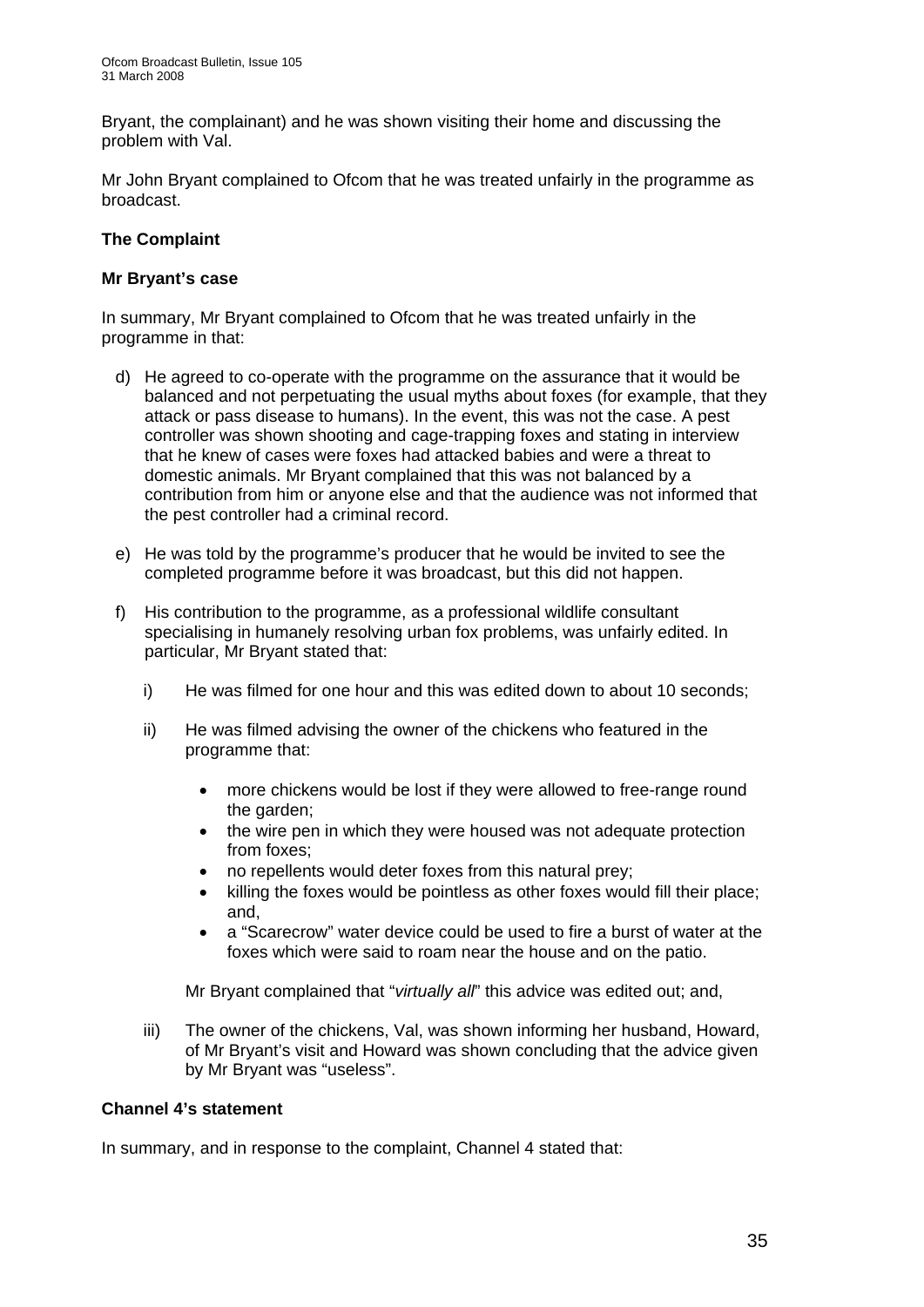a) It rejected Mr Bryant's claim that he was in any way misled about the nature and purpose of the programme or his role in it. Channel 4 said that the programme's producer, Ms Riete Oord, and Mr Bryant had met for a working lunch after the programme was commissioned. During this lunch, the nature and purpose of the programme was discussed in detail and it was explained to Mr Bryant that the programme would be part wildlife film and part social documentary. They discussed the problem with urban foxes in general and that the programme would give a balanced picture. In this context, Channel 4 said that both Ms Oord and Mr Bryant discussed various press reports about foxes, for example foxes eating babies (which Mr Bryant said were like conspiracy theories relating to foxes), that were widely believed by people who were frightened of them. Channel 4 said that Ms Oord gave Mr Bryant no assurances that reference to such reported incidents would not be made in the programme. During this meeting, they also discussed what filming the programme makers might want to do with Mr Bryant, namely observational filming of him with a client. Channel 4 said that Mr Bryant appeared to be willing to be filmed.

Channel 4 said that Mr Byrant was invited to take part in the filming and it was explained to him that two of the programme's main contributors, Val and Howard kept chickens and had lost several to foxes. Channel 4 said that Ms Oord explained to Mr Bryant that, as the programme was to be observational in nature rather than conducting a conventional interview, she wanted him to be filmed without her intervention in the natural course of his work. Ms Oord also explained that he would be filmed in "actuality" and then edited. Channel 4 said that Ms Oord had also given Mr Bryant a clear idea of the other contributors who had already been filmed and the nature of their contributions. Channel 4 said that Mr Bryant freely agreed to participate without any conditions attached to his consent. He was paid a fee and he signed a release form.

Channel 4 said that at this stage of the production, the pest controller had not been filmed and that Val and Howard only approached the pest controller after being disappointed by Mr Bryant's advice. When the programme makers realised they were going to use the pest controller's contribution they telephoned Mr Bryant to inform him. During this telephone conversation, Mr Bryant made it clear that he did not agree with pest controllers who shoot foxes but that he understood the programme makers' desire to make a balanced programme. Channel 4 said that Mr Bryant did not mention any objection to his own contribution being used in the programme.

- b) Neither the producer nor any member of the production team offered Mr Bryant the opportunity to view the programme before broadcast.
- c) Channel 4 said that it rejected Mr Bryant's claim that his contribution was unfairly edited. In response to the particular points raised by Mr Bryant under this head of complaint, Channel 4 said that:
	- i) In relation to Mr Bryant's complaint that only 10 seconds of the hour long footage taken of him in Val and Howard's garden was used in the programme, Channel 4 said that the interview with him in the garden lasted for about 30 minutes. Channel 4 said that it was during this part of the interview (an excerpt of which was shown in the programme) that Val spoke with Mr Bryant about the foxes that visited her garden and the threat they posed to her chickens. The remaining twenty five minutes or so mostly comprised footage of Mr Bryant talking about his preferred anti-fouling repellent and the mating habits of foxes and a further lengthy sequence outside showing him setting up and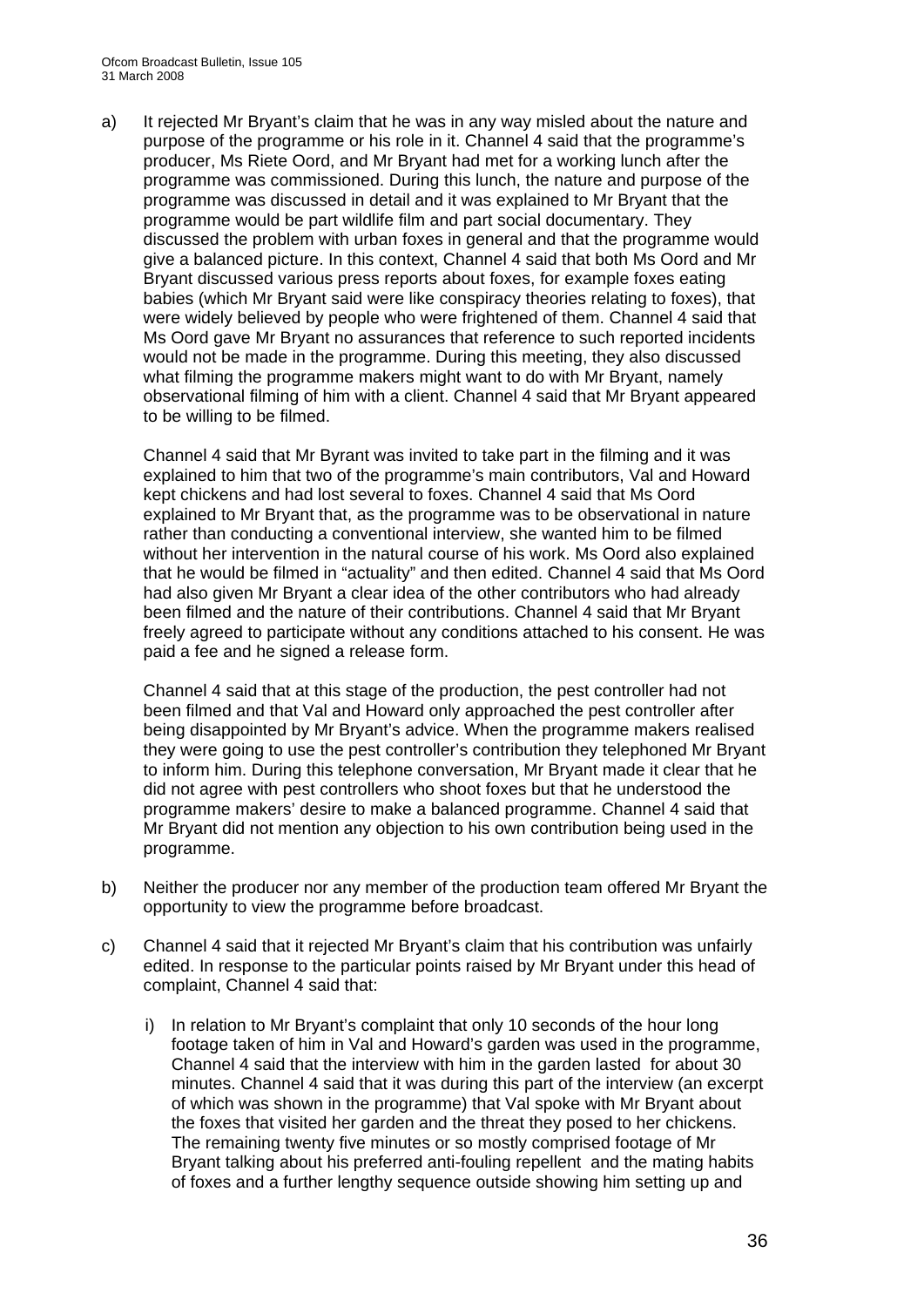demonstrating the "Scarecrow" water device. Channel 4 said that reference to the mating habits of foxes was included but discussed by another contributor.

Channel 4 said that the sequence in the programme involving Mr Bryant lasted 51 seconds. The ratio of footage shot and used in respect of Mr Bryant was more or less in line with that of other contributors. Further to this, and as stated above, Channel 4 said that the programme's producer, Ms Oord, had explained to Mr Bryant that his contribution would be edited.

- ii) Channel 4 said that it was incorrect for Mr Bryant to state that "*virtually all*" the advice he had given to Val was edited out. Although some of his advice was edited out, what remained of Mr Bryant's contribution was extremely important and interesting; in particular, his clear advice to Val that ultimately there was little she can do to protect her free-range hens from foxes given their predatory nature. Channel 4 explained why parts of Mr Bryant's contribution were omitted from the programme, in particular:
	- In relation to Mr Bryant's complaint of the omission of his advice to Val that allowing the birds to free-range around the garden without constant supervision would result in further hens being lost Channel 4 said that as can be seen from the transcript of the unedited footage of Mr Bryant, his advice about this was somewhat less clear. Although he did say (in the context of describing the "Scarecrow" device) that "*it wouldn't be safe to leave your chickens wandering around here, even, even if you were within twenty yards*", he had earlier advised Val that her chickens "*in that run are having a far better life than ninety nine percent of the chickens in the country anyway. So I wouldn't worry too much about them being out and risking, risking you going to a telephone call and coming out and finding them all dead.*" In the circumstances, a decision was taken by the programme makers not to include this as it appeared to conflict with owners' statutory duty to protect their animals from predators.
	- In relation to Mr Bryant's complaint of the omission of his advice that the wire pen in which the birds were housed was not adequate protection from foxes, Channel 4 said that as can be seen from the transcript of the unedited footage, his advice to Val was somewhat less emphatic. Channel 4 said that although Mr Bryant expressed "surprise" that the wire pen in which the family's chickens were housed had been fox proof for eighteen months he went on to say that "*if that's proved adequate, fine*". He subsequently advised using "*stronger mesh than chicken wire, cos they can get hold of it and they can work at it and work at it until they break it*". Following his visit, Channel 4 said that Howard did, in fact, strengthen the chicken house, but unfortunately a few days later foxes managed to gain access for the first time and killed all but one of the hens. As a result, Val and Howard speculated that had they ignored the advice and left the chicken run as it was, the foxes would have been unable to gain access. In the circumstances, a decision was taken by the programme makers not to include any specific reference about the adequacy or otherwise of the chicken run before or after Mr Bryant's visit to the house.
	- In relation to Mr Bryant's complaint of the omission of his advice that there were no repellents that deter foxes from natural prey, Channel 4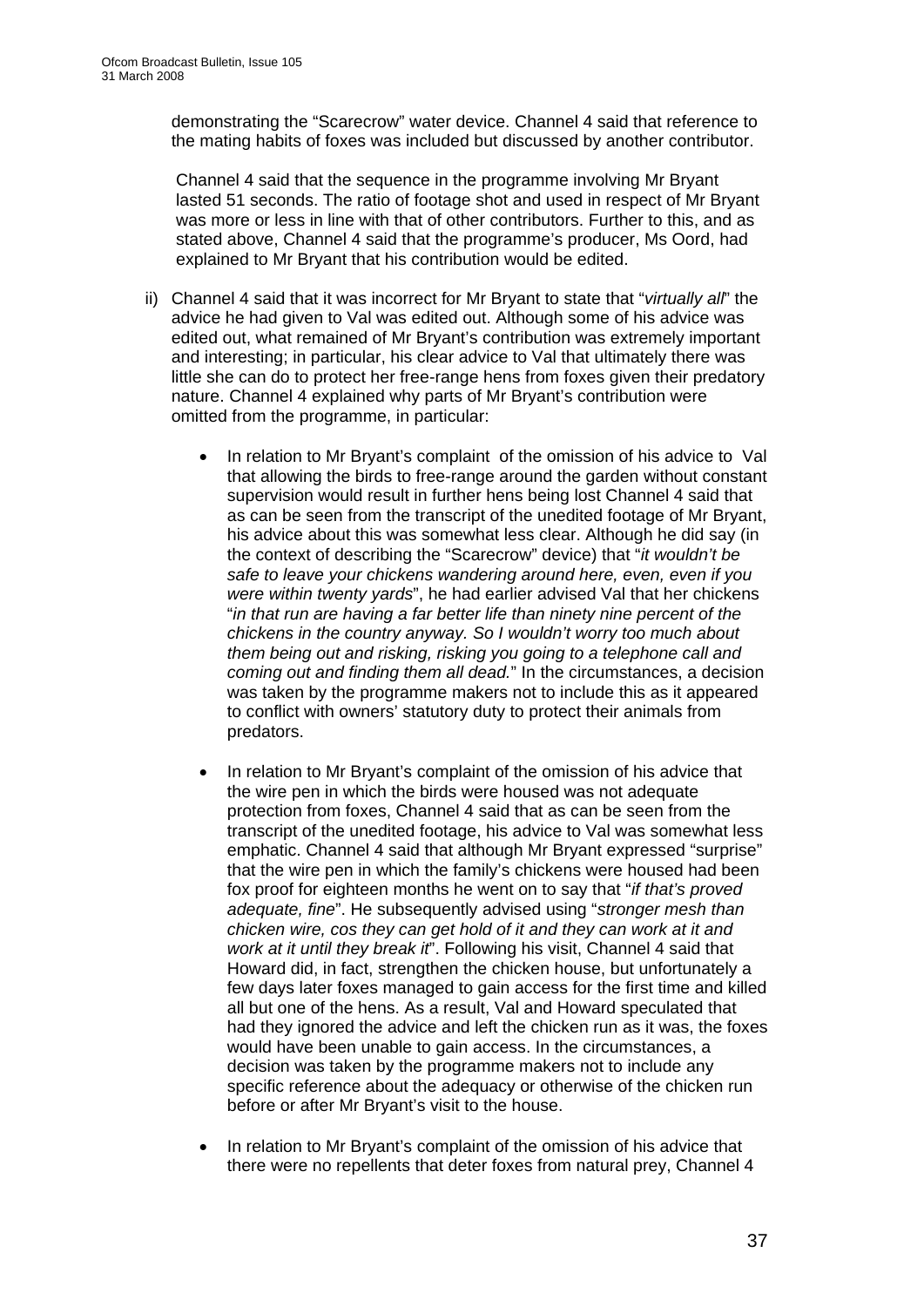said that the programme makers had already included a very clear expression of his opinion that there was nothing Val and Howard could do to protect their chickens if they were free ranging other than monitor them around the clock.

- In relation to Mr Bryant's complaint of the omission of his advice to Val that killing the foxes would be pointless because their vacant territory would be filled immediately by other neighbouring foxes Channel 4 stated that this is not correct and that Mr Bryant's opinion about this was clearly covered in the film and attributed to him.
- In relation to Mr Bryant's objection to the fact that he was not shown demonstrating a water device called "the Scarecrow" which could be used to fire a burst of water at approaching foxes, Channel 4 said that this demonstration was not included for several reasons. Firstly, Val was unimpressed with the device which was clear from the unedited footage. Secondly, Mr Bryant had himself acknowledged that the device that he was using at the time was "faulty". Thirdly, the programme makers found no independent evidence that the device worked. Fourthly, Mr Bryant himself alluded to the limited use of the device. Finally, given the above considerations, as Mr Bryant sells this product at about £60 each the programme makers felt it would be inappropriate to feature it in the film.
- iii) Channel 4 said that it was incorrect for Mr Bryant to claim that Val, when shown informing her husband of his visit, concluded that his advice was "useless". Howard was shown in the programme to actually say *"So in fact, no help at all from the local council is what it boils down to".*

Furthermore, Channel 4 said that "Howard's" remarks would have been understood by viewers in the context in which they were made. Initially, he was very clearly shown looking to the council to provide a solution to his problem. Following the visit from Mr Bryant, who had been recommended to him by the council, Howard had found himself no further towards finding a solution to the fox problem. Also, he had been told that there was, in effect, no solution and that the chickens (or at least some of them) would inevitably be killed if they free-ranged unless they were continuously monitored. Channel 4 said that it believed that it was entirely reasonable for Howard to express his frustration in a manner which was faithful and accurate to him and that it would have been clearly understood as such by viewers given the broader context within which his comments were made. It also believed that viewers would have been able to contextualize appropriately his entirely spontaneous expression of his frustration. Channel 4 said that it was also clear from the Howard ultimately followed the wrong path in trying to get rid of the foxes, in effect vindicating Mr Bryant.

#### **Mr Bryant's comments**

In summary, and in response to Channel 4's statement, Mr Bryant repeated and elaborated upon a number of his initial complaints. Those material to his fairness complaint are, in summary:

a) That the original intention, as he understood it, was for the programme makers to accompany Mr Bryant during one or two of his normal call-outs to clients. Ms Oord, the programme's producer, contacted him to say that some friends of hers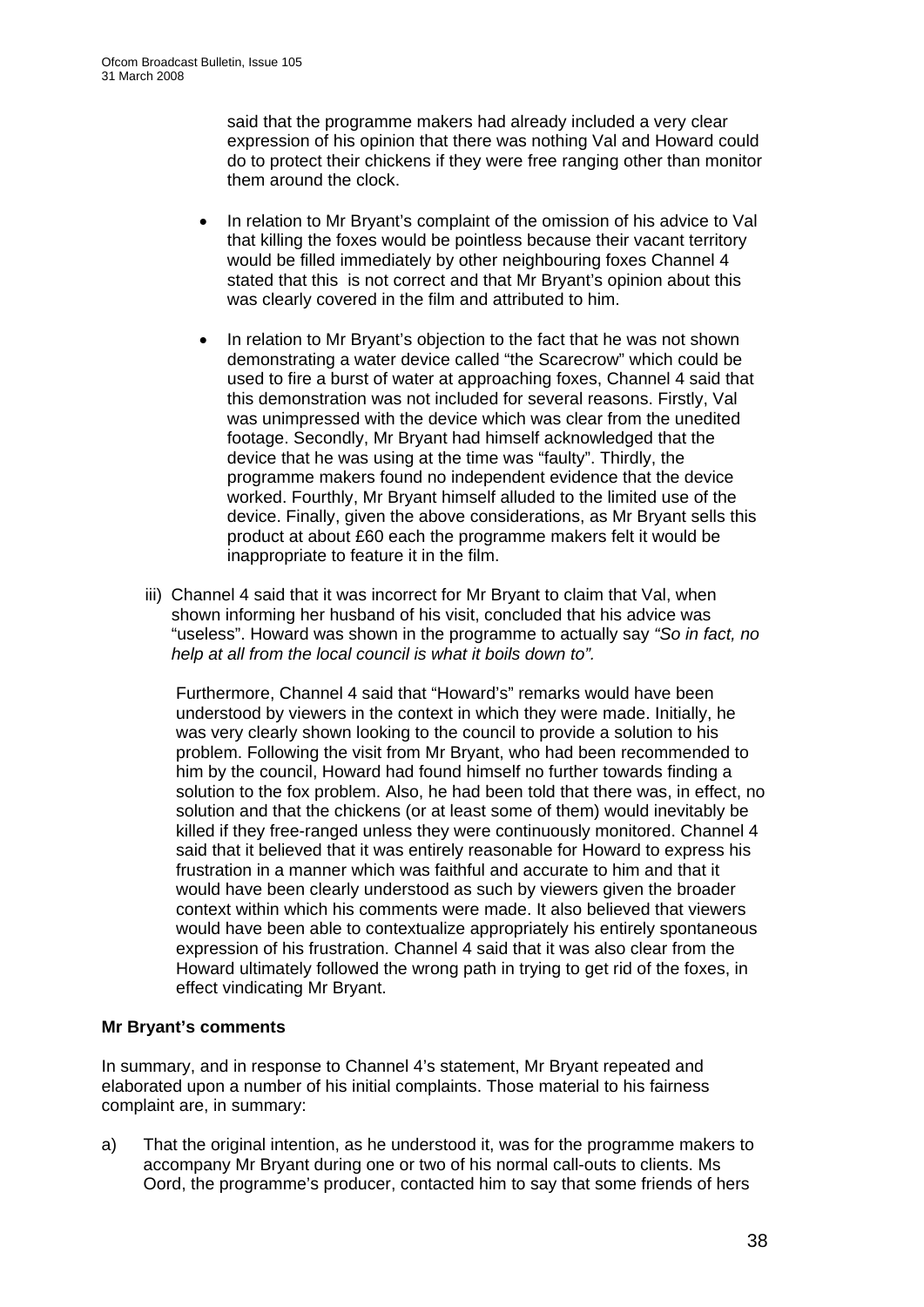who lived nearby had been having problems with foxes and she suggested that this would be a good opportunity for Mr Bryant to be filmed giving advice on fox deterrence.

- b) Mr Bryant said that at no time did he Mr Bryant ask for the opportunity to see the completed programme, but that when he called the programme's producer to ask if a date for broadcast had been fixed, she told him she would invite him to see the completed film. Mr Bryant said that having watched the programme as broadcast, it became clear to him why the invitation never came, namely that he would have been outraged that the pest controller was invited to take part in the programme. In particular, Mr Bryant said that he would have been outraged at the pest controller's unchallenged claim that children had been bitten by foxes.
- c) Mr Bryant noted that he had never met or discussed fox problems with Howard, but did spend a lot of time advising Val on fox behaviour and demonstrated a "Scarecrow" device that detects intruding animals and fires a jet of water to scare them away. The actual machine Mr Bryant had with him had a fault, but he said that it worked well enough to demonstrate its capabilities. Virtually none of this advice was shown and that the few words Val told Howard of Mr Bryant's visit later were dismissed by him as "no help at all". He said this in relation to the Council, but as it was claimed that the Council had recommended Mr Bryant, the clear implication in the programme was that the advice was useless. If a reasonable section of the time Mr Bryant spent giving advice to Val had been shown, viewers would have considered the advice of both educational and practical value.

#### **Channel 4's final statement**

In summary, and in relation to Mr Bryant's comments, Channel 4 responded as follows:

a) Channel 4 said that both Howard and Val were acquaintances of Ms Oord and they were filmed solely because of their problems with the foxes. Channel 4 referred back to its initial response to the complaint. Channel 4 said that Ms Oord, the programme's producer, was sure that she had told Mr Bryant that the pest controller would be in the programme and she recalled Mr Bryant restating that he thought he was a "disreputable" character.

Channel 4 said that it referred to its original response to the complaint. It said that the pest controller's comments were included in the programme because they were self-evidently anecdotes and stories already circulating in the press and the public domain and although his comments may well be considered partial they were balanced with the equally partial views of contributors who supported the foxes.

- b) Channel 4 rejected the claim that Mr Bryant had been invited to see the programme and referred to its original response.
- c) Channel 4 referred to its original response.

#### **Decision**

Ofcom's statutory duties include the application, in the case of all television and radio services, of standards which provide adequate protection to members of the public and all other persons from unfair treatment in programmes included in such services.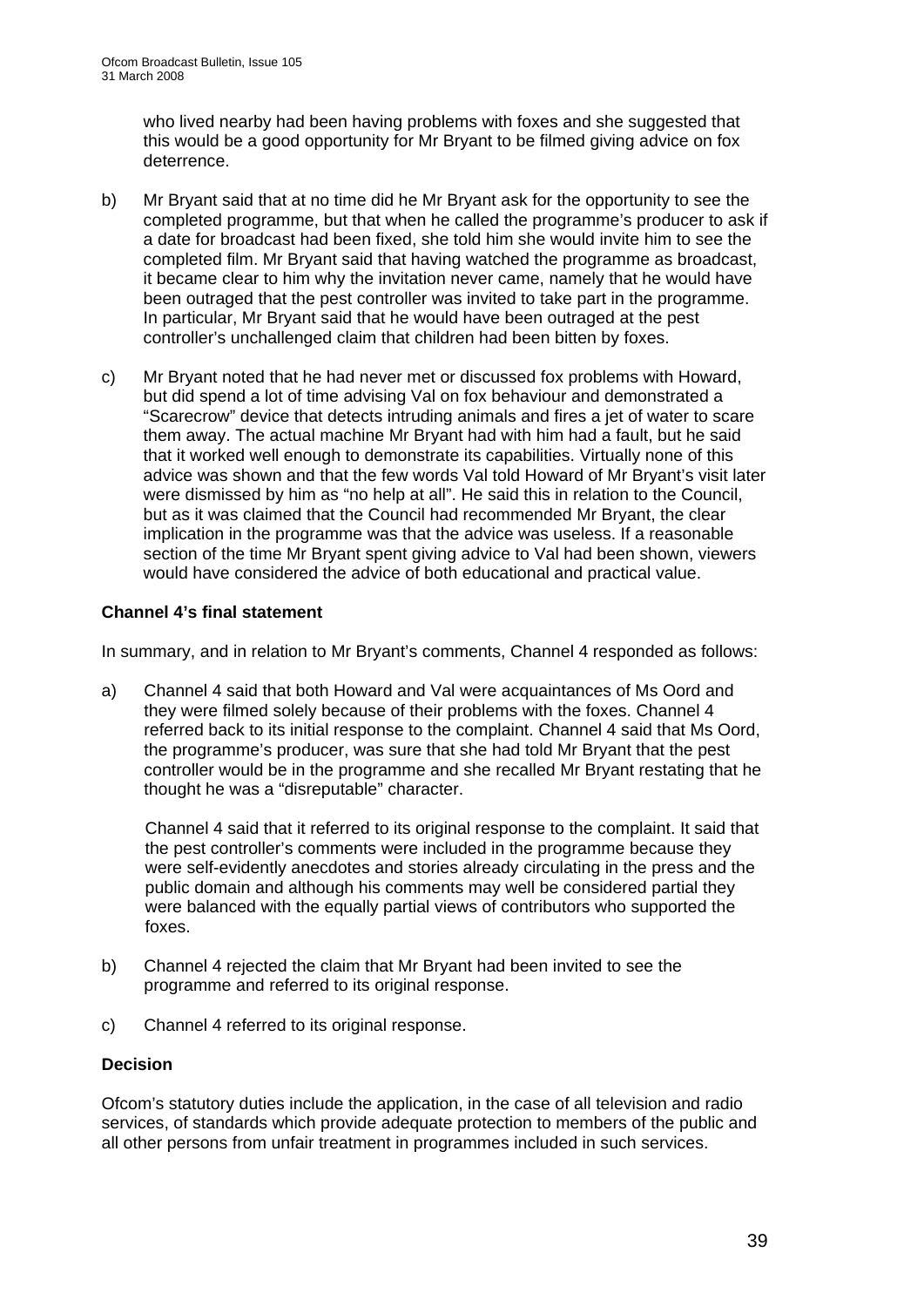In carrying out its duties, Ofcom has regard to the need to secure that the application of these standards is in the manner that best guarantees an appropriate level of freedom of expression. Ofcom is also obliged to have regard, in all cases, to the principles under which regulatory activities should be transparent, accountable, proportionate and consistent and targeted only at cases in which action is needed.

This complaint was considered by Ofcom's Executive Fairness Group. In reaching a decision it considered a recording and transcript of the programme, a recording of the unedited footage of Mr Bryant and the written submissions from both parties.

a) Ofcom considered Mr Bryant's complaint that he agreed to co-operate with the programme on the assurance that it would be balanced and not perpetuating the usual myths about foxes. Mr Bryant said that the inclusion of the pest controller and his comments were not balanced by Mr Bryant or anyone else contributing to the programme. Also, the pest controller's criminal record was not disclosed to viewers.

 In considering this element of the complaint, Ofcom took account of Rule 7.1 of the Code which states that broadcasters must avoid unjust or unfair treatment to individuals and organisations in programmes. Ofcom took account of Practice 7.3 of the Code which says that where a person is invited to make a contribution to a programme they should normally be told matters such as the nature and purpose of the programme, the contribution they are expected to make and the areas of questioning and where possible, the nature of other contributions. Taking measures such as these is likely to result in the consent that is given being 'informed consent'.

 Ofcom considered what Mr Bryant was told by the programme makers about his contribution to the programme that resulted in him agreeing to take part.

 Ofcom noted from the material submitted by both parties to this complaint that the programme makers appeared to have behaved reasonably towards Mr Bryant in informing him of the nature and purpose of the programme subsequently broadcast; that it would explore the problems with urban foxes in general and would include a variety of viewpoints to create a balanced picture. This was not, it appeared to Ofcom, disputed by Mr Bryant, nor was the programme makers' explanation to Mr Bryant concerning the form his contribution would take. Ofcom also noted that the programme makers fully explained to Mr Bryant that other contributors would be making a variety of views and relating their experiences of urban foxes.

 Ofcom considered the issue of Mr Bryant's and the programme maker's recollection on whether or not he was told of the pest controller's contribution would be included in the programme. Ofcom recognised that there was a conflict of evidence between the complainant and the programme makers. Ofcom was not required to resolve conflicts of evidence as to the nature or accuracy of particular accounts of events but to adjudicate on whether the complainant has been treated unfairly in the programme as broadcast.

 In these circumstances, it was not possible for Ofcom to conclude whether or not Mr Bryant was aware that the pest controller would appear in the programme. The issue for Ofcom was to consider whether the inclusion of this particular contributor would have led to unfairness to Mr Bryant or not. Ofcom recognised that there was no obligation on programme makers or broadcasters to disclose the identity of other contributors, or the substance of their contribution, unless it is likely to create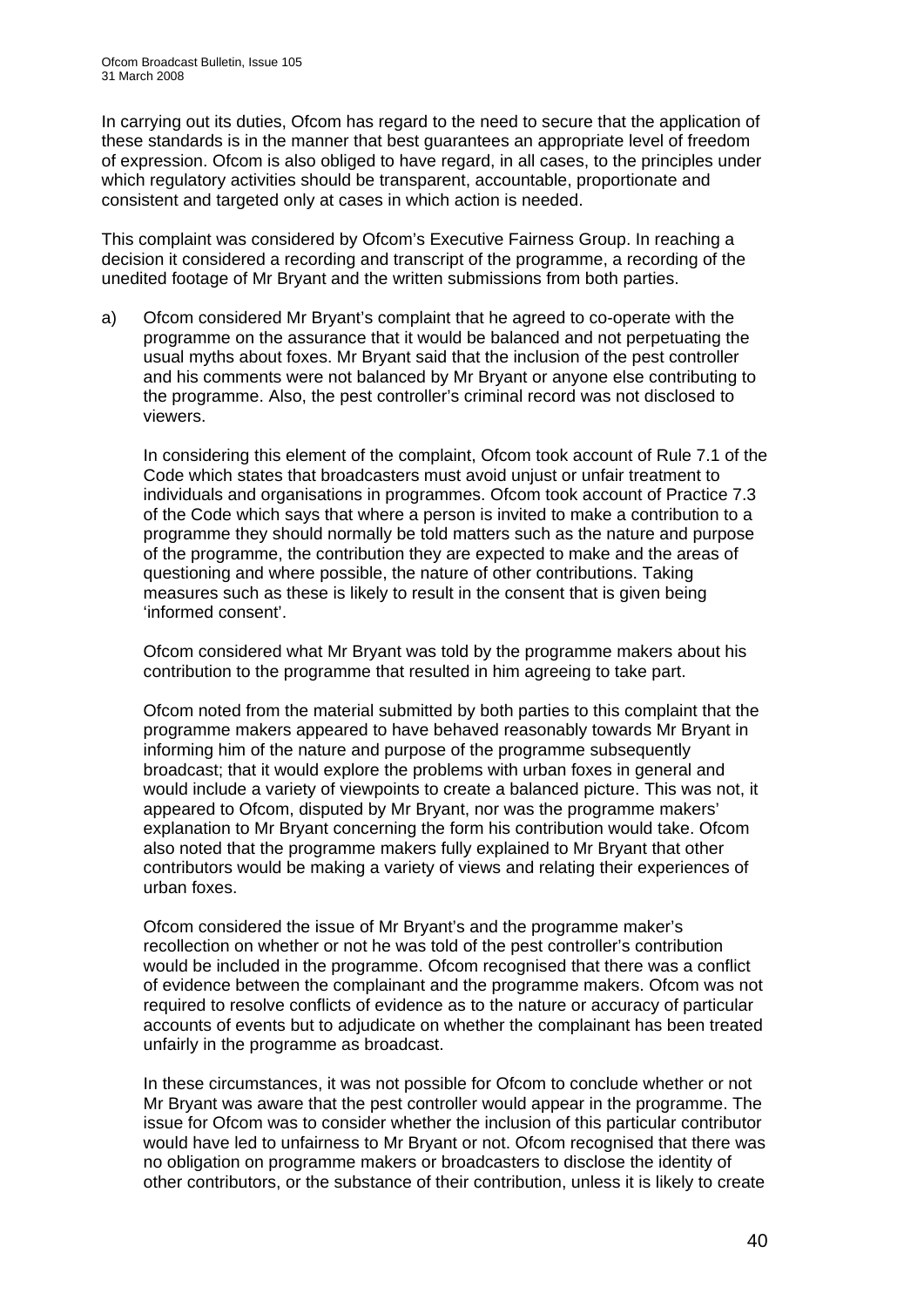unfairness to other contributors. In the particular circumstances of this case, Ofcom was satisfied that the content of the pest controller's contribution, while reflecting a contrary viewpoint to that of Mr Bryant, consisted of nothing that could have arguably created the situation that would lead to unfairness to Mr Bryant. Ofcom took the view that it was therefore reasonable to include the pest controller's comments in the programme and found no unfairness to him in this respect.

b) Ofcom considered Mr Bryant's complaint that while he was told that he would be able to view the programme before broadcast, this did not happen.

 In considering this element of the complaint, Ofcom took account of Practice 7.3 of the Code which is set out under head a) of the Decision above.

 Ofcom considered the issue of Mr Bryant's and the programme maker's recollection as to whether or not he was offered an opportunity to watch a preview of the programme before its broadcast. Ofcom recognised that there was a conflict of evidence between the complainant and the programme makers and, as discussed above, Ofcom was not required to resolve conflicts of evidence as to the nature or accuracy of particular accounts of events but to adjudicate on whether the complainant has been treated unfairly in the programme as broadcast.

 In these circumstances, it was not possible for Ofcom to conclude whether or not Mr Bryant was told by the programme makers that he could preview the programme before broadcast. However, Ofcom recognised that there was no obligation for programme makers or broadcasters to provide contributors to a programme a preview of it before it is broadcast. Ofcom noted that Mr Bryant said that he had never asked the programme makers whether or not he could see the programme before it was broadcast. In these circumstances, Ofcom was satisfied that whether or not he was offered to view the programme, it did not form part of his decision to give his informed consent in contributing to the programme. Ofcom therefore found no unfairness to Mr Bryant in this respect.

c) Ofcom considered Mr Bryant's complaint that his contribution to the programme was edited unfairly.

 In considering this element of Mr Bryant's complaint, Ofcom took account of Rule 7.1 of the Code which states that broadcasters must avoid unjust or unfair treatment to individuals and organisations in programmes. It also took into account Practice 7.6 of the Code which states that when a programme is edited, contributions should be represented fairly and Practice 7.9 which states that before broadcasting a factual programme, including programmes examining past events, broadcasters should take reasonable care to satisfy themselves that material facts have not been presented, disregarded or omitted in a way that is unfair to an individual or organisation.

 In particular, Ofcom considered the specific points raised by Mr Bryant in his complaint and took into account both Practices 7.6 and 7.9 referred to above:

i) Ofcom considered Mr Bryant's complaint that only ten seconds of his interview with Val was shown in the programme.

Ofcom noted that it did not appear, from the material submitted to it by either Mr Bryant or the broadcaster that any assurance was given to Mr Bryant about how much of the unedited footage taken of him would be eventually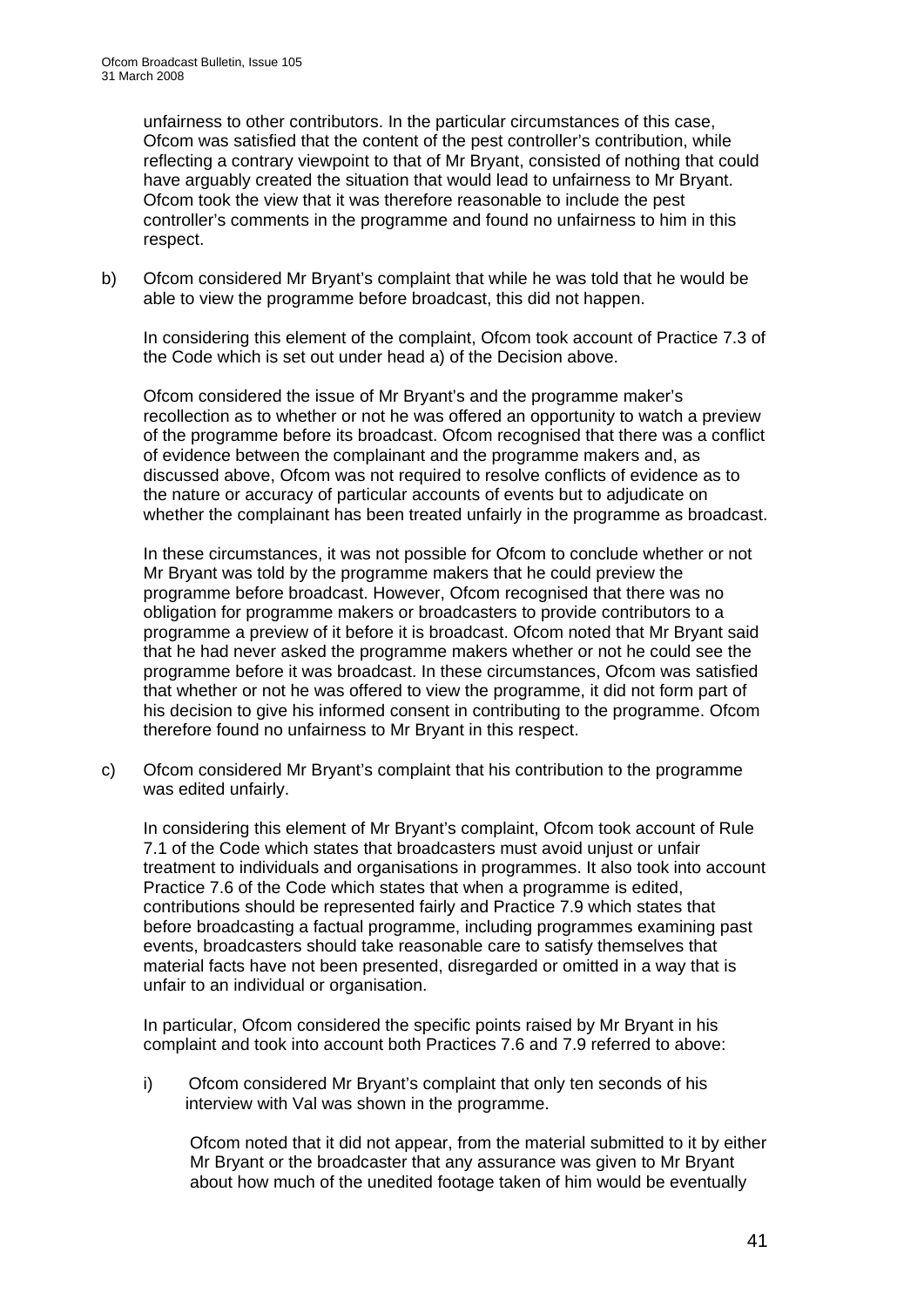used in the programme as broadcast. Ofcom recognised that the use of footage in a programme was a matter for the programme makers to decide, as long as it did not result in unfairness. However, in any event, it was clear from the consent form signed by Mr Bryant that he agreed that his contribution would be edited as the programme makers deemed fit and that they were not obliged to include all or any of the footage taken of him. In these circumstances, Ofcom found no unfairness to Mr Bryant in this respect.

ii) Ofcom considered Mr Bryant's complaint that "virtually all" the advice he was filmed giving Val was edited out in the programme as broadcast.

In considering this element of the complaint, Ofcom considered the unedited footage of Mr Bryant's visit to Val and Howard and read a transcript of it and of the programme broadcast. It also watched the programme as broadcast and the relevant part of the edited footage included in the programme which stated:

- Val: "I *want to be a nice green person and have nice organic chickens and eggs and all the rest of it. What do I do…"* John: "*Right*." Val: "*…to stop foxes coming in and literally just biting off the heads of the chickens?"*  John: "*Well, you can't basically*".
- Val: "*I can't?"*
- John: "*Because they've got endless patience. As long as there are chickens here, they will always be waiting for the opportunity. They know where every rabbit hutch is; they know where the dogs live, where the cats live, where the ponds are that they can get a drink and steal a frog from; it's all mapped out, and chickens, well, they just would not be able to resist it."*

Ofcom considered that Mr Bryant's advice to Val that keeping chickens in her garden would inevitably attract foxes and about the behaviour of urban foxes in remembering their food sources and where potential predators were to be found, which were key points made by him in his full untransmitted interview, was fairly presented in the programme. Ofcom also took the view that the programme made it clear that Mr Bryant had advised Val that it would be pointless killing the foxes as others would come into the area and take their place.

Ofcom also noted the following exchange in the programme between Val and Howard:

Val: "*He* [John] *surprised me, 'cos he was saying, you know, I mean we're trying to be green, having ponds and bird feeders and organic eggs and all the rest of it, and he was saying all those things will just attract foxes*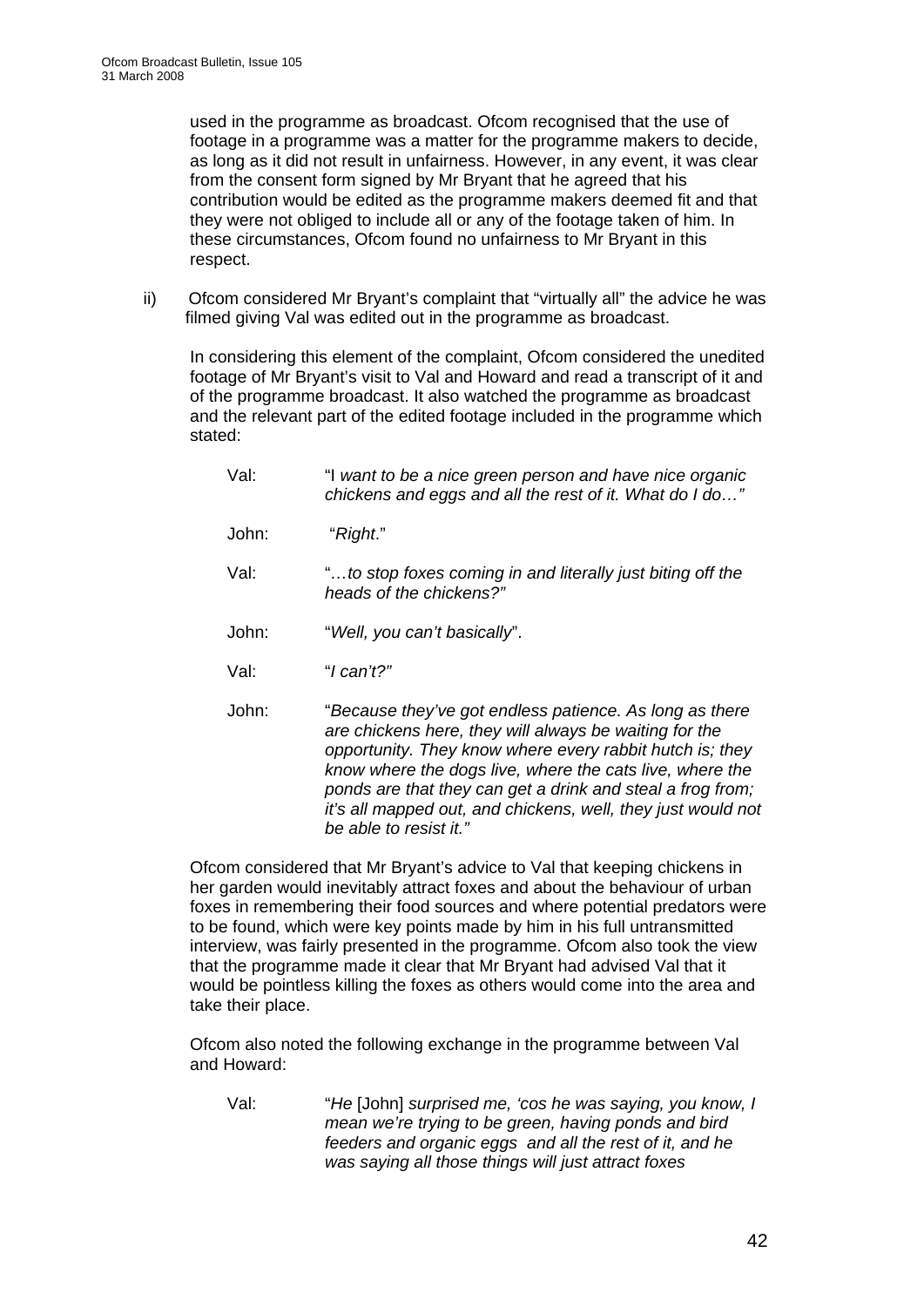*because you know, that's what, that's what the foxes want.*"

Howard: "*What did he say about shooting them?*"

Val: "*Oh, I didn't ask him about shooting them because he's very much pro animal welfare, said if you kill them, you just get more foxes come in to consume the same amount of food that's available*".

Ofcom took note that the programme did not specifically include Mr Bryant's comments regarding using repellent to rid the garden of the foxes, the use of the "Scarecrow" water device; or that the wire pen was inadequate. However Ofcom considered that it was clear in the programme, that Mr Bryant believed that killing the foxes would not solve the problem and that unless a constant vigil was kept over the chickens then foxes would always be attracted to the garden. It would have been clear to viewers that deterrents such as repellent; the "Scarecrow" water device and the strengthening of the wire pen would have been unlikely to have been effectual in the long term. In these circumstances, Ofcom took the view that Mr Byrant's contribution had been edited fairly overall and therefore that the omission of some of the advice he had given would not have affected viewers' understanding of Mr Bryant in a way that was unfair to him. Ofcom therefore found no unfairness to Mr Bryant in this respect.

iii) Ofcom considered Mr Byrant's complaint that his advice was portrayed as "useless".

Ofcom considered what Howard said in the programme after Val had told him that Mr Bryant had said that killing the foxes would only result in other foxes replacing them:

Howard: "*So in fact, no help at all from the local council is what it boils down to."* 

Ofcom also noted the conclusion of the programme in which Howard a few months later, after engaging the services of a pest controller who killed the foxes, was shown stating that:

Howard: "*So they're clearly not gone. No way. I mean it's amazing, they're two feet away, and this is after we shot them, after they've been poisoned, you know it's just crazy. Blood things*."

Ofcom considered that, in view of the conclusion of the programme it was not unfair for the programme makers to include "Howard's" comments. In Ofcom's view, it was clear that neither Val nor Howard were content with the advice given by Mr Bryant and so did not take it and that their position was clearly presented in the programme by the inclusion of his comments. Ofcom also noted that the programme went on to show that Howard hired a pest controller to kill the foxes that were attacking the chickens and that the programme ended showing the situation a few months later when new foxes had taken over their territory and Val and "Howard's" chickens were still being killed as predicted by Mr Bryant. Ofcom therefore found that the inclusion of "Howard's" comments in the programme did not result in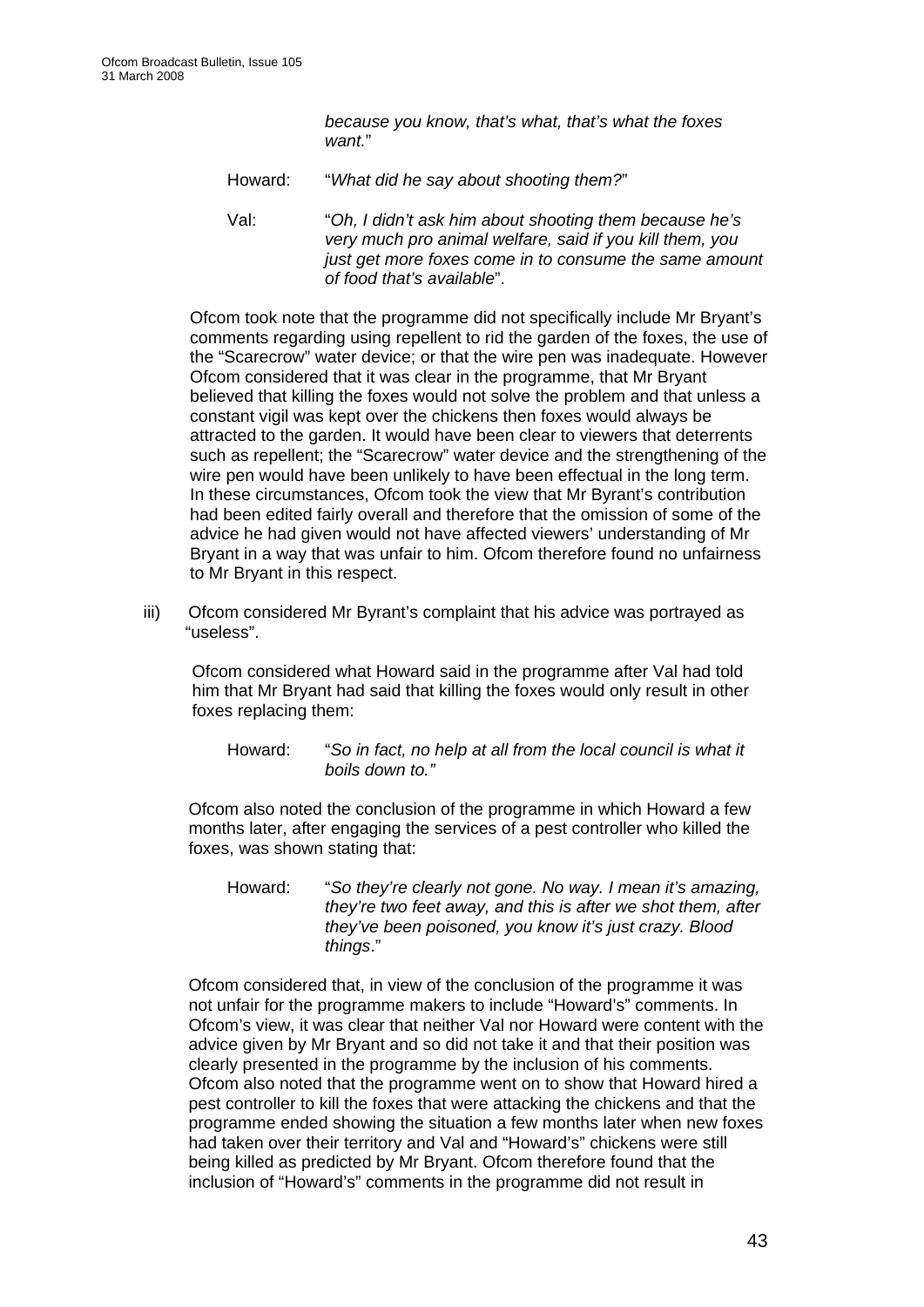unfairness to Mr Bryant and his advice to the couple was portrayed fairly in the overall context of the programme.

#### **According, Ofcom has not upheld Mr Bryant's complaint of unfair treatment in the programme as broadcast.**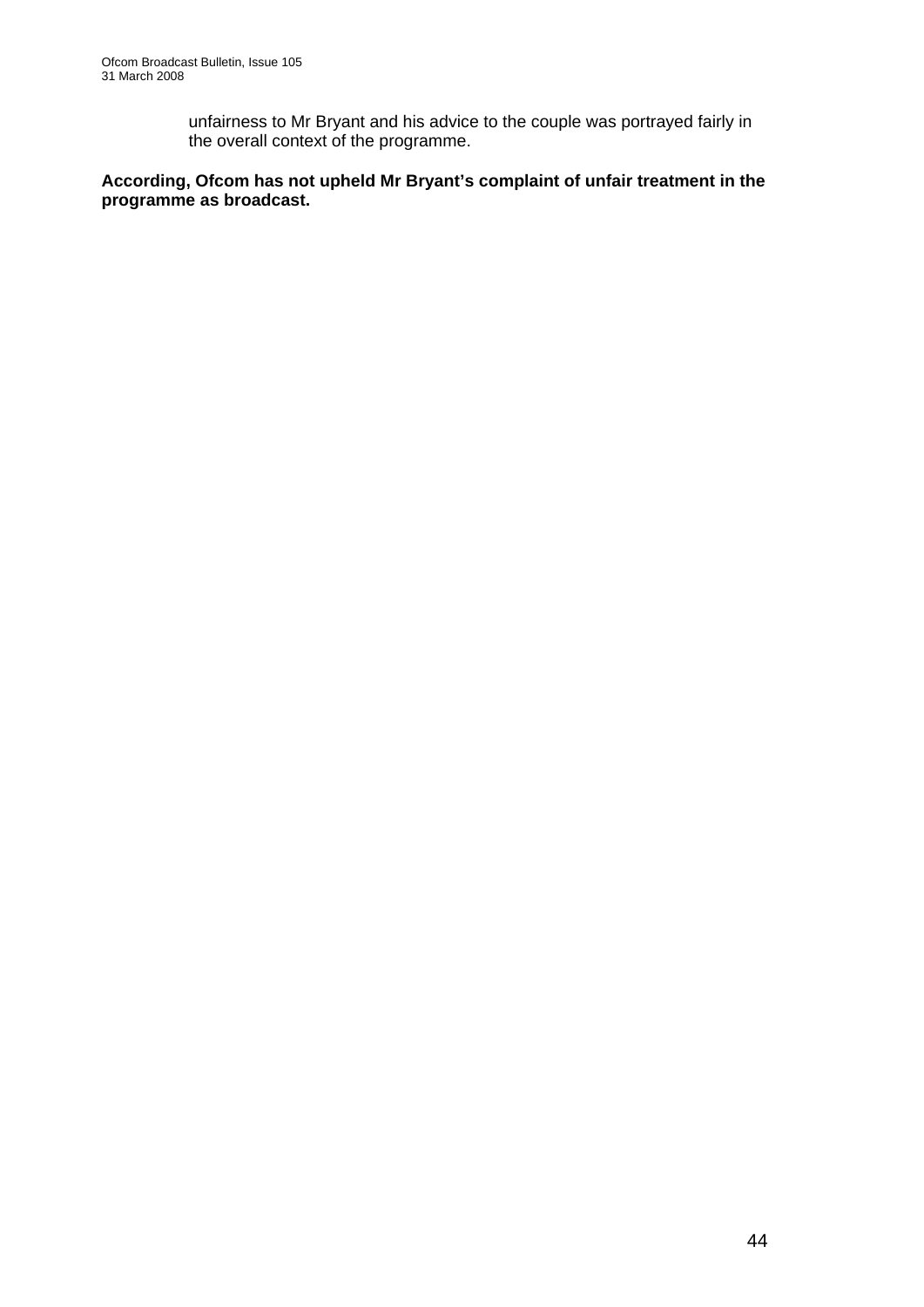### **Complaint by Mr Paul Manning**

*BBC Newsline, BBC1 Northern Ireland, 24 September 2007* 

**Summary:** Ofcom has not upheld Mr Manning's complaint of unwarranted infringement of privacy.

This edition of *BBC Newsline* contained footage of the complainant, Mr Manning, being issued with a fine for dropping litter. In the programme, Mr Manning's face had been blurred-out.

Mr Manning complained to Ofcom that the filming of him, receiving a fine, and the subsequent broadcast of the footage unwarrantably infringed his privacy. Mr Manning said the programme makers had been "sneaky" in their filming of him and the obscuring of his face had not been adequate protection of his identity.

In its decision, Ofcom found no material to suggest that the programme makers had concealed the fact that they were filming Mr Manning or that their actions were in any way surreptitious. Ofcom also found that in the particular circumstances of this case, in which Mr Manning had been filmed being issued with a fine for committing an offence in a public place, he did not have a legitimate expectation of privacy in relation to either the recording of the footage nor the broadcast of that footage.

Accordingly Ofcom has not upheld Mr Manning's complaint of unwarranted infringement of privacy in either the making or broadcast of the programme.

#### **Introduction**

On 24 September 2007, BBC Northern Ireland broadcast an edition of its news programme *BBC Newsline*, which contained a report about the introduction of fines for dropping cigarette litter, in Belfast.

The report showed footage of the complainant, Mr Paul Manning, being issued with a fine for disposing of his cigarette butt on the ground. In the broadcast footage, Mr Manning's face had been blurred-out.

Mr Manning complained to Ofcom that his privacy had been infringed in the making and broadcast of the programme.

#### **The Complaint**

In summary, Mr Manning complained that his privacy had been unwarrantably infringed in both the making and broadcast of the programme in that the programme makers filmed and broadcast footage of him receiving a fine without his knowledge or consent. Mr Manning said the programme makers had been "sneaky" in filming him from a distance and the blurring of his face had been inadequate in concealing his identity. Mr Manning said the programme showed the logo of his employer (which was on his shirt) and that several people had recognised him from the broadcast.

#### **The BBC's first statement in response to the complaint**

The BBC stated that the report was on the new litter regulations, and looked in particular at litter problems caused by smokers disposing of their cigarette butts and packets.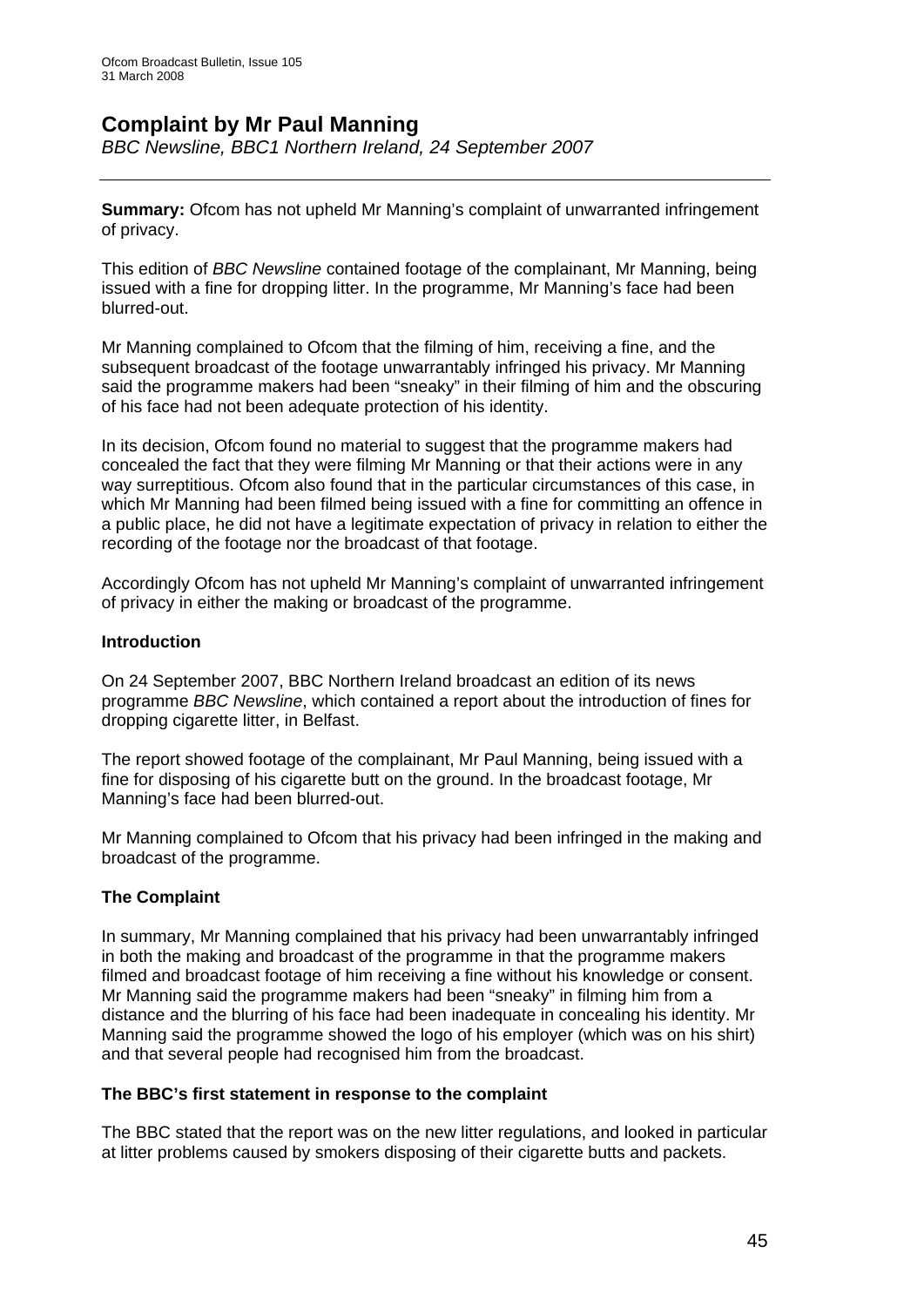The BBC said that the reporter had been filming in Blackstaff Square, Belfast, with a litter warden and a City Centre Management representative for approximately 30 minutes. Shortly after the reporter had completed his interview with the Management representative, the interviewee pointed out that the litter warden was issuing a fine to Mr Manning. The BBC said that the reporter at this point, began to film the event.

The BBC said there was nothing "sneaking" about the way Mr Manning had been filmed and the filming had occurred in a public place and in the open. The BBC provided Ofcom with a note of the communications which the programme maker had had with Mr Manning, following broadcast of the programme. The BBC said that during phone conversations with the programme maker, Mr Manning had conceded that he had known he was being filmed (albeit at the time of filming Mr Manning had believed the programme makers were university students) and had raised no objection. The BBC said that Mr Manning's own acknowledgement, to being aware of the filming, appeared to confirm that the filming had not been "sneaky".

As regards the filming of Mr Manning being issued with a fine, the BBC said that it did not believe Mr Manning had a right to privacy in the circumstances and his consent was not needed to film or broadcast the material.

The BBC argued that it believed that it would have been perfectly justified in broadcasting the footage of Mr Manning without concealing his identity at all. Notwithstanding this, the BBC said the programme makers had decided to conceal the identities of those who had been filmed, because the fine for dropping litters had only been recently introduced. This was done only as a consideration to those concerned and not because the BBC accepted that the individuals had a right to privacy in the circumstances.

Given the above, the BBC said it was under no obligation to conceal Mr Manning's identity completely from those relatively few people who might know who his employers were and recognise their logo on his shirt.

#### **Mr Manning's comments in response to the BBC's first statement**

In summary, Mr Manning said that the BBC's statement that "[Mr Manning] *had conceded that he had known he was being filmed and had raised no objection*" was incorrect. Mr Manning said that he had seen a camera filming but that at no time was he aware that he was being filmed himself, nor that any footage of him would be shown on the regional news.

#### **The BBC's second statement in response to the complaint**

In its response, the BBC said that the programme maker's recollection of the phone conversation referred to by Mr Manning (above), was rather different from the complainant's own.

The BBC said the programme maker clearly recollected that Mr Manning had acknowledged that he knew he was being filmed, but, that he did not realise he was being filmed for inclusion in the programme. According to the programme maker, during the phone conversation, Mr Manning said he thought he had been filmed by students of Queens University. The BBC said it could not explain why he believed this to be the case.

In any event, the BBC reiterated that it did not believe that Mr Manning had a right to privacy in the circumstances in which he was filmed. Therefore, whether or not he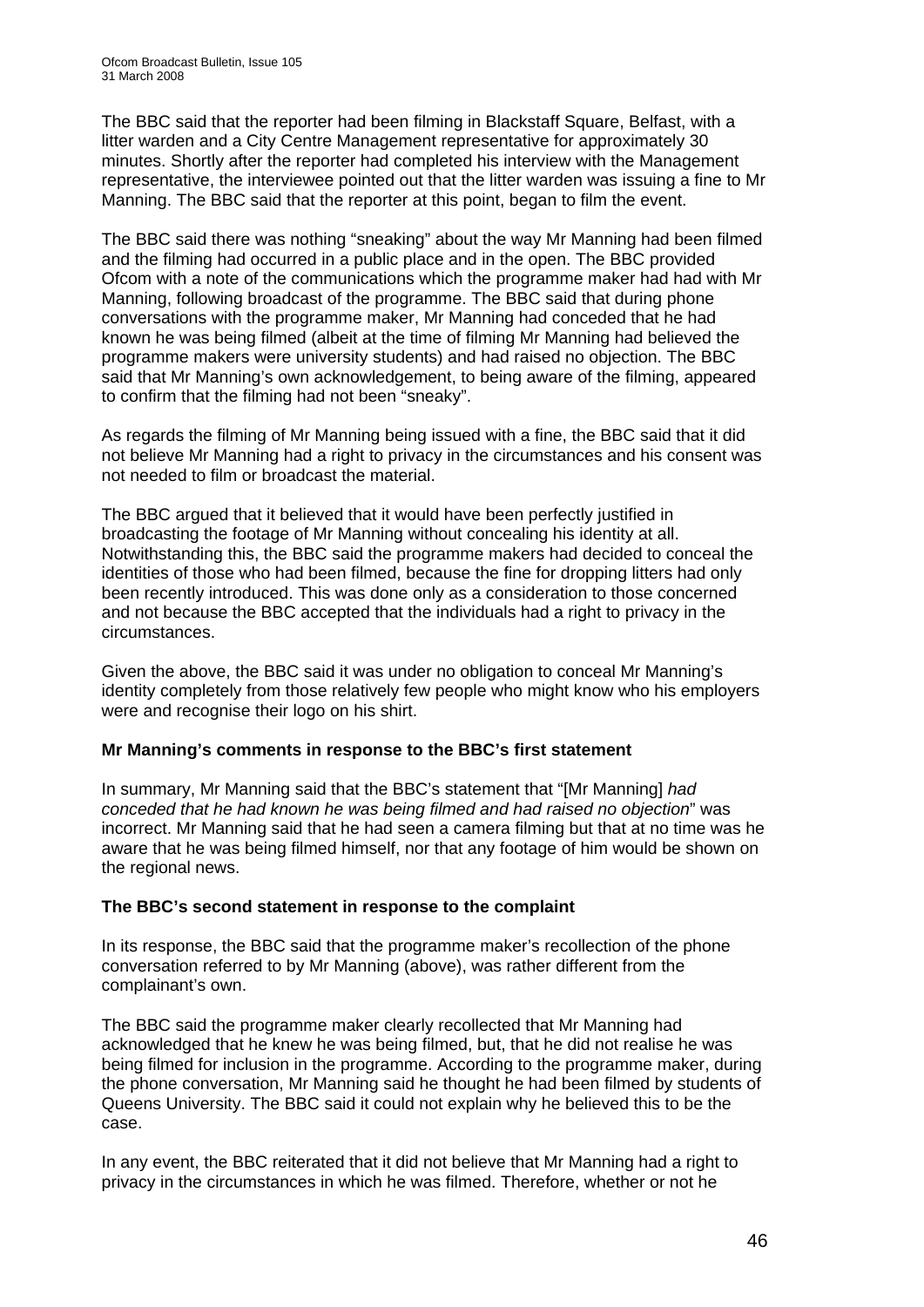realised he was being filmed was not significant to his complaint of unwarranted infringement of privacy.

#### **Decision**

Ofcom's statutory duties include the application, in the case of all television and radio services, of standards which provide adequate protection to members of the public and all other persons from unfair treatment in programmes, and from unwarranted infringement of privacy in the making and broadcast of programmes, included in such services.

In carrying out its duties, Ofcom has regard to the need to secure that the application of these standards is in the manner that best guarantees an appropriate level of freedom of expression. Ofcom is also obliged to have regard, in all cases, to the principles under which regulatory activities should be transparent, accountable, proportionate and consistent and targeted only at cases in which action is needed.

Mr Manning's complaint was considered by Ofcom's Executive Fairness Group. In reaching its decision, Ofcom carefully considered all the relevant material provided by both parties. This included a recording of the programme as broadcast and Mr Manning's unedited contribution; transcripts of both programme recordings; and all the written submissions from both parties.

Ofcom first considered Mr Manning's complaint that his privacy had been unwarrantably infringed in both the making and broadcast of the programme, in that, the programme makers filmed and broadcast footage of him receiving a fine, without his knowledge or consent. Ofcom noted that Mr Manning said the programme makers had been "sneaky" in filming him from a distance, the blurring of his face had been inadequate, and that the programme had shown the logo of his employer (which was on his shirt) and several people had recognised him.

In Ofcom's view, the line to be drawn between the public's right to information and the citizen's right to privacy can sometimes be a fine one. When considering and adjudicating on a complaint of unwarranted infringement of privacy, Ofcom first determines whether in its view the complainant had a legitimate expectation of privacy in the circumstances. The Code explains that an individual's legitimate expectation of privacy will vary according to the place and nature of the information, activity or condition in question. If Ofcom finds that the complainant had a legitimate expectation of privacy, it will then address itself to two distinct questions: First, had there been an infringement of privacy? Second, if so, was it warranted? (Rule 8.1 of the Code).

#### *The making of the programme*

Ofcom first considered Mr Manning's complaint of unwarranted infringement of privacy in the making of the programme.

In considering Mr Manning's complaint that the programme makers had been "sneaky" in filming him, Ofcom viewed a recording of the complainant's unedited programme contribution and made the following observations. It appeared to Ofcom that the filming took place on a public street and in the open (i.e. noted that the footage had been filmed from a clear vantage point and did not display any of the signs of poor quality that are usually associated with surreptitious filming such as graininess, shaking or obstruction). Ofcom recognised that while there is dispute between the parties as to whether Mr Manning knew he was being filmed, Ofcom found no evidence to suggest that the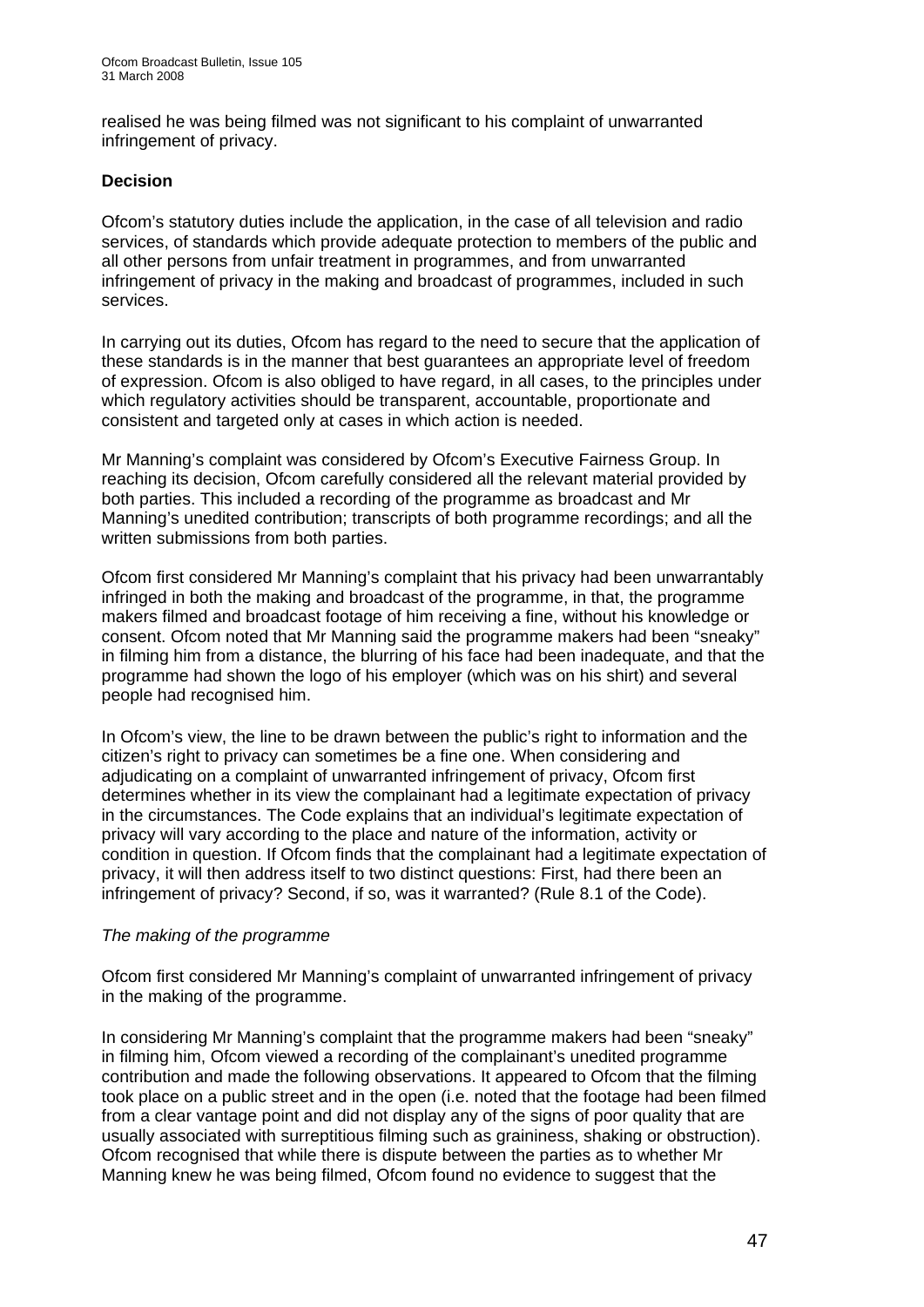programme makers had concealed the fact that they were filming him or that their actions were in any way surreptitious.

Ofcom next considered the nature of the footage recorded of Mr Manning. Ofcom noted that the programme makers had filmed Mr Manning receiving a fine for dropping litter. In Ofcom's view in a situation where a person is filmed being fined or an offence, that person's expectation of privacy is diminished in light of their actions. In Mr Manning's case, Ofcom considered that by committing the offence for which he was fined, Mr Manning's expectation of privacy was lessened.

Taking into consideration all of the factors above, it is Ofcom's view that Mr Manning did not have a legitimate expectation of privacy in circumstances where he was filmed, in the open, being fined for committing an offence in a public place. Having found no legitimate expectation of privacy, it was not necessary for Ofcom to further consider whether any infringement of privacy was warranted.

Therefore Ofcom found that Mr Manning's privacy was not infringed in the making of the programme.

#### *The programme as broadcast*

Ofcom next turned to the complaint regarding the broadcast of footage of Mr Manning receiving a fine for dropping litter. Ofcom noted that in his complaint, Mr Manning said that he did not believe the blurring of his face in the programme as broadcast was adequate in protecting his identity as his employer's logo was visible on his street and he was subsequently recognised by several people.

In considering this complaint, Ofcom was first required to consider whether Mr Manning had a legitimate expectation of privacy in relation to the material that was broadcast.

Ofcom viewed a recording of the programme and considered that Mr Manning did not have a legitimate expectation of privacy in relation to the broadcast of footage which showed him being fined for committing an offence (littering), when both the action of the offence and the issuing of the fine, took place in public.

Having found that Mr Manning did not have a legitimate expectation of privacy, it was not necessary for Ofcom to further to consider whether any infringement of privacy was warranted. Notwithstanding this, Ofcom noted that the programme maker had taken steps to obscure Mr Manning's identity through the blurring of his face. This was despite Mr Manning have no legitimate expectation of privacy in the circumstances.

Therefore, Ofcom found that Mr Manning's privacy was not unwarrantably infringed in the programme as broadcast.

**Accordingly, Ofcom has not upheld Mr Manning's complaint of unwarranted infringement of privacy in either the making or broadcast of the programme.**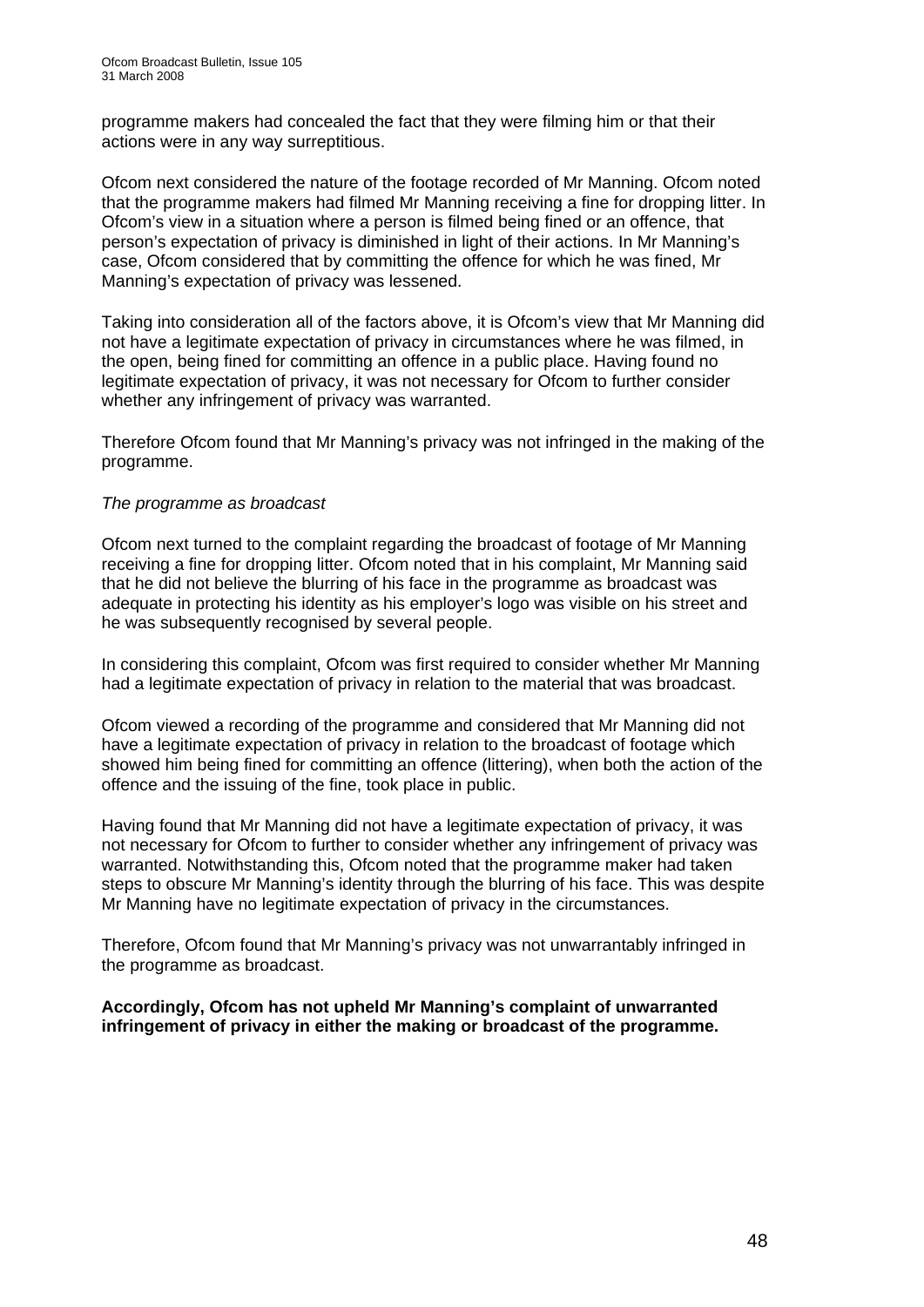### **Complaint by Thomas Cook UK Limited brought on their behalf by CMS Cameron McKenna solicitors**

*Panorama: Death on Corfu, BBC1, 2 April 2007* 

**Summary:** Ofcom has not upheld this complaint of unfair treatment, brought by Thomas Cook UK Limited ("Thomas Cook").

On 2 April 2007, the BBC broadcast an edition of its current affairs programme Panorama, entitled Death on Corfu. The programme investigated the circumstances surrounding the deaths of Christianne and Robert Shepherd (aged seven and six), who were poisoned by carbon monoxide fumes while on holiday in Corfu. The holiday had been booked through the travel company Thomas Cook.

The programme included interviews with the children's parents, and their respective partners, who described their contact with Thomas Cook after the deaths and their disappointment with the company. The programme also examined the health and safety check carried out by a Thomas Cook employee at the holiday resort where the children died.

Thomas Cook's complaint was considered by Ofcom's Fairness Committee, its most senior decision making body in matters of Fairness and Privacy. In summary the Committee found the following:

The Committee found that the programme's references to the conduct of Thomas Cook following the deaths of the children did not result in unfairness. The Committee considered that the programme made it sufficiently clear that Thomas Cook had made expressions of sympathy to the families and had also offered various forms of help. In the Committee's view it was not unfair to Thomas Cook to include the views of the partner of the children's father (and another contributor) that the help provided by Thomas Cook was not help which best addressed the families' concerns.

The Committee found that the presentation of Thomas Cook's statement in the programme did not result in unfairness. The Committee found Thomas Cook's expressions of sympathy and shock had been represented in a fair manner. The programme's representation of the company's views therefore did not result in unfairness to Thomas Cook.

The Committee found that the programme's description of the Thomas Cook employee, (who carried out the health and safety check at the resort), as "a holiday rep" did not result in unfairness to Thomas Cook. In the Committee's view, the information provided by Thomas Cook, on the day the programme was to be transmitted, about its employee's qualifications and company job title were not material facts that were capable of significantly affecting viewers' understanding of the concerns raised in the programme about the health and safety checks conducted at the hotel.

#### **Introduction**

On 2 April 2007, the BBC broadcast an edition of its current affairs programme *Panorama*, entitled *Death on Corfu*. The programme investigated the circumstances surrounding the deaths of Christianne and Robert Shepherd (aged seven and six), who were poisoned by carbon monoxide fumes while on holiday in Corfu.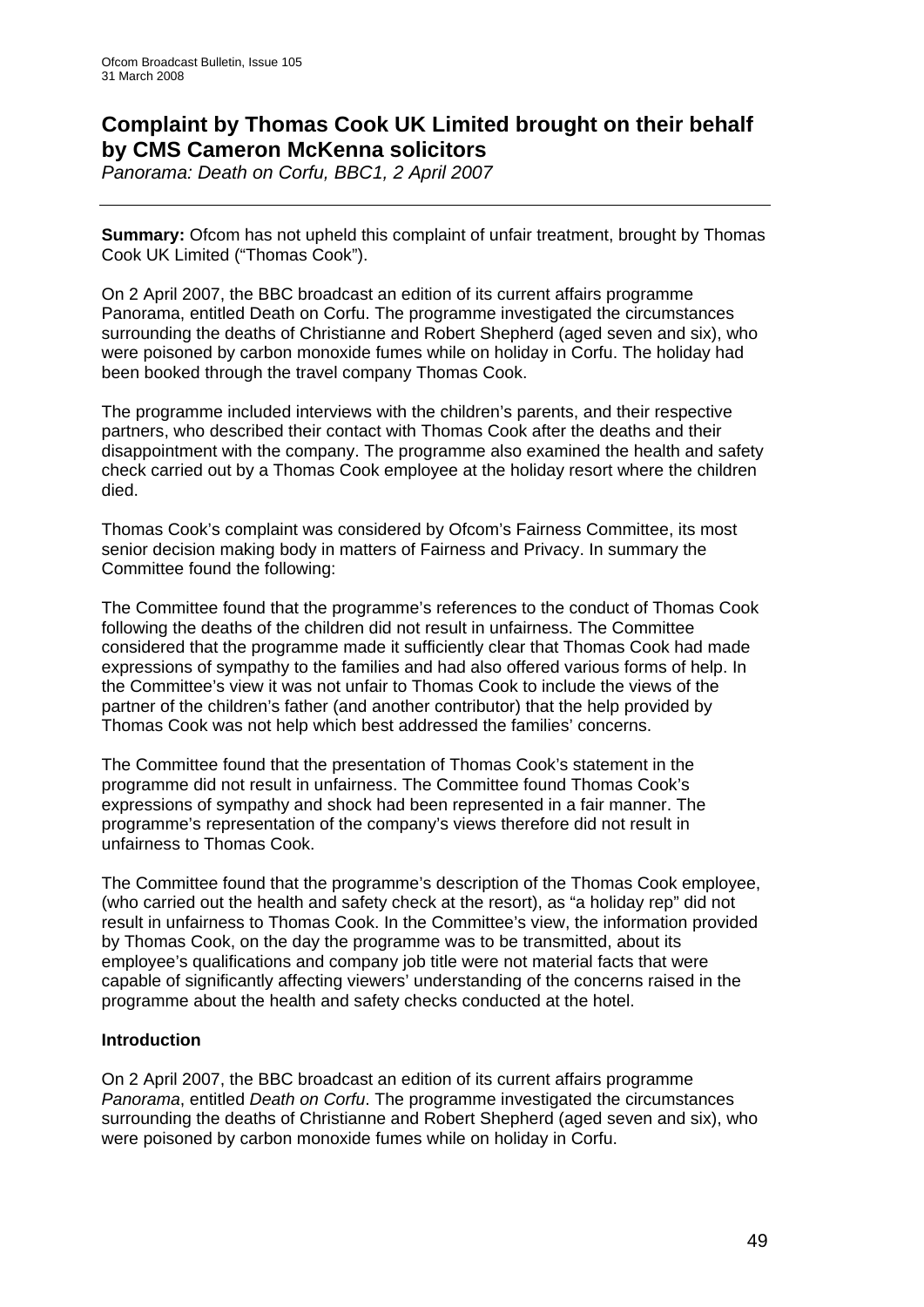The children had been holidaying with their father, Neil Shepherd, and his partner, Ruth Beatson, when all four were overcome by carbon monoxide fumes leaking into their holiday bungalow from a gas boiler. An expert heating engineer contributed to the programme and he stated that the gas boiler had not been correctly installed with a flue (a chimney), and had been dangerously modified.

The programme explained that the family's holiday at Louis Corcyra Beach Hotel ("the Hotel") in Corfu, had been booked and paid for through the travel company, Thomas Cook UK Limited ("Thomas Cook").

The programme included interviews with the children's parents Mr Neil Shepherd and Ms Sharon Wood, along with their respective partners. During the programme, the families described their contact with Thomas Cook after the children's deaths and their disappointment with Thomas Cook. In the programme Ms Wood (the children's mother) stated *"I hold Thomas Cook totally and utterly responsible. They should have checked the place they were sending their clients to, was safe"*.

The programme included comments from Mr Nigel Griffiths MP, who the programme explained had been campaigning for tougher safety rules for tour operators since 1990. Mr Griffiths said the letter from Thomas Cook to the families after the children's deaths was *"an unbelievably shocking letter"*.

The programme later focused on the checks which Thomas Cook said had been carried out at the Hotel. The programme said that the hotel "audit", which Thomas Cook had claimed to have completed in line with the Federation of Tour Operators ("the FTO") Code of Practice, *"was not carried out by a dedicated health and safety expert, it was done by a 25 year old holiday rep, and what he filled out was a short tick box questionnaire".* 

The programme included reported statements from Thomas Cook during the programme, and a formal statement from Thomas Cook towards the end of the programme.

Ofcom received a complaint from Thomas Cook brought on their behalf by CMS Cameron McKenna solicitors ("CMS") of unfair treatment in the programme as broadcast.

#### **The Complaint**

#### **Thomas Cook's case**

In summary, Thomas Cook complained that it had been treated unfairly in the programme as broadcast in that:

a) The programme misrepresented the conduct of Thomas Cook following the deaths of Christianne and Robert Shepherd. Thomas Cook said the programme did not fully reflect the fact that Thomas Cook had offered the families any of the following: the fullest amount of support possible (in Corfu, directly after their return to the UK and thereafter); open lines of communication; the provision of £10,000 on account of various medical expenses associated with the families' personal injuries; an investigation of the tragedy, including an offer to provide a report into the condition of the boiler; and an assurance that Thomas Cook would take all possible steps to prevent a similar case in the future.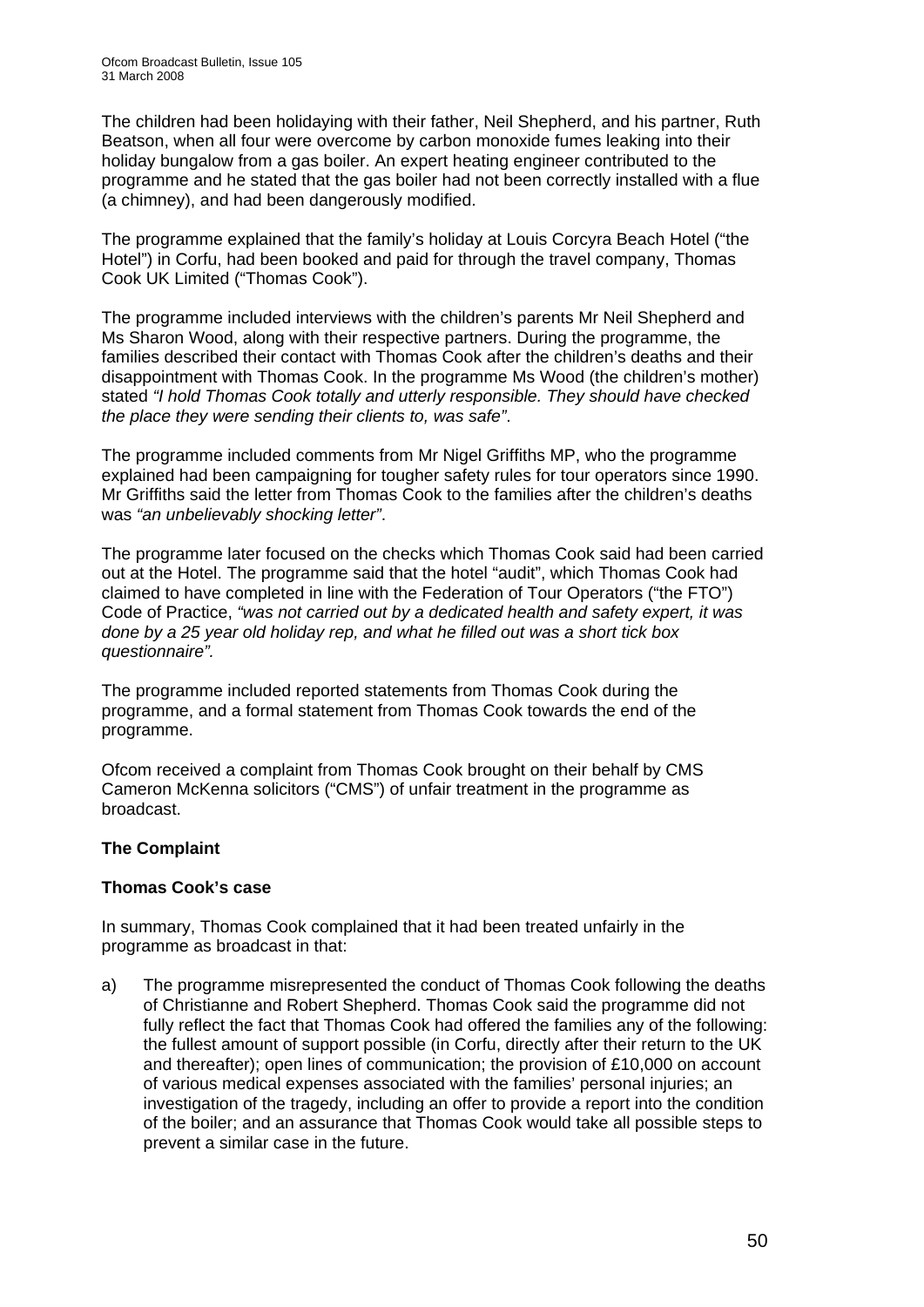- b) The programme makers unfairly edited Thomas Cook's statement. Thomas Cook said it provided a short statement (166 words) to be used unedited. However, the statement had been edited to remove important information relating to the genuine sympathy that Thomas Cook had for the families of Christianne and Robert Shepherd. Thomas Cook said the editing of its statement in this way failed to give it an appropriate opportunity to respond to the programme and suggested to viewers that it was unsympathetic or unhelpful to the families.
- c) The programme makers failed to reflect that the Thomas Cook employee who carried out the "audit" at the Hotel was a Consumer Affairs Executive who had undertaken specific heath and safety training. Thomas Cook said it had provided this information to the programme makers prior to broadcast, but that despite this, the programme as broadcast repeatedly referred to the employee as a "travel rep" and "tour rep". Thomas Cook said this disregard for material facts was unfair as the programme suggested that it was responsible for the deaths of Christianne and Robert Shepherd because it had used a "tour rep" to check the boiler and that this person was unqualified to do so.

#### **The BBC's case**

The BBC provided a written statement in response to the complaint. In summary, the broadcaster responded to the complaint in the following way:

a) In response to the complaint that the programme misrepresented Thomas Cook's conduct after the children's deaths, the BBC said the programme fairly presented the position of Thomas Cook in this case. The BBC said the complainant's belief, that it offered sincere condolences to the families, and did all it could to support those affected by the tragedy, was not supported by the facts or shared by the families of Christianne and Robert Shepherd.

 The BBC said the families of Christianne and Robert Shepherd said they felt that Thomas Cook failed to provide the level of support they expected and failed to engage with them in explaining what steps they were taking to prevent a similar incident in the future. The BBC said the programme makers were guided by these honestly-held views of the families, and were entitled to reflect them in the programme as broadcast.

 The BBC referred to the fact that between the date when the children died (26 October 2006) and the broadcast of the programme (2 April 2007) Thomas Cook sent just one letter to each set of parents (the only other communications had been via the parties' solicitors). The BBC said that in light of this it was entirely accurate for the programme to report the comments by the partner of the children's father that:

*"Since we've been home we've had one letter from them saying that they were sorry that this happened and offering a counsellor and a media manager. But not saying that they would do anything to help us find out how it could happen or offering to try and prevent it happening to anyone else."* 

 The BBC also referred to the offer made by Thomas Cook (through its solicitors) to allow the families to see a copy of the company's expert report on the gas boiler. The BBC said the offer was dependent on the families agreeing to five separate and restrictive conditions. These included providing Thomas Cook with a copy of the families' own independent report, and a commitment not to release the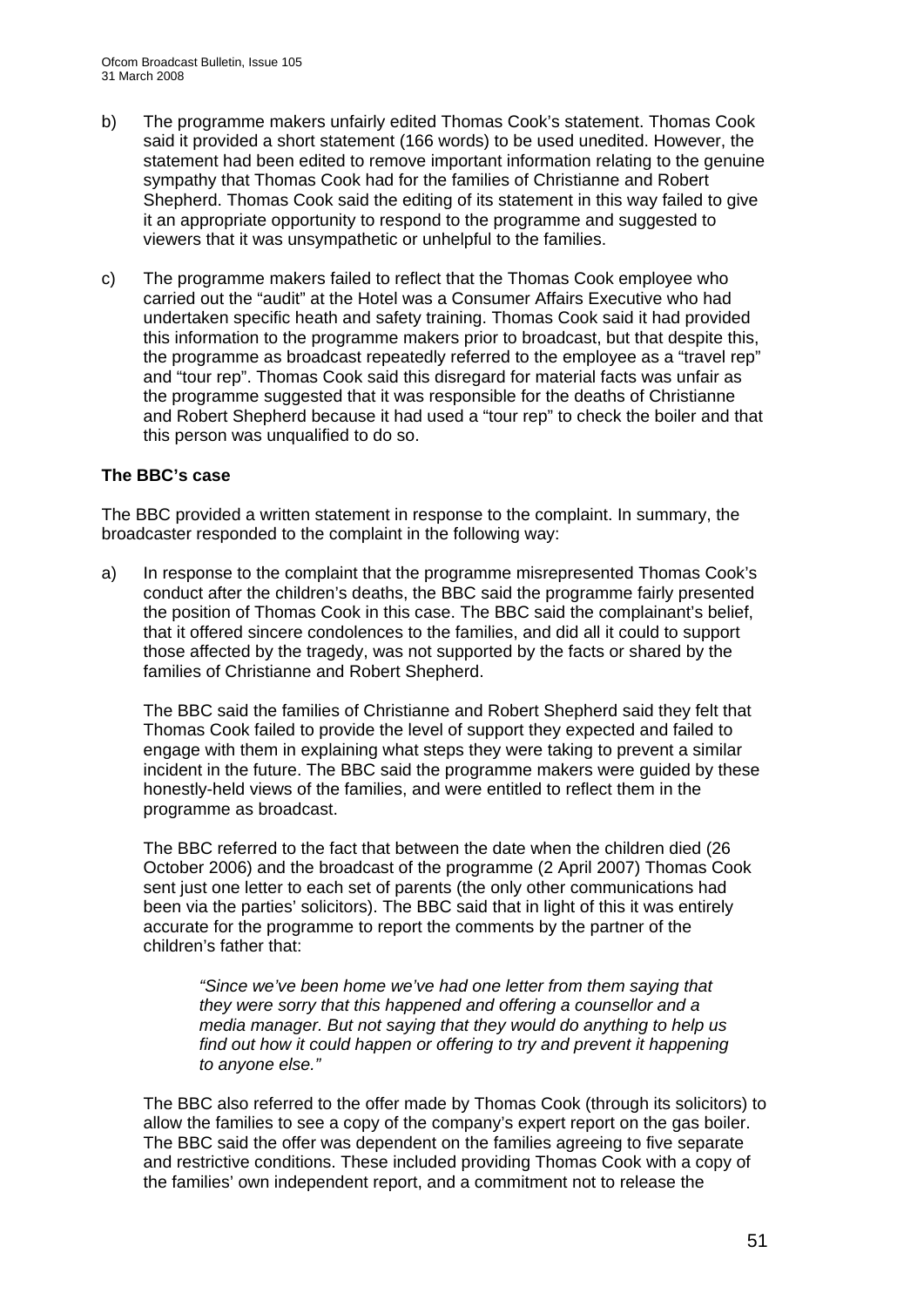Thomas Cook report to the media. The BBC said the families strongly believed that the offer was a fact-finding mission for the company's benefit, rather than one made in good faith to help them find out how their children died.

 The BBC said that in order to accurately reflect the views of both the families and Thomas Cook the programme reported Thomas Cook's offer to help the families find out what happened:

"*Thomas Cook say they are 'fully committed to investigating the tragedy' and have offered to share information with the family, but have had no response*"

And:

"*Thomas Cook say they do want to meet the family in due course.*"

 The BBC said the programme fairly represented Thomas Cook's role in this respect.

b) In response to the complaint that the programme makers unfairly edited Thomas Cook's statement, the BBC made two points.

 Firstly, the BBC said that the programme makers gave no assurance that it would broadcast Thomas Cook's statement in full and was not required to do so. The BBC stated that it would be unrealistic for a broadcaster to cede editorial control in this way.

 Secondly, the BBC said the statement provided by Thomas Cook failed to address any of the reasonable questions, and issues about events leading up to the tragedy, which the programme raised in its pre-broadcast correspondence. Notwithstanding this, the BBC said the programme accurately reflected the contents of the statement, highlighting the company's commitment to safety and the efforts it said it was making to prevent any similar cases. The BBC said some sections of the Thomas Cook statement were reported verbatim, and others were paraphrased.

 The BBC also referred to a section of the programme which showed extracts from a letter sent by Thomas Cook to the families. The BBC said the following phrases of the Thomas Cook letter to the families were clearly legible on-screen in the programme:

*"I cannot begin to imagine what you and your family…"* 

*"take this opportunity to express my personal…"* 

*"…for your loss…"* 

*"I hope your journey home was not too uncomfortable…"* 

*"…cannot be easy for you…"* 

 The BBC said the footage would have visually impressed on viewers how the company had expressed sympathy and concern for the family. The BBC said that the programme reflected all the substance of the statement which was relevant to the criticisms raised in the programme.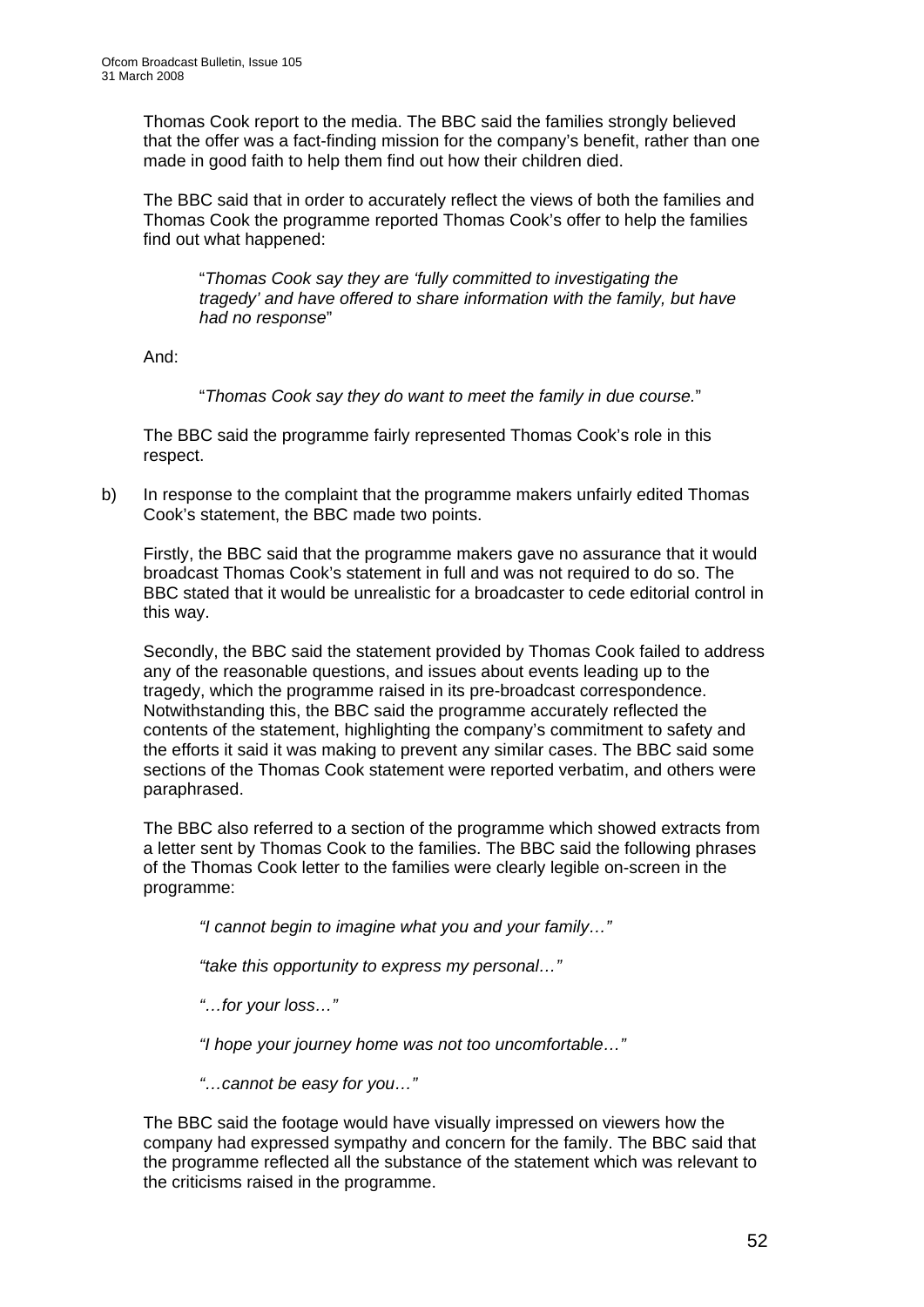c) In response to the complaint that the programme failed to reflect the qualifications of the Thomas Cook employee who carried out the audit at the Hotel, the BBC first referred to the manner in which the complainant had chosen to respond to the allegation in pre-broadcast correspondence.

 The BBC said that the programme makers did ask Thomas Cook for full details about the member of staff who was responsible for the audit on Corfu. The BBC said that given the correspondence between the programme makers and the complainant prior to broadcast, Thomas Cook could have been in no doubt that the role and experience of the employee who carried out the audit, were under investigation by the programme makers. The BBC said that Thomas Cook made no attempt in the course of extensive correspondence to respond to this matter until the day of broadcast.

 This aside, the BBC said Thomas Cook misrepresented the extent of the measures that were taken to protect its customers by giving the impression that a meaningful health and safety audit of the Hotel bungalows was carried out by a member of its staff who had the appropriate training and expertise. The BBC said that, in reality, the Thomas Cook staff member failed to carry out any inspection of the bungalow which was sufficient to establish whether the water heating was safe.

 The BBC said the substantive fact remained that "whatever the job title", the Thomas Cook employee who was responsible for the audit patently failed to carry out a competent safety check. The BBC said the manner in which the health and safety check had been carried out was a world away from the impression which Thomas Cook had allowed the families and the public to understand. In the circumstances, it was entirely fair for the programme to question the adequacy of Thomas Cook's safety procedures.

#### **Decision**

Ofcom's statutory duties include the application, in the case of all television and radio services, of standards which provide adequate protection to members of the public and all other persons from unfair treatment in programmes included in such services. Where there appears to have been unfairness in the making of the programme, this will only result in a finding of unfairness, if Ofcom finds that it has resulted in unfairness to the complainant in the programme as broadcast.

In carrying out its duties, Ofcom has regard to the need to secure that the application of these standards is in the manner that best guarantees an appropriate level of freedom of expression. Ofcom is also obliged to have regard, in all cases, to the principles under which regulatory activities should be transparent, accountable, proportionate and consistent and targeted only at cases in which action is needed.

Thomas Cook's complaint was considered by Ofcom's Fairness Committee, its most senior decision making body in matters of Fairness and Privacy. In reaching its decision, the Committee carefully considered all the relevant material provided by both parties. This included viewing a recording of the programme as broadcast; reading the transcript; and reading all the written submissions from both parties (which included supporting documents).

The Committee considered each of the complaints below: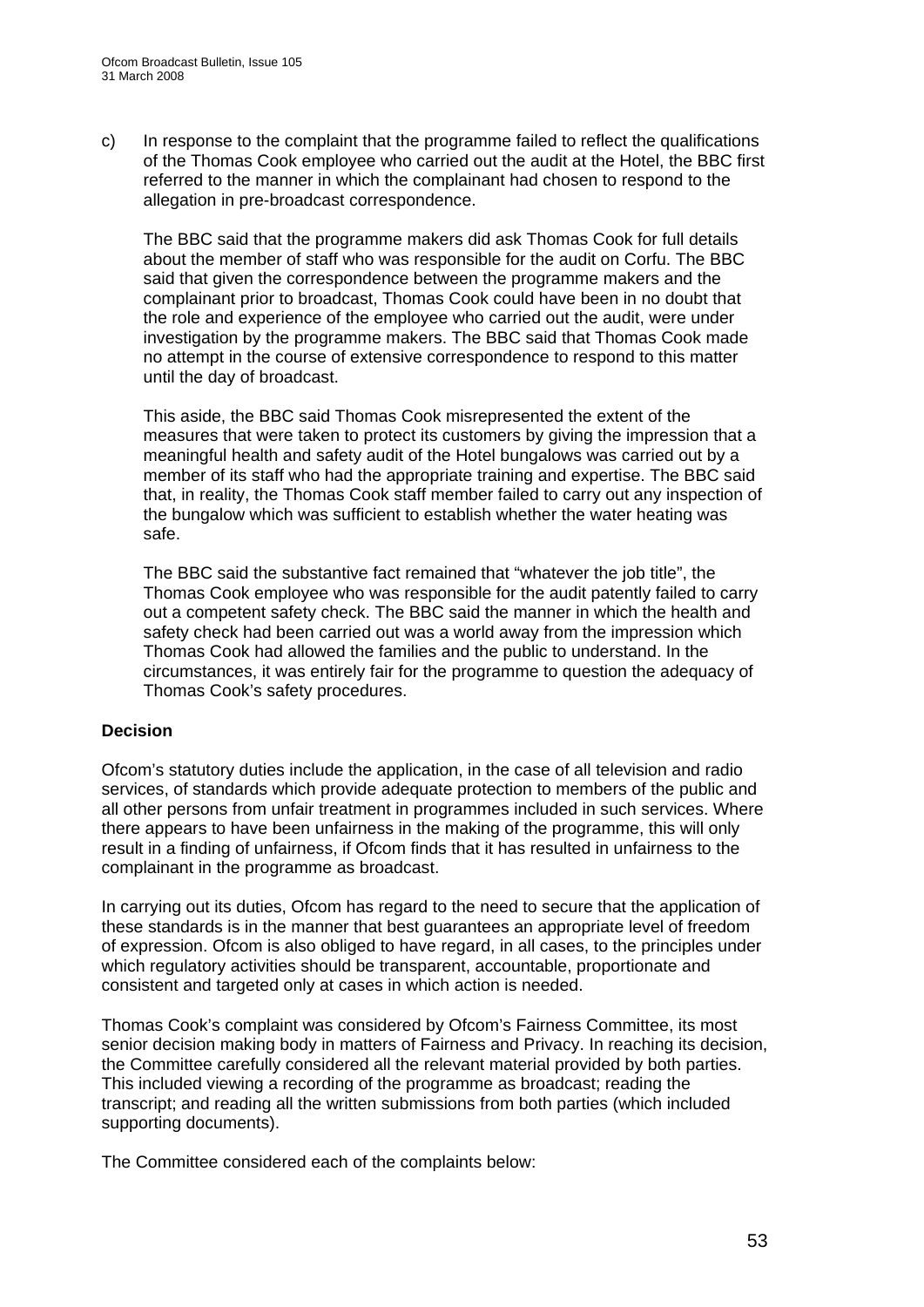- a) The Committee first considered the complaint that the programme misrepresented the conduct of Thomas Cook following the deaths of Christianne and Robert Shepherd. Ofcom considered Thomas Cook's complaint that the programme unfairly alleged it was unsympathetic or unhelpful to the families and "effectively stated that Thomas Cook is cold and uncaring in relation to the tragedy". According to Thomas Cook these allegations were implied because the programme did not explain that it had:
	- provided considerable support to Neil Shepherd and Ruth Beatson while they were still in Corfu, in relation to hospital, arranging cars to and from the airport, flights and accommodation.
	- offered counselling, the assistance of an independent media officer and expressly stated to the families that "*you may require a range of information. If you feel that we can be of assistance in providing this to you, please contact us and we will do all we possibly can to assist you*".
	- offered (through its solicitors) a copy of the expert's report that it had obtained into the condition of the boiler.
	- paid the families £10,000 on account of various medical expenses associated with the personal injuries suffered by Neil Shepherd and Ruth Beatson; and
	- had responded to requests for information by the families, through their local MEP, Linda McAvan. Thomas Cook said its response to Ms McAvan at the time explained that it was conducting an extensive review of and an investigation into the cause of the tragedy and the company's procedures and processes.

In considering this complaint, the Committee took account of Practice 7.9 of the Code which states:

"*Before broadcasting a factual programme, including programmes examining past events, broadcasters should take reasonable care to satisfy themselves that material facts have not been presented, disregarded or omitted in a way that is unfair to an individual organisation.*"

The Committee sought to determine whether the programme makers took proper account of material facts (relating to the help it had offered the families following the deaths of the children) in the programme as broadcast.

The Committee noted that Thomas Cook's complaint (that it was unsympathetic or unhelpful to the families) arose in relation to the subject of the company's communications with the families. This had been mentioned in the programme by Ruth Beatson, the partner of the children's father, and the MP, Nigel Griffiths. The Committee noted that both Ms Beatson and Mr Griffiths referred to the letter which Thomas Cook's Chief Executive had sent to the families shortly after the deaths of the children:

Ruth Beatson (the *partner* of the children's father):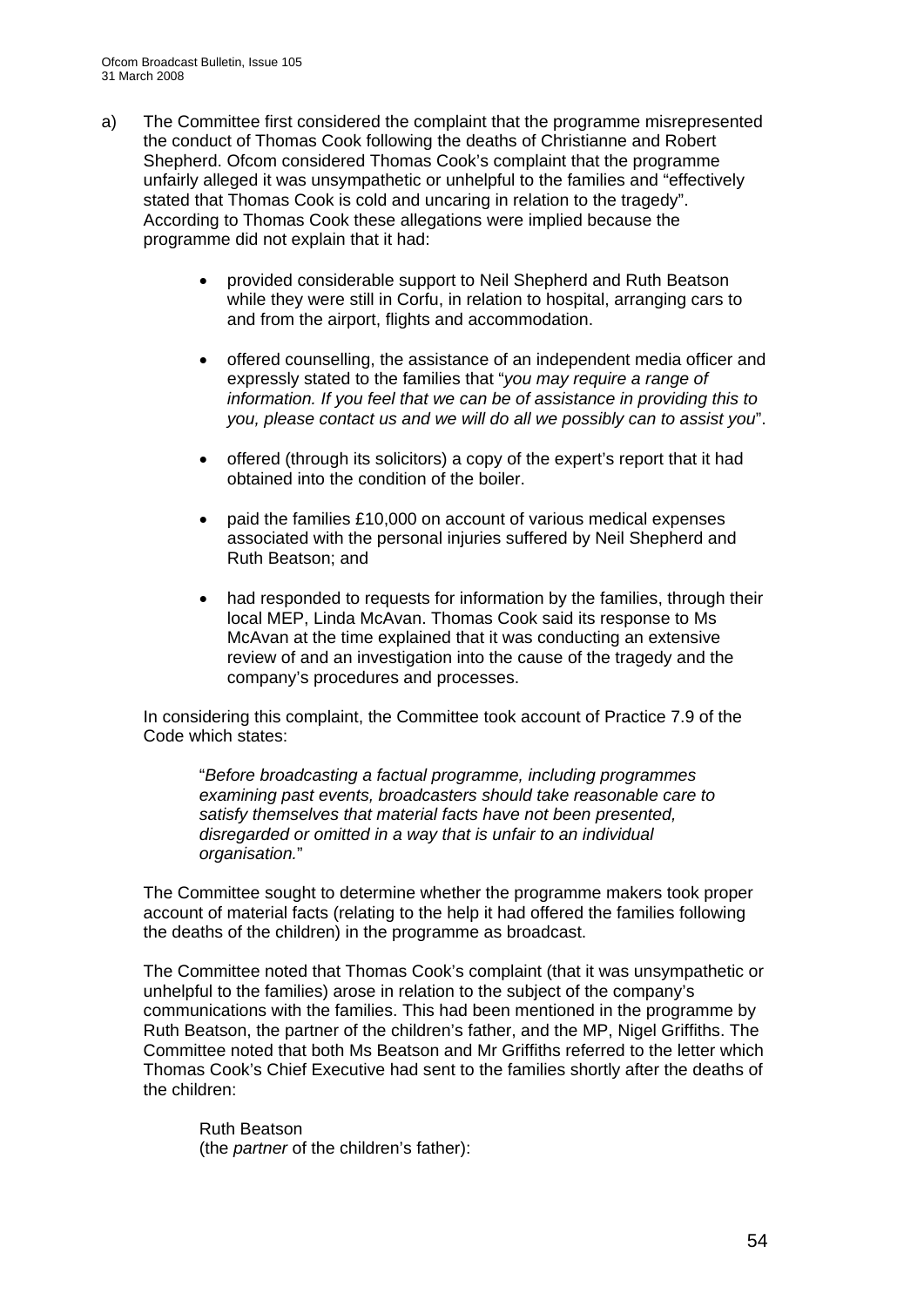[Footage of Thomas Cook's letter of 1 November 2007]

*"Since we've been home we've had one letter from them saying that they were sorry that this happened and offering a counsellor and a media manager. But not saying that they would do anything to help us find out how it could happen or offering to try and prevent it happening to anyone else."* 

[Footage of *the* reporter showing Nigel Griffiths MP the letter from Thomas Cook, referred to above]

- Nigel Griffiths, MP: *"This is an unbelievably shocking letter. I mean, I don't know what a blue-chip company like Thomas Cook is thinking about. They should have been sitting down with the family and saying to the family 'Look, how can we avoid this happening?', and 'Here's the fullest information available on how it did happen'."*
- Commentary: *"Thomas Cook say they are 'fully committed to investigating the tragedy' and have offered to share information with the family but have had no response."*
- Ruth Beatson: *"The only contact that we've had is their solicitor wrote to our solicitor saying that they had done an independent report for the boiler and that we could see theirs, provided that we showed them the one that we've had done. I don't think it's to help us in any way whatsoever."*

The Committee noted that the issue being examined by the programme was that despite Thomas Cook offering various forms of help after the children's deaths, Ms Beatson and Mr Griffiths both felt the offers had been unsatisfactory. This was because, in their view, it was not the type of help or information they were seeking. It was clear that what they wanted to know was the cause of the children's deaths and what measures, if any, Thomas Cook intended to implement to prevent such a tragedy happening again in the future.

Within this context, the Committee went on to consider whether the programme makers, in examining this issue, had omitted or disregarded material facts in a way which resulted in unfairness to Thomas Cook in the programme as broadcast.

The Committee considered each of the bullet points above that Thomas Cook raised in its complaint (above). In relation to the first, second and fourth points the Committee noted that the forms of help referred to by Thomas Cook (i.e. help to the families while still in Corfu; the support of a counsellor, media manager and endeavour to help in the future; and, an the provision of £10,000 in relation to personal injury claims) did not address the issue raised in the programme (i.e. that the help that Thomas Cook had offered to Ms Beatson and Mr Griffiths did not assist in providing further information about the children's cause of death or the measures which Thomas Cook intended to implement to prevent such a tragedy happening again in the future).

In addition the Committee considered that it was not incumbent, in the interest of fairness to Thomas Cook, on the programme makers to have ensured the measures Thomas Cook referred to in these bullet points was included elsewhere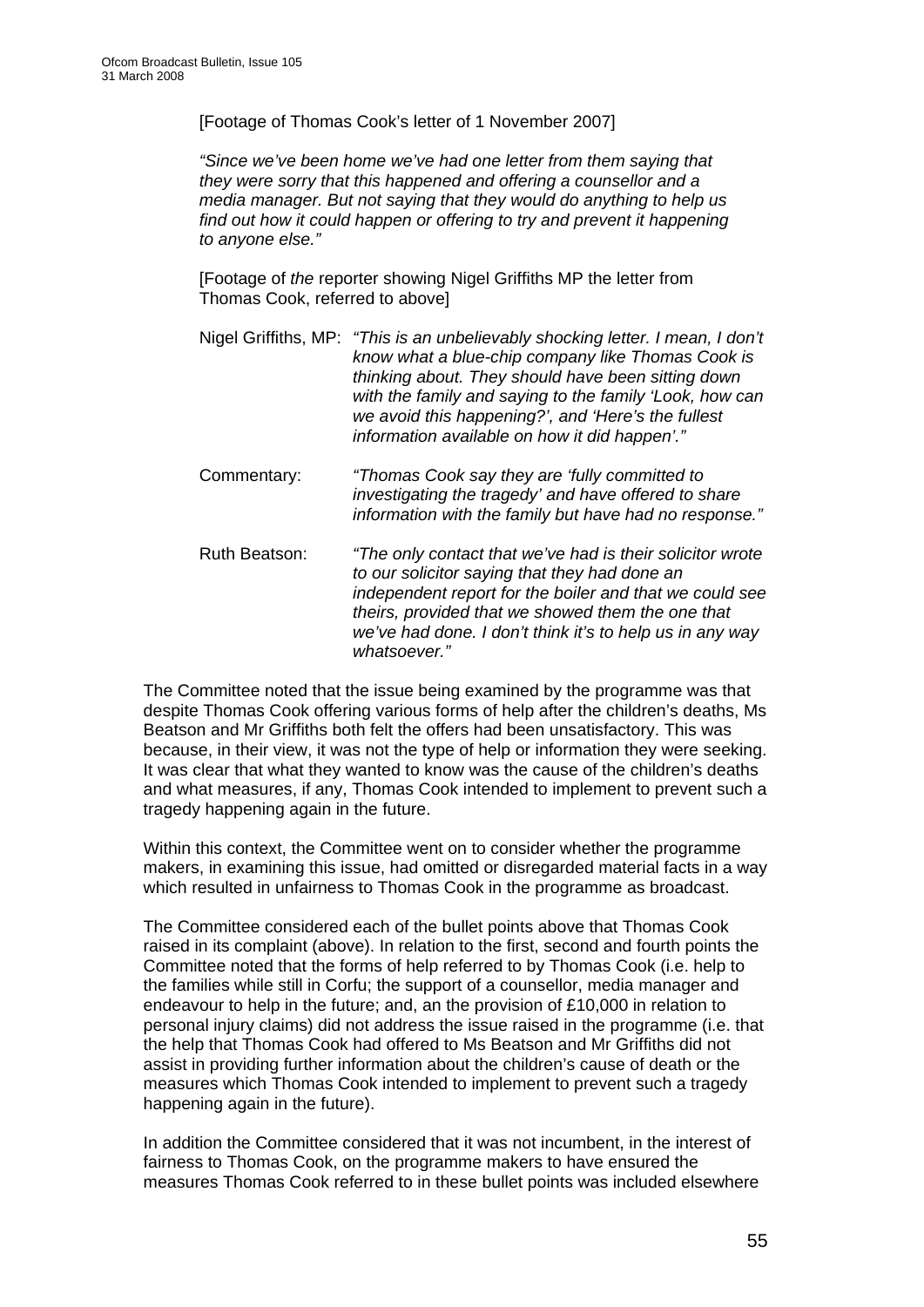in the programme. It was clear to the Committee that the scope of the programme was to examine the circumstances of the deaths of Christianne and Robert Shepherd and to question how they had occurred. Within this context, the Committee found no requirement on the programme makers to catalogue every communication which Thomas Cook had had with the families (or their solicitors) on matters which did not directly relate to the deaths of the children or the measures the company intended to take to prevent such a tragedy being repeated. (In relation to the programme's representation of the wider position of the company, including its expressions of sympathy for the family see the Committee's decision in head (b) (below).)

The Committee next considered the third and fifth bullet points of the complaint, which related to Thomas Cook's offer to allow the families to see their report into the faulty boiler, and Thomas Cook's response to Linda McAvan MEP's letter.

As regards the offer to provide the families with a copy of the boiler report (the third bullet point of the complaint), the Committee considered that the broadcaster had taken reasonable care to present the material facts surrounding this issue in a way that was not unfair in the programme to Thomas Cook.

In reaching this view, the Committee considered the material submitted by the parties, which included the correspondence on which the facts presented in the programme were based. The Committee noted that the offer had not been initiated by Thomas Cook, but rather had been made following a specific request for the report from the solicitors of the families on 9 January 2007. The Committee also noted that despite Thomas Cook advising the families in its earlier correspondence of 1 November 2006 that the company would "do all [it] possibly can to assist" the families with information they may require, Thomas Cook had offered the boiler report to the families on 25 January 2007, on a conditional basis only. As a result, the Committee considered that it was not unreasonable for the programme to include Ruth Beatson's statement in which she said: "*their solicitor wrote to our solicitor saying that they had done an independent report for the boiler and that we could see theirs, provided that we showed them the one that we've had done".* In view of the correspondence that the Committee had examined, it considered that the inclusion of this remark did not unfairly represent the manner in which the boiler report had been offered to the families.

The Committee next considered whether it was unfair to Thomas Cook for the programme not to refer to Thomas Cook's letter to Linda McAvan MEP, of 21 February 2007 (bullet point five of the complaint). The Committee noted that this letter was in response to one from Ms McAvan (on behalf of the families) of 14 February 2007 specifically asking the company to explain what had caused the deaths of the children and to advise what lessons had been learned and what steps were being taken by Thomas Cook to prevent such deaths occurring in the future. The Committee acknowledged that Thomas Cook's response to Ms McAvan's letter explained that it was "conducting an extensive review of, and investigation into, the cause of the tragedy and [Thomas Cook's] procedures and processes". The response also said that the company had already offered the families a copy of Thomas Cook's report on the condition of the Hotel's boiler. In the Committee's view, the programme makers fairly presented the points being made in this letter in the programme as broadcast, when it stated that:

*"Thomas Cook say they are 'fully committed to investigating the tragedy' and have offered to share information with the family but have had no response."*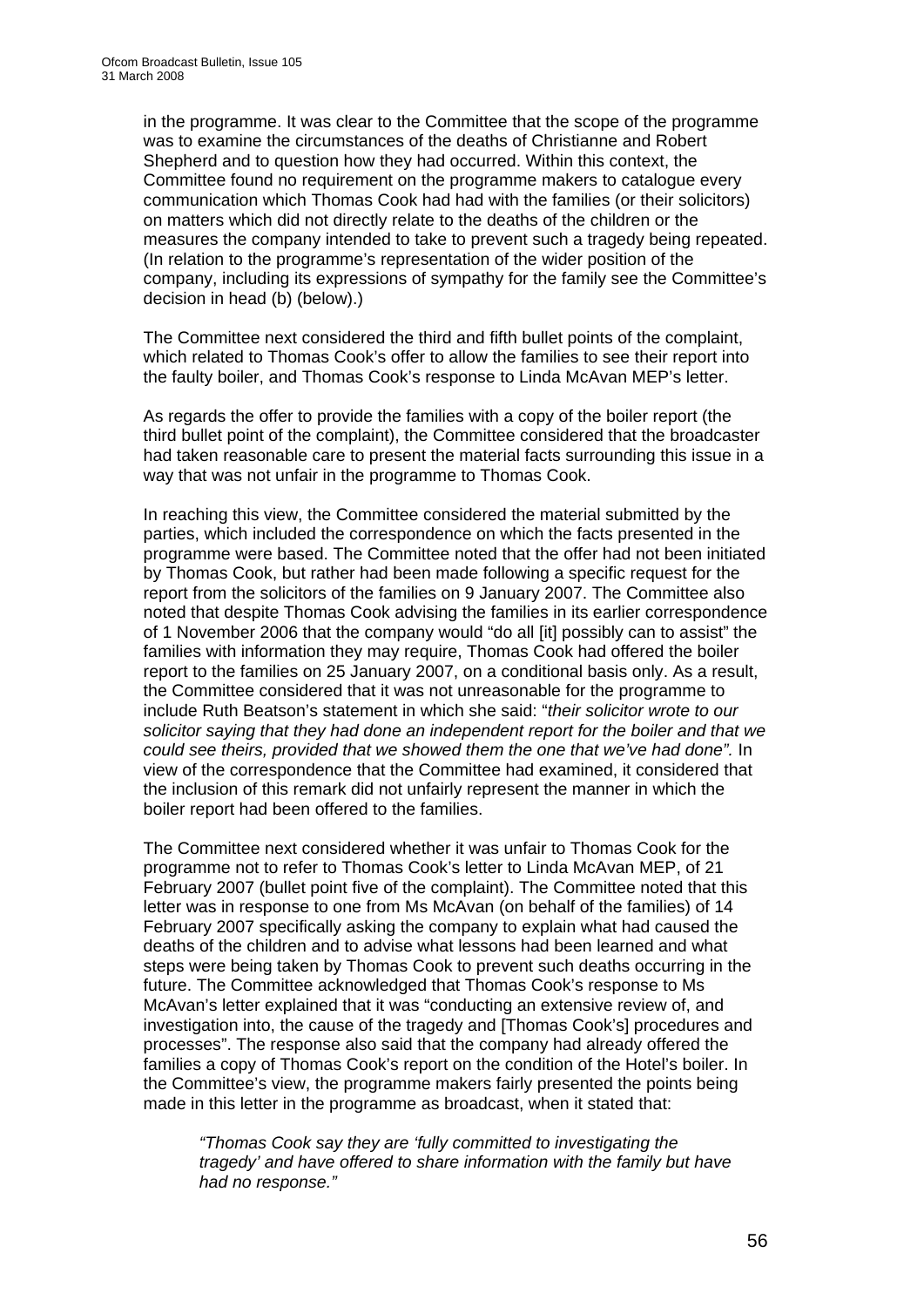Furthermore, the Committee noted that although Thomas Cook did respond to Ms McAvan's direct request for information on behalf of the families, it remained the case that Thomas Cook had not been forthcoming in relation to providing this information when it wrote to the families directly after the death of the children. The Committee carefully examined this part of the programme and noted that it had been made clear to viewers in commentary and through visual prompts that both Ruth Beatson and Nigel Griffiths MP had been initially referring to Thomas Cook's letter of 1 November 2006 (programme extracts of the letter provided above). In the circumstances, the Committee considered that the broadcaster had taken reasonable care to present the material facts surrounding this issue and it was not unfair for the programme to reflect the views of Ruth Beatson and Nigel Griffiths MP (that Thomas Cook's letter of 1 November 2006 had not offered information about how the children's deaths had occurred or what steps it would implement to prevent it from happening in the future).

Taking into account all the factors detailed above, the Committee found that the programme makers did not present, omit or disregard material facts concerning the conduct of Thomas Cook following the deaths of the children in a way which resulted in unfairness to Thomas Cook.

In the circumstances, the Committee found no unfairness to Thomas Cook and has not upheld this head of the complaint.

b) The Committee next turned to the complaint that the programme makers unfairly edited Thomas Cook's statement. Thomas Cook complained that it had provided a short statement (166 words) to be used unedited. However, the statement had been edited to remove important information relating to the genuine sympathy that its client had for the families of Christianne and Robert Shepherd.

In its complaint to Ofcom, Thomas Cook said that it had provided a statement to be used in the programme unedited. In relation to this part of the complaint, the Committee took account of Practice 7.7 of the Code which states:

"Guarantees given to contributors, for example relating to the content of a programme, confidentiality or anonymity, should normally be honoured".

The Committee considered the pre-broadcast correspondence between Thomas Cook and the programme makers. The Committee noted a letter dated 16 March 2007 (from Thomas Cook's solicitors to the programme makers) in which the complainant made clear its wish to have its statement broadcast unedited. The Committee also noted that nowhere in the correspondence following this letter did the programme makers agree to such terms by offering a guarantee or any other written indication to Thomas Cook that they would broadcast the statement in full. The Committee concluded, therefore, that there was no evidence that any guarantee had been given to Thomas Cook that its statement would be used unedited in the programme.

The Committee next considered whether, in any event, the editing of Thomas Cook's statement resulted in unfairness to the complainant. In looking at this question the Committee took account of Practice 7.13 which states: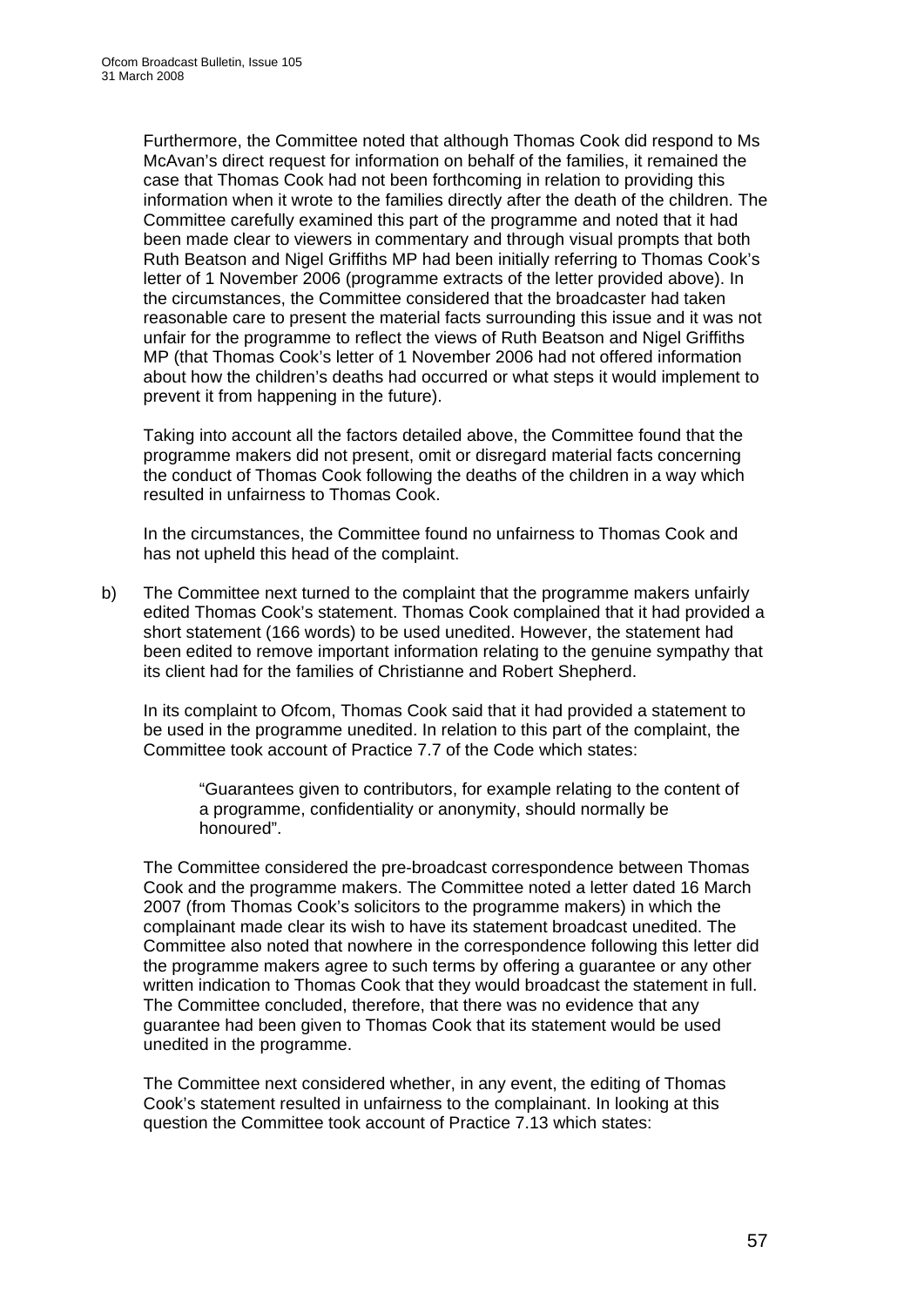"Where it is appropriate to represent the views of a person or organisation that is not participating in the programme, this must be done in a fair manner."

The Committee considered the following part of Thomas Cook's statement which it had complained the programme failed to broadcast:

*"*Thomas *Cook was shocked and saddened by the deaths of Christianne and Robert Shepherd. Never before in the company's 165 year history has it experienced a situation more tragic and again wishes to express its sincerest condolences to the family and friends of the children."* 

The Committee noted that these sentiments had been referred to elsewhere in the programme. In particular:

The partner of the children's father, Ruth Beatson stated:

*"Since we've been home we've had one letter from [Thomas Cook] saying that they were sorry that this happened and offering a counsellor and a media manager..."* 

This statement by Ms Beatson was accompanied by footage of the letter from the Chief Executive of Thomas Cook to Ruth Beatson and Neil Shepherd of 1 November 2006. The Committee noted the footage contained a close up image of the first paragraph of this letter which stated:

*"I cannot begin to imagine what you and your family are currently going through and I would like to take this opportunity to express my personal sympathies and those of Thomas Cook for your loss, along with the hope that you both make a full recovery"* 

Having viewed the programme, the Committee considered that viewers would have easily seen from this image that Thomas Cook's letter to the family opened with an expression of shock and sympathy at the death of the children.

The Committee acknowledged that directly after these images, Ruth Beatson went on to speak about how she felt Thomas Cook had not provided the sort of help she most wanted. However, it did not believe that these comments would have altered viewers' [missing apostrophe] understanding that Thomas Cook had expressed sympathy to the family.

Taking the above factors into consideration, the Committee found that the editing of Thomas Cook's statement did not misrepresent the wider position of the company, including its expressions of sympathy for the family, in a way which resulted in unfairness to the complainant.

Therefore, Ofcom has not upheld this part of Thomas Cook's complaint.

c) The Committee next considered the complaint that the programme makers failed to reflect that the Thomas Cook employee who carried out the "audit" at the Hotel, was a Consumer Affairs Executive who had undertaken specific heath and safety training. Thomas Cook said the programme suggested that it was responsible for the deaths of Christianne and Robert Shepherd because it used a "tour rep" to check the boiler and that this person was unqualified to do so.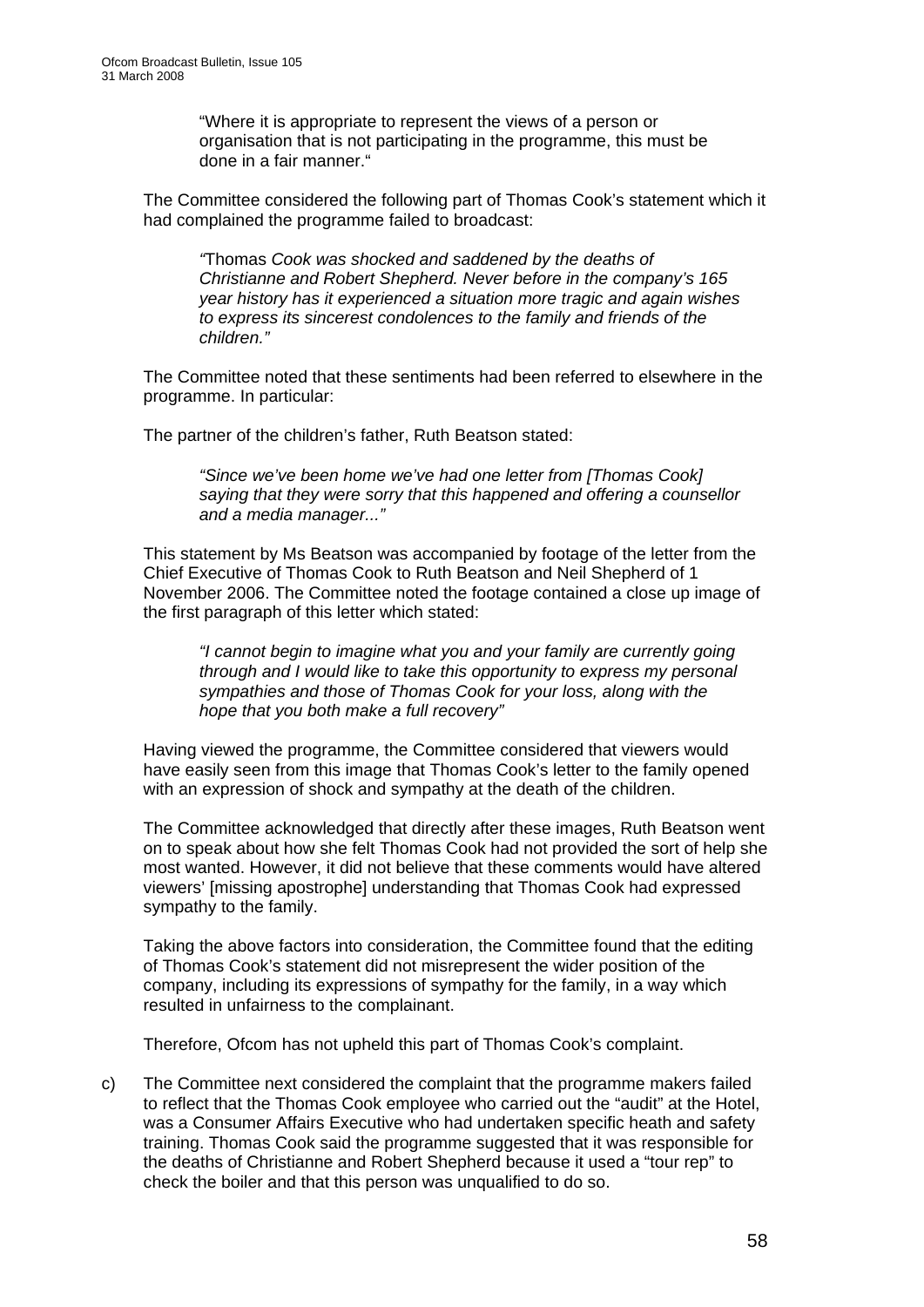In reaching a decision about this complaint the Committee took account of Practice 7.9 which relates to the proper consideration of facts (detailed in full above). The Committee also took account of Practice 7.11 which states that:

"If a programme alleges wrongdoing or incompetence or makes other significant allegations, those concerned should normally be given an appropriate and timely opportunity to respond."

The Committee noted that the segment of the programme, relating to the health and safety checks which had been carried out at the Hotel prior to the children's deaths, had raised a number of specific issues. These related not only to the check conducted by Thomas Cook, but also the current guidelines of the FTO in relation to health and safety audits. In the Committee's opinion, by raising these issues the programme was attempting to address the wider question of how various travel companies (including Thomas Cook) could have declared the Hotel safe when boilers and bungalows had been dangerously modified.

In relation to Thomas Cook specifically, the Committee considered that the programme had made the following allegations:

- 1. That it had been misleading of Thomas Cook to have claimed to the media that the company had conducted an audit of the Hotel which complied with all of the FTO requirements, when according to its information Thomas Cook had completed a four page checklist (which had not identified the existence of a boiler unit), as opposed to the 20 page audit recommended in the FTO's guidelines.
- 2. The employee of Thomas Cook who had conducted the health and safety check at the Hotel was not a dedicated health and safety expert or a CORGI registered engineer. Therefore he was not, in the opinion of two contributors to the programme, qualified to determine whether the Hotel was safe.

The Committee considered that these allegations were of a serious nature and as such, Thomas Cook was entitled to an opportunity to respond.

The Committee noted that the programme makers had written to Thomas Cook (and their solicitors) on a number of occasions about these allegations in order to seek their response. The first of these was an email of 7 March 2007:

"For your clarification, we are particularly concerned about the following issues:

[The boilers at the Hotel] were incorrectly installed and dangerous modifications were made. These faults were not spotted or dealt with in subsequent inspections.

Gas water heaters are a known Carbon Monoxide risk and as such should always be inspected by a UK expert to comply with the FTO's guidelines. Thomas Cook claims its inspections of the Corcyra Beach Hotel adhered to FTO guidelines, but a UK safety engineer was not sent to inspect the gas water heaters as recommended by the FTO.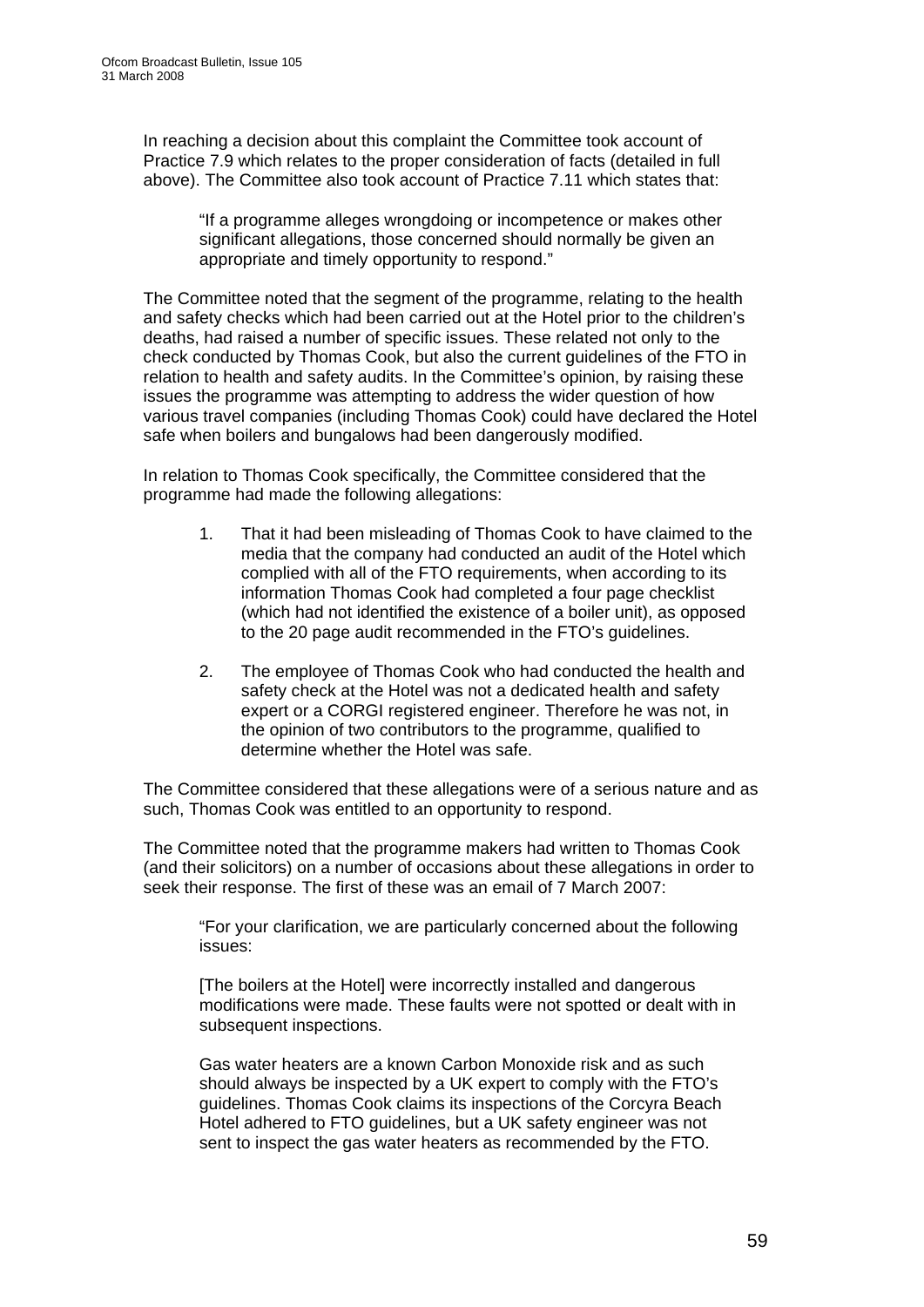The qualifications and competence of the Thomas Cook employee who carried out the 2006 annual safety audit of the hotel complex using a tick box questionnaire."

The programme makers also stated in a letter dated 16 March 2007:

"The safety audits of resorts intended for family holidays should be carried out by Health and Safety experts and not by travel reps.

The safety audit carried out in 2006 by a 25 year old Thomas Cook representative was in fact not a full safety audit recommended by the FTO but a shorter safety checklist (tick box questionnaire) and therefore did not qualify as an FTO compliant audit."

And in a letter dated 19 March 2007:

"The specific points we would like [the Chief Executive of Thomas Cook] to address are:

- 1. Why he said at a press conference on October  $28<sup>th</sup>$  that an audit had been carried out showing the property met all FTO requirements, when we now [sic] the FTO's view is that the check carried out by Mr Carson was not a professional audit in their terms.
- 2. Whether he believes it is reasonable that the burden of responsibility for these audits of resorts should fall to your holiday reps working for Thomas Cook (in this case a 25 year old) rather than a Health and Safety expert.
- 3. Why the boiler in question was never seen by a CORGI registered expert given that it was quite clearly within the same building as the two chalets.
- 4. Whether he believes the FTO guidelines need reviewing/strengthening in the wake of these deaths…"

In light of the clear nature of the information requested and the timely way in which the requests were made, the Committee was satisfied that Thomas Cook had been provided with an appropriate opportunity to respond to the allegations to be made against Thomas Cook.

The Committee went on to consider Thomas Cook's response to these allegations, with a view to determining whether its presentation in, or absence from, the programme, resulted in unfairness to the complainant.

The Committee noted that Thomas Cook's initial responses to the allegations were that the company was "*committed to the safety of its customers*", that "*the health and safety of holidaymakers is paramount*" and that it was "*limited in what it may say about the subject*" due to ongoing Greek and UK investigations (correspondence dated 13, 16 and 20 March 2007).

The Committee noted that on the afternoon of 2 April 2007, solicitors acting on behalf of Thomas Cook for the first time, provided information relating to the qualifications of the Thomas Cook employee who carried out the health and safety checks at the Hotel: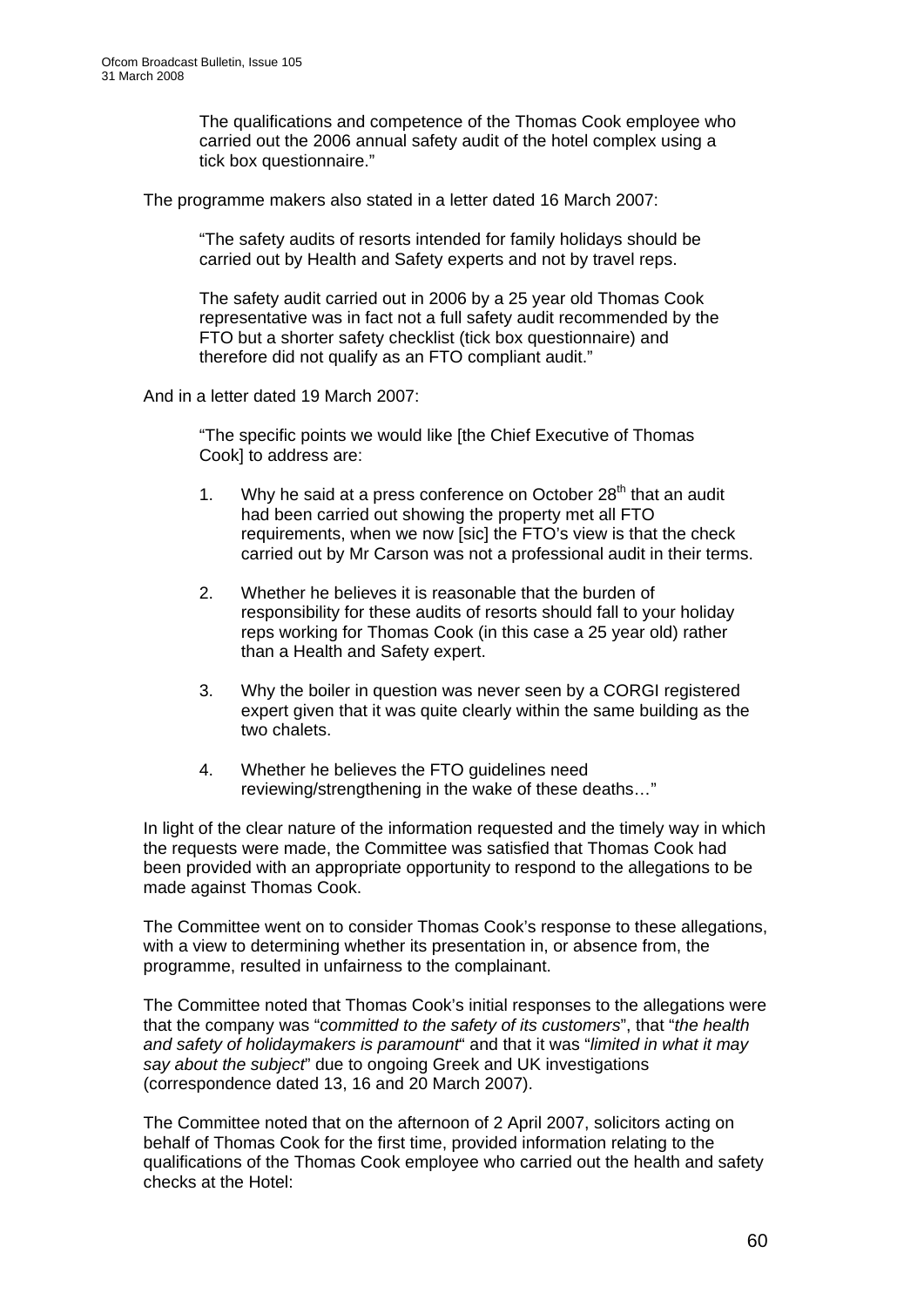"*The headline* [on the *Panorama* website] *states 'Travel rep checked death bungalow*". This headline is incorrect and moreover suggests culpability on the part of the Thomas Cook representative in question which is uniustified.

First the Thomas Cook representative is not a 'travel rep' or 'tour rep'. In fact, he was a Consumer Affairs Executive and had undertaken specific training in this respect, including as to health and safety, and therefore had the necessary skills to complete the audit in accordance with the quidelines issued by the FTO".

And in a fax later that afternoon:

*"You are aware that the representative was not simply a "tour rep"".* 

The Committee noted these responses from Thomas Cook had been provided to the programme makers on the afternoon of the day of transmission, 2 April 2007. This was despite the programme makers first making a request for Thomas Cook's response to the allegations (and specific use of the term "travel rep") approximately a month earlier on 7 March 2007. It was clear, therefore, that Thomas Cook had been given an appropriate and timely opportunity to respond to the allegations that had been put to it, including to give a full account of the qualifications and experience of the employee who carried out the checks.

In light of these factors, the Committee considered the information provided by Thomas Cook in response to the allegations. The Committee noted that Thomas Cook's did not directly address (or refute) the allegations which had been put to it prior to broadcast. In particular:

- Thomas Cook did not explain why its Chief Executive had said at a press conference on October 28<sup>th</sup> that an audit had been carried out showing the property met all FTO requirements and did not respond to the allegation that the FTO had said that the check carried out was not a professional audit in their terms.
- Nor did Thomas Cook address the allegations about the nature of the check that had been carried out. The Committee could not find any explanation from Thomas Cook of why, if a shorter safety check (i.e. a tick box questionnaire) was carried out, it may have been appropriate to complete such a check, as opposed to the fuller audit recommended by the FTO.
- Likewise, the Committee noted that Thomas Cook had explained that the employee who carried out the health and safety check had "undertaken specific training in this respect, including as to health and safety and therefore had the necessary skills to complete the audit in accordance with the guidelines issued by the FTO". However, the company had not provided any meaningful information about the actual qualifications of this employee to carry out the audit.
- The Committee further noted that the information provided by Thomas Cook did not attempt to refute the suggestion by the programme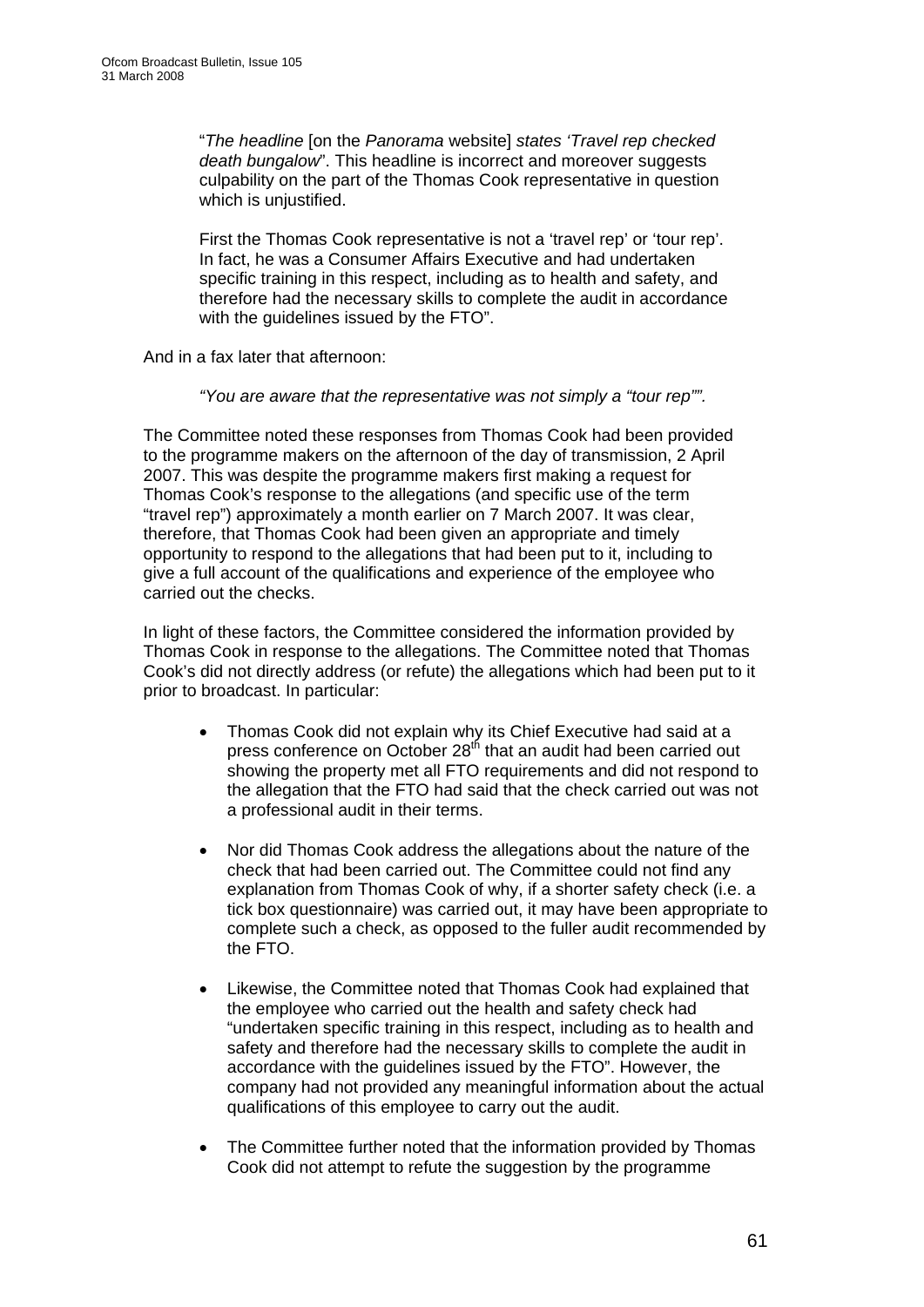makers that either a CORGI registered engineer or a health and safety expert should be responsible for the FTO safety audits.

In these circumstances, the Committee considered that the programme's omission of the information provided by Thomas Cook on the day of transmission did not result in unfairness to Thomas Cook as it did not, in the Committee's opinion, materially address the allegations that had been made. The Committee did not believe that the employee's company job title ("Consumer Affairs Executive") or Thomas Cook's assertions about his qualifications (that he had undertaken training and therefore had the necessary skills to be able to complete the FTO audit) would have affected viewers' understanding about the issue.

Taking these factors into consideration the Committee found that the programme makers had given Thomas Cook a timely and appropriate opportunity to respond to the programme's allegations. The Committee was satisfied that material facts relating to the Thomas Cook employee who conducted the health and safety check at the Hotel, were not presented, omitted or disregarded in a way which resulted in unfairness to the complainant.

The Committee has therefore, not upheld this part of Thomas Cook's complaint.

**Accordingly, Ofcom has not upheld Thomas Cook's complaint of unfair treatment in the programme as broadcast.**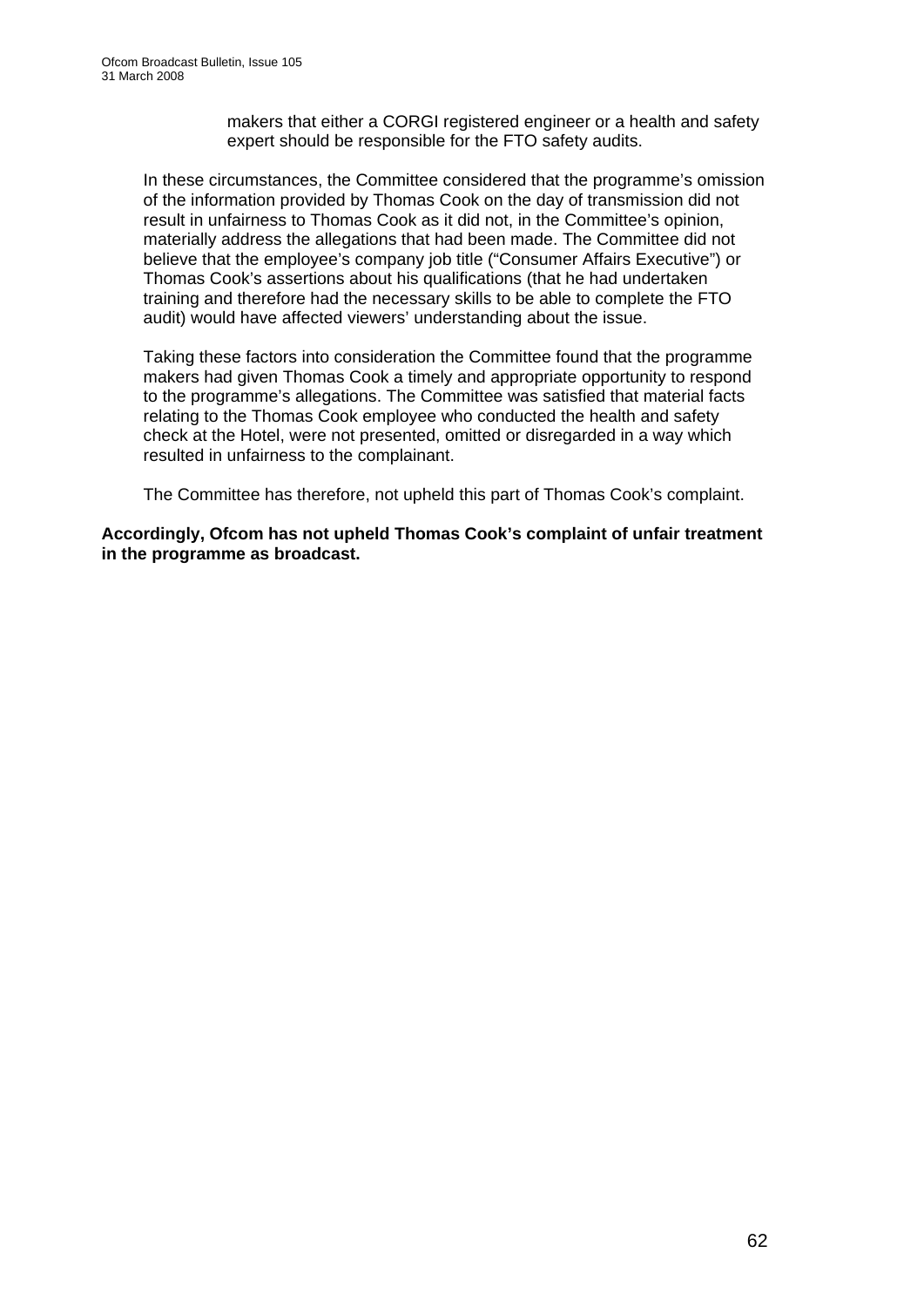### **Other Programmes Not in Breach/Out of Remit**

### **4 – 17 March 2008**

| Programme                     | <b>Trans Date</b> | <b>Channel</b>      | <b>Category</b>           | No of             |
|-------------------------------|-------------------|---------------------|---------------------------|-------------------|
|                               |                   |                     |                           | <b>Complaints</b> |
| A Girls Guide to 21st         | 19/02/2008        | <b>Five Life</b>    | <b>Generally Accepted</b> |                   |
| <b>Century Sex</b>            |                   |                     | <b>Standards</b>          |                   |
| Al Murray's Happy Hour        | 22/02/2008        | ITV1                | <b>Generally Accepted</b> | 1                 |
|                               |                   |                     | <b>Standards</b>          |                   |
| Alan Carr's Celebrity         | 24/02/2008        | Channel 4           | <b>Generally Accepted</b> | 1                 |
| Ding Dong                     |                   |                     | <b>Standards</b>          |                   |
| All New You've Been<br>Framed | 08/03/2008        | ITV1                | <b>Animal Welfare</b>     | 1                 |
| Animal 24:7                   | 22/02/2008        | BBC <sub>1</sub>    | <b>Animal Welfare</b>     | 1                 |
| Ant & Dec's Saturday          | 23/02/2008        | ITV1                | <b>Animal Welfare</b>     | $\overline{5}$    |
| Night Takeaway                |                   |                     |                           |                   |
| Ant & Dec's Saturday          | 16/02/2008        | ITV1                | Competitions              | 1                 |
| Night Takeaway                |                   |                     |                           |                   |
| Ant & Decs Saturday           | 08/03/2008        | ITV1                | Competitions              | 1                 |
| Night Takeaway                |                   |                     |                           |                   |
| <b>BBC Look North News</b>    | 18/02/2008        | BBC1                | <b>Generally Accepted</b> | 1                 |
|                               |                   |                     | <b>Standards</b>          |                   |
| <b>BBC News</b>               | 20/02/2008        | BBC1                | <b>Generally Accepted</b> | 1                 |
|                               |                   |                     | <b>Standards</b>          |                   |
| <b>BBC News</b>               | 18/02/2008        | BBC1                | Violence                  | 1                 |
| <b>BBC News 24</b>            | 10/03/2008        | <b>BBC News 24</b>  | Due Impartiality/Bias     | 1                 |
| <b>BBC News 24</b>            | 17/01/2008        | <b>BBC News 24</b>  | <b>Generally Accepted</b> | 1                 |
|                               |                   |                     | <b>Standards</b>          |                   |
| <b>Breakfast</b>              | 22/02/2008        | BBC1                | Exorcism/Occult/Paranor   | 1                 |
|                               |                   |                     | mal                       |                   |
| <b>Channel 4 News</b>         | 25/02/2008        | Channel 4           | <b>Generally Accepted</b> | 1                 |
|                               |                   |                     | <b>Standards</b>          |                   |
| Chat Lounge                   | 21/02/2008        | <b>Babeworld TV</b> | <b>Generally Accepted</b> | 1                 |
|                               |                   |                     | Standards                 |                   |
| <b>Chris Moyles Show</b>      | 10/03/2008        | <b>BBC Radio 1</b>  | <b>Generally Accepted</b> | 1                 |
|                               |                   |                     | <b>Standards</b>          |                   |
| <b>Chris Moyles Show</b>      | 29/02/2008        | <b>BBC Radio 1</b>  | <b>Generally Accepted</b> | 1                 |
|                               |                   |                     | Standards                 |                   |
| <b>Classic FM</b>             |                   | <b>Classic FM</b>   | Competitions              | 1                 |
| <b>Coronation Street</b>      | 22/02/2008        | ITV1                | <b>Generally Accepted</b> | 3                 |
|                               |                   |                     | <b>Standards</b>          |                   |
| <b>Coronation Street</b>      | 05/03/2008        | ITV1                | <b>Generally Accepted</b> | 1                 |
|                               |                   |                     | <b>Standards</b>          |                   |
| <b>Coronation Street</b>      | 22/02/2008        | ITV1                | Crime (incite/encourage)  | $\overline{2}$    |
| <b>Coronation Street</b>      | 22/02/2008        | ITV1                | <b>Substance Abuse</b>    | 1                 |
| <b>Coronation Street</b>      | 22/02/2008        | ITV1                | Violence                  | 1                 |
| Crimewatch                    | 20/02/2008        | BBC1                | <b>Generally Accepted</b> | 1                 |
|                               |                   |                     | <b>Standards</b>          |                   |
| Dancing On Ice                | 09/03/2008        | ITV1                | Use of Premium Rate       | 1                 |
|                               |                   |                     | <b>Numbers</b>            |                   |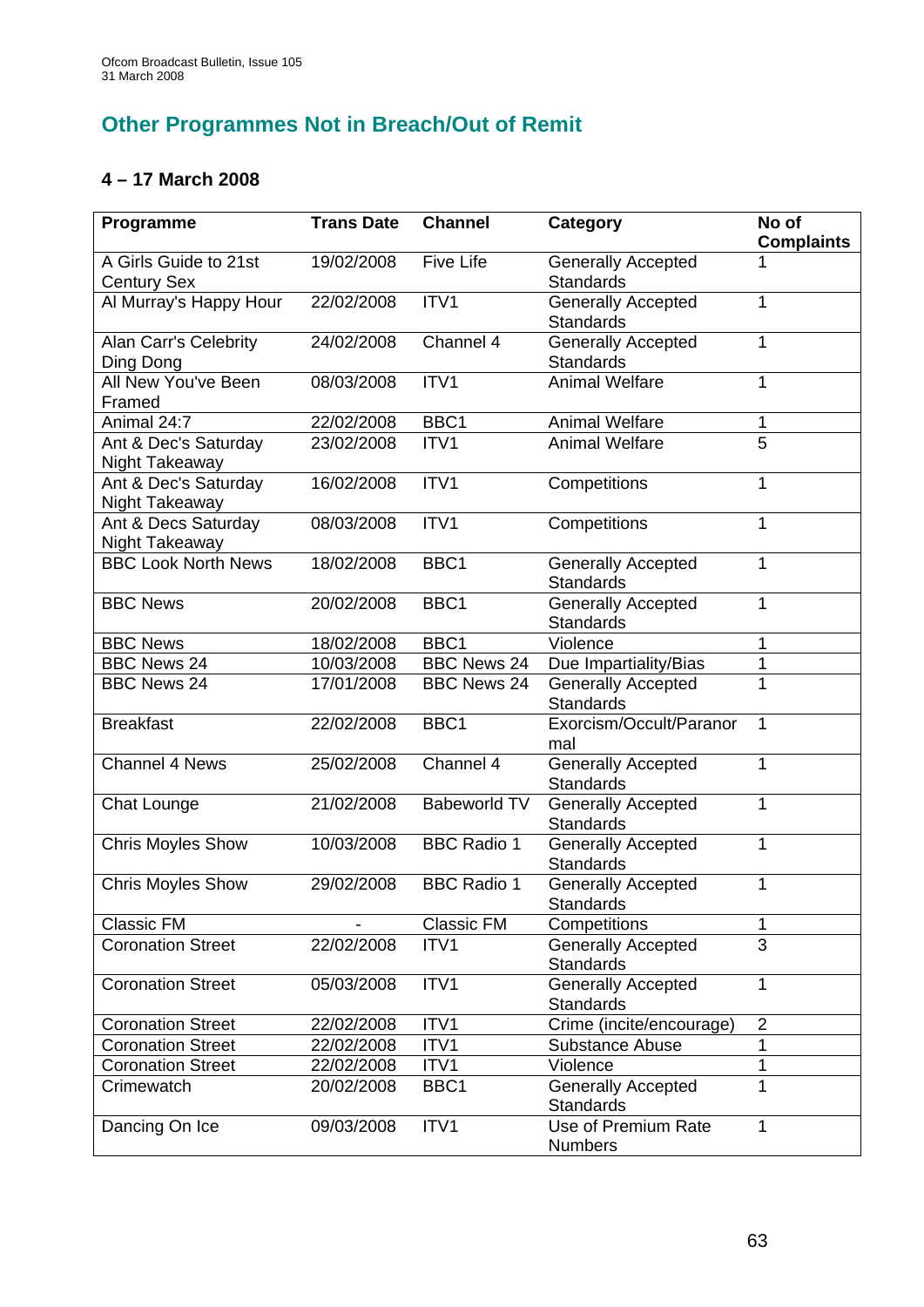| Dancing On Ice                                | 09/03/2008 | ITV <sub>1</sub>           | <b>Generally Accepted</b><br><b>Standards</b> | 1              |
|-----------------------------------------------|------------|----------------------------|-----------------------------------------------|----------------|
| Dancing on Ice: The<br><b>Skate Off</b>       | 02/03/2008 | ITV1                       | Competitions                                  | 1              |
| Deal Or No Deal                               |            | Channel 4                  | Competitions                                  | 3              |
| <b>Dexter</b>                                 | 27/02/2008 | ITV1                       | Violence                                      | $\overline{5}$ |
| Dispatches: Checking-in<br>to Airport Chaos   | 25/02/2008 | Channel 4                  | Due Impartiality/Bias                         | $\overline{2}$ |
| Dispatches: Checking-in<br>to Airport Chaos   | 25/02/2008 | Channel 4                  | Crime (incite/encourage)                      | $\mathbf{1}$   |
| Dotun Adebayo on<br>Sunday                    | 13/01/2008 | <b>BBC Radio</b><br>London | <b>Generally Accepted</b><br><b>Standards</b> | 1              |
| Duel                                          | 23/02/2008 | ITV1                       | Inaccuracy/Misleading                         | 1              |
| Duel (trailer)                                |            | ITV1                       | <b>Generally Accepted</b><br><b>Standards</b> | $\overline{2}$ |
| EastEnders                                    | 25/02/2008 | BBC1                       | <b>Generally Accepted</b><br><b>Standards</b> | 1              |
| Eddie Jordan's Bad Boy<br>Racers              | 04/02/2008 | <b>Discovery</b>           | Crime (incite/encourage)                      | 3              |
| Emmerdale                                     | 27/02/2008 | ITV1                       | <b>Generally Accepted</b><br><b>Standards</b> | $\overline{2}$ |
| Emmerdale                                     | 19/02/2008 | ITV1                       | Violence                                      | 1              |
| England vs Scotland:<br>Tonight               | 18/02/2008 | ITV1                       | Due Impartiality/Bias                         | 1              |
| Eurovision - Your<br>Decision                 | 01/03/2008 | BBC1                       | Competitions                                  | 5              |
| <b>Fifth Gear</b>                             | 03/03/2008 | Five                       | Competitions                                  | 1              |
| Flashbox                                      | 22/02/2008 | The Hits                   | <b>Generally Accepted</b><br><b>Standards</b> | 1              |
| Freezing                                      | 20/02/2008 | BBC <sub>2</sub>           | Offensive Language                            | 1              |
| <b>Friday Night With</b><br>Jonathan Ross     | 15/02/2008 | BBC1                       | Offensive Language                            | 1              |
| Game On                                       | 05/02/2008 | <b>True Movies</b>         | Competitions                                  | 1              |
| Gay to Z                                      | 07/03/2008 | Channel 4                  | Sex/Nudity                                    | $\overline{2}$ |
| Gay to Z                                      | 07/03/2008 | Channel 4                  | Other                                         | 1              |
| Gay to Z                                      | 04/03/2008 | Channel 4                  | Sex/Nudity                                    | 1              |
| George Galloway                               | 03/02/2008 | talkSPORT                  | <b>Generally Accepted</b><br><b>Standards</b> | 1              |
| Ghosthunting with<br><b>Coronation Street</b> | 18/02/2008 | ITV2                       | Inaccuracy/Misleading                         | 1              |
| Golden Balls                                  | 03/03/2008 | ITV1                       | Crime (incite/encourage)                      | $\overline{2}$ |
| Golden Balls                                  | 09/03/2008 | ITV3                       | <b>Generally Accepted</b><br><b>Standards</b> | 1              |
| <b>Golden Balls</b>                           |            | ITV1                       | Crime (incite/encourage)                      | 1              |
| <b>Grand Designs Revisited</b>                | 12/03/2008 | Channel 4                  | Other                                         | 1              |
| Gwen Stefani - "What<br>You Waiting For?"     | 29/10/2007 | Capital Radio              | Offensive Language                            | 1              |
| Hatton v Mayweather                           | 08/12/2007 | Sky Box<br>Office          | Advertising                                   | 1              |
| He Kills Coppers (trailer)                    | 08/03/2008 | ITV1                       | <b>Generally Accepted</b><br><b>Standards</b> | 1              |
| Hillside Cannibals                            | 16/02/2008 | Zone Horror                | Violence                                      | 1              |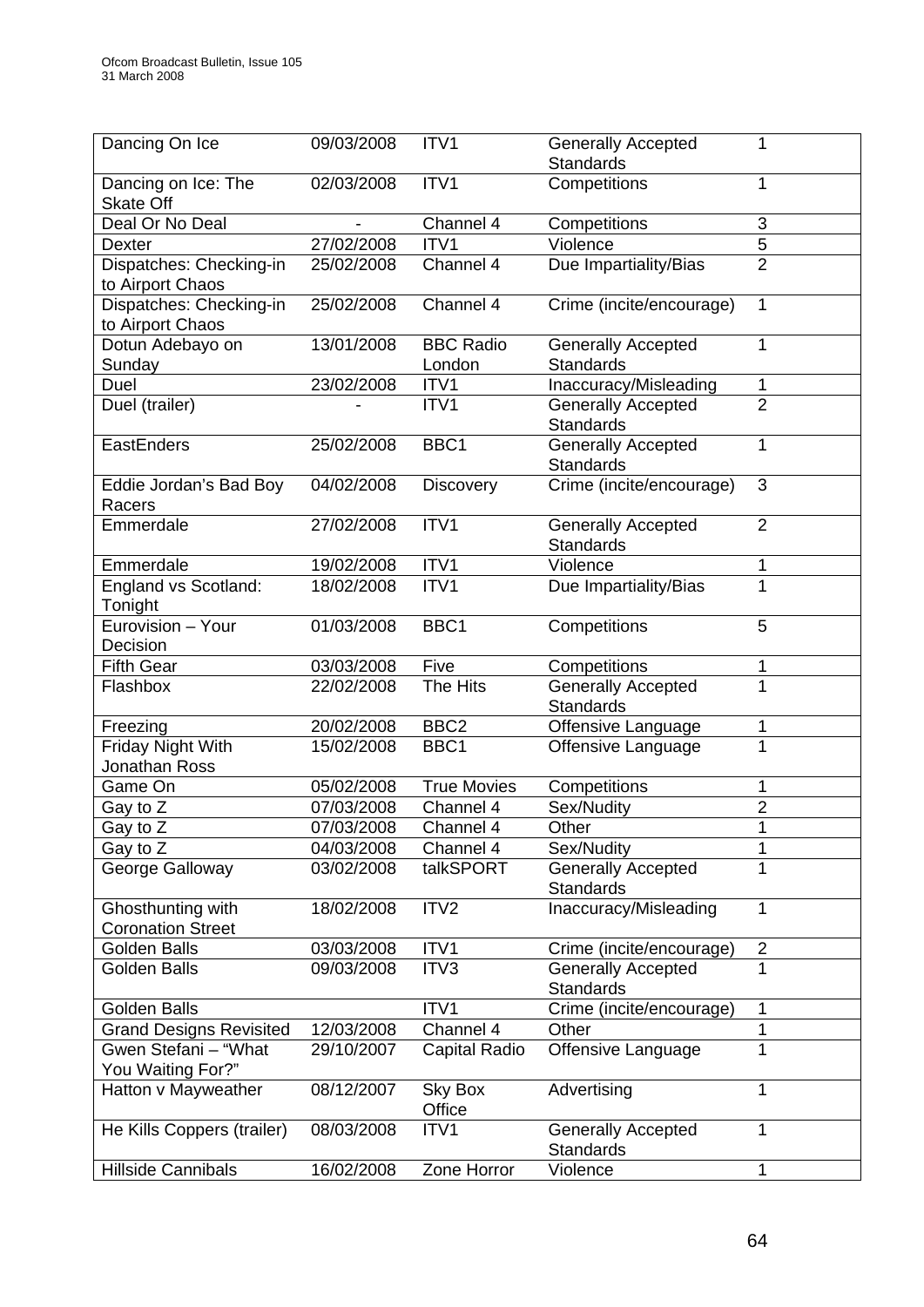| Hollyoaks                                   | 21/02/2008 | Channel 4          | Violence                                      | 1                                |
|---------------------------------------------|------------|--------------------|-----------------------------------------------|----------------------------------|
| Hondo                                       | 24/02/2008 | BBC <sub>2</sub>   | Offensive Language                            | 1                                |
| Horizon                                     | 05/02/2008 | BBC <sub>2</sub>   | <b>Religious Offence</b>                      | 1                                |
| Housewife                                   | 20/10/2007 | Hallmark           | Advertising                                   | 1                                |
|                                             |            | Channel            |                                               |                                  |
| Ian Wright and Adrian                       | 27/02/2008 | talkSPORT          | <b>Generally Accepted</b>                     | 1                                |
| Durham                                      |            |                    | Standards                                     |                                  |
| Intelligence (trailer)                      |            | <b>Hallmark</b>    | Inaccuracy/Misleading                         | $\mathbf{1}$                     |
| Irn Bru sponsor XFM                         | 03/04/2006 | <b>XFM</b>         | Crime (incite/encourage)                      | 1                                |
| <b>Scotland Drivetime</b>                   |            |                    |                                               |                                  |
| Jeremy Vine                                 | 18/01/2008 | <b>BBC Radio 2</b> | Inaccuracy/Misleading                         | 1                                |
| <b>Jew Train XX</b>                         | 28/02/2008 | <b>History</b>     | Generally Accepted                            | 1                                |
|                                             |            | Channel            | <b>Standards</b>                              |                                  |
| Jo Whiley                                   | 28/02/2008 | <b>BBC Radio 1</b> | Sex/Nudity                                    | 3                                |
| Jon Gaunt                                   | 13/02/2008 | talkSPORT          | <b>Generally Accepted</b>                     | 1                                |
|                                             |            |                    | <b>Standards</b>                              |                                  |
| Jon Gaunt                                   | 19/02/2008 | talkSPORT          | Offensive Language                            | 1                                |
| Kerry Katona: Crazy in                      | 25/02/2008 | <b>MTV</b>         | <b>Animal Welfare</b>                         | 1                                |
| Love                                        |            |                    |                                               |                                  |
| Kia Motors sponsorship                      | 20/02/2008 | Five               | <b>Generally Accepted</b>                     | 1                                |
| of Law & Order                              |            |                    | Standards                                     |                                  |
| Kia Motors sponsorship                      | 20/02/2008 | Five               | Dangerous Behaviour                           | 1                                |
| of Law & Order                              |            |                    |                                               |                                  |
| <b>Lily Allen and Friends</b>               | 22/02/2008 | BBC <sub>3</sub>   | Offensive Language                            | 1                                |
| Live Rugby Union                            | 09/02/2008 | BBC1               | <b>Religious Offence</b>                      | $\overline{2}$<br>$\overline{3}$ |
| Lose 30 Stone or Die                        | 26/02/2008 | ITV <sub>2</sub>   | Substance Abuse                               | 4                                |
| Match of the Day                            | 23/02/2008 | BBC1               | Generally Accepted<br>Standards               |                                  |
| <b>Meridian News</b>                        | 10/03/2008 | ITV1               | Other                                         | 1                                |
|                                             |            | (Meridian)         |                                               |                                  |
| <b>Moving Wallpaper</b>                     | 22/02/2008 | ITV <sub>1</sub>   | <b>Religious Offence</b>                      | 3                                |
| <b>NFL</b>                                  | 14/01/2008 | Sky Sports 3       | Advertising                                   | $\overline{1}$                   |
| <b>News</b>                                 | 02/03/2008 | <b>BRFM 95.6</b>   | Offensive Language                            | 1                                |
| News 24                                     | 12/03/2008 | News 24            | Other                                         | 1                                |
| News at Ten                                 | 19/02/2008 | ITV1               | <b>Generally Accepted</b>                     | $\mathbf{1}$                     |
|                                             |            |                    | <b>Standards</b>                              |                                  |
| Newsnight                                   | 25/02/2008 | BBC <sub>2</sub>   | Inaccuracy/Misleading                         | 1                                |
| Panorama                                    | 25/02/2008 | BBC1               | Violence                                      | 1                                |
| Perfect Weapon                              | 04/03/2008 | National           | Crime (incite/encourage)                      | 1                                |
|                                             |            | Geographic         |                                               |                                  |
| Perfect Weapon (trailer)                    | 28/02/2008 | <b>FX Channel</b>  | Violence                                      | 1                                |
| Pete Snodden Breakfast                      |            | Cool FM            | Competitions                                  | 1                                |
| Show                                        |            |                    |                                               |                                  |
| Primeval                                    | 23/02/2008 | ITV <sub>1</sub>   | Violence                                      | $\overline{2}$                   |
| Prison Break (trailer)                      | 24/02/2008 | Sky Sports 1       | Violence                                      | 1                                |
| Quiz Call                                   |            | Five               | Competitions                                  | 1                                |
| Quizcall                                    | 13/12/2007 | Five               | Competitions                                  | 11                               |
| <b>Ready Steady Cook</b>                    | 18/02/2008 | BBC <sub>2</sub>   | <b>Generally Accepted</b><br><b>Standards</b> | 1                                |
| Richard and Judy                            | 21/02/2008 | Channel 4          | <b>Generally Accepted</b>                     | 1                                |
|                                             |            |                    | <b>Standards</b>                              |                                  |
| <b>Ricky Gervais: New Hero</b><br>of Comedy | 22/02/2008 | Channel 4          | Offensive Language                            | 1                                |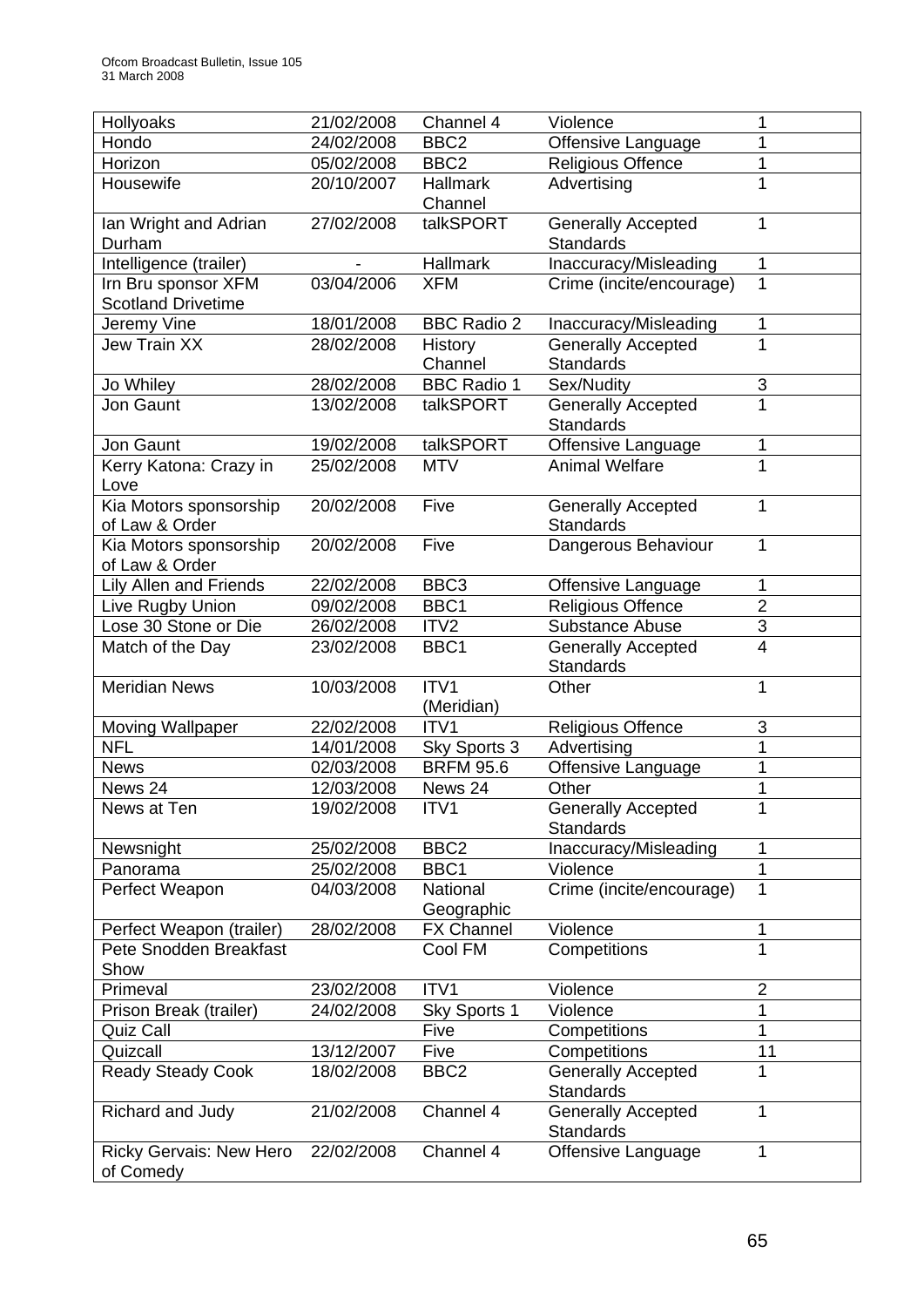| Rude Tube                  | 15/02/2008 | Channel 4          | <b>Animal Welfare</b>     | 1              |
|----------------------------|------------|--------------------|---------------------------|----------------|
| <b>Russell Brand</b>       | 08/03/2008 | <b>BBC Radio 2</b> | <b>Generally Accepted</b> | 1              |
|                            |            |                    | <b>Standards</b>          |                |
| <b>Scott Mills</b>         | 26/02/2008 | <b>BBC Radio 1</b> | Offensive Language        | 1              |
| Sexarama                   | 12/01/2008 | <b>Bravo</b>       | Sex/Nudity                | 1              |
| Sexcetera                  |            | Virgin1            | Sex/Nudity                | 1              |
| <b>Six Nations</b>         | 02/02/2008 | BBC1               | <b>Generally Accepted</b> | 1              |
|                            |            |                    | <b>Standards</b>          |                |
| <b>Sky News</b>            | 20/01/2008 | <b>Sky News</b>    | Due Impartiality/Bias     | 1              |
| <b>Stargate Atlantis</b>   | 15/01/2008 | Sky One            | Other                     | 1              |
| <b>Stargate Atlantis</b>   | 22/01/2008 | Sky One            | Other                     | 1              |
| Supersize vs               | 26/02/2008 | Channel 4          | Sex/Nudity                | $\overline{2}$ |
| Superskinny                |            |                    |                           |                |
| Supersize vs               | 04/03/2008 | Channel 4          | Sex/Nudity                | 1              |
| Superskinny                |            |                    |                           |                |
| <b>Teen Taboos</b>         | 05/03/2008 | Channel 4          | Sex/Nudity                | 1              |
| The Alan Titchmarsh        | 05/03/2008 | ITV1               | <b>Generally Accepted</b> | 1              |
| Show                       |            |                    | <b>Standards</b>          |                |
| The Allan Lake Show        | 27/02/2008 | Red Dragon         | Offensive Language        | 1              |
|                            |            | <b>FM</b>          |                           |                |
| The Bollywood Top 20       | 09/02/2008 | Sunrise Radio      | Offensive Language        | 1              |
| The Brit Awards 2008       | 20/02/2008 | ITV1               | Offensive Language        | 146            |
| The Bush and Troy Show     | 24/01/2008 | <b>GWR 96.3FM</b>  | <b>Generally Accepted</b> | 1              |
|                            |            | <b>Bristol</b>     | <b>Standards</b>          |                |
| The Christian O'Connell    | 26/02/2008 | Virgin Radio       | Offensive Language        | 1              |
| <b>Breakfast Show</b>      |            |                    |                           |                |
| The Dog Whisperer          | 15/02/2008 | <b>Sky Three</b>   | <b>Animal Welfare</b>     | 1              |
| The How Low Auction        | 06/03/2008 | <b>LBC</b>         | Competitions              | 1              |
| Competition                |            |                    |                           |                |
| The Peoples' Millions      | 29/11/2007 | <b>ITV Border</b>  | Competitions              | 1              |
| The Pete Snodden Show      | 21/02/2008 | Cool FM            | Other                     | 1              |
| The Wright Stuff           | 25/02/2008 | Five               | <b>Generally Accepted</b> | $\overline{1}$ |
|                            |            |                    | <b>Standards</b>          |                |
| This Morning               |            | ITV1               | Competitions              | 1              |
| This Morning (trailer)     | 11/03/2008 | ITV1               | Sex/Nudity                | $\overline{1}$ |
| <b>Tonight With Trevor</b> | 15/02/2008 | ITV1               | Due Impartiality/Bias     | 1              |
| McDonald (Trailer)         |            |                    |                           |                |
| <b>Traffic News</b>        | 10/03/2008 | <b>BBC Radio 2</b> | Inaccuracy/Misleading     | 1              |
| Trail for Virgin On        | 06/03/2008 | Virgin 1           | Sex/Nudity                | 1              |
| Demand service             |            |                    |                           |                |
| Trail for Virgin On        | 05/03/2008 | Virgin 1           | Sex/Nudity                | 1              |
| Demand service             |            |                    |                           |                |
| Trail for Virgin On        | 08/03/2008 | <b>Bravo</b>       | Sex/Nudity                | 1              |
| Demand service             |            |                    |                           |                |
| Trail for Virgin On        | 04/03/2008 | Virgin 1           | Sex/Nudity                | 1              |
| Demand service             |            |                    |                           |                |
| Trail for Virgin On        | 03/03/2008 | <b>Bravo</b>       | Sex/Nudity                | 1              |
| Demand service             |            |                    |                           |                |
| <b>Trisha Goddard</b>      | 14/03/2008 | Five               | Offensive Language        | 1              |
| <b>Vanity Lair</b>         | 01/03/2008 | Channel 4          | <b>Generally Accepted</b> | 1              |
|                            |            |                    | <b>Standards</b>          |                |
| Waterloo Road              | 28/02/2008 | BBC1               | <b>Generally Accepted</b> | 3              |
|                            |            |                    | <b>Standards</b>          |                |